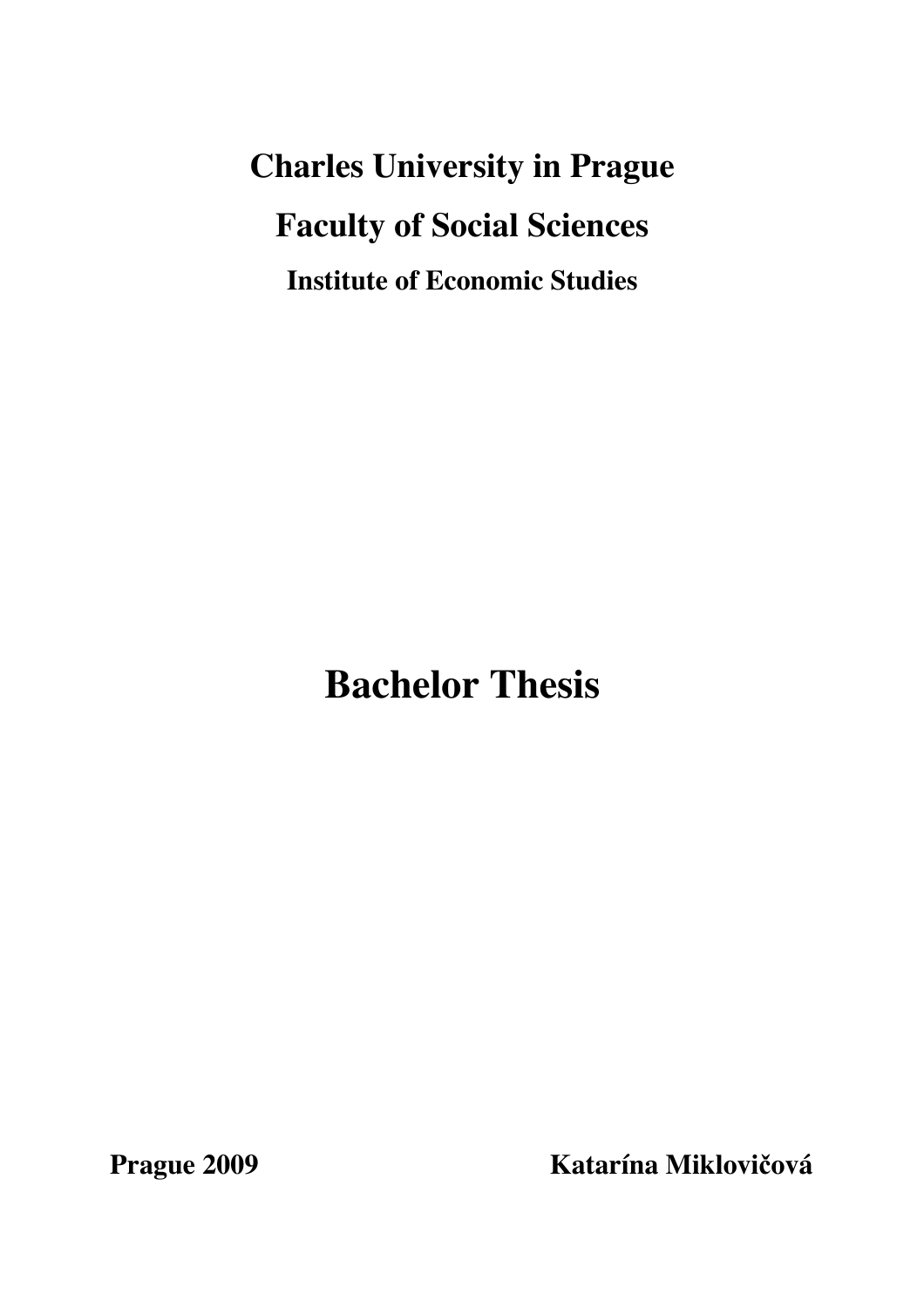**Charles University in Prague Faculty of Social Sciences Institute of Economic Studies** 

**Bachelor Thesis** 

# **Impact of excise taxation on government revenue and demand of Czech and Slovak households**

**Author:** *Katarína Mikloviová* **Supervisor:** *Doc. MPhil. Ondej Schneider, Ph.D.* **Academic year:** *2008/2009*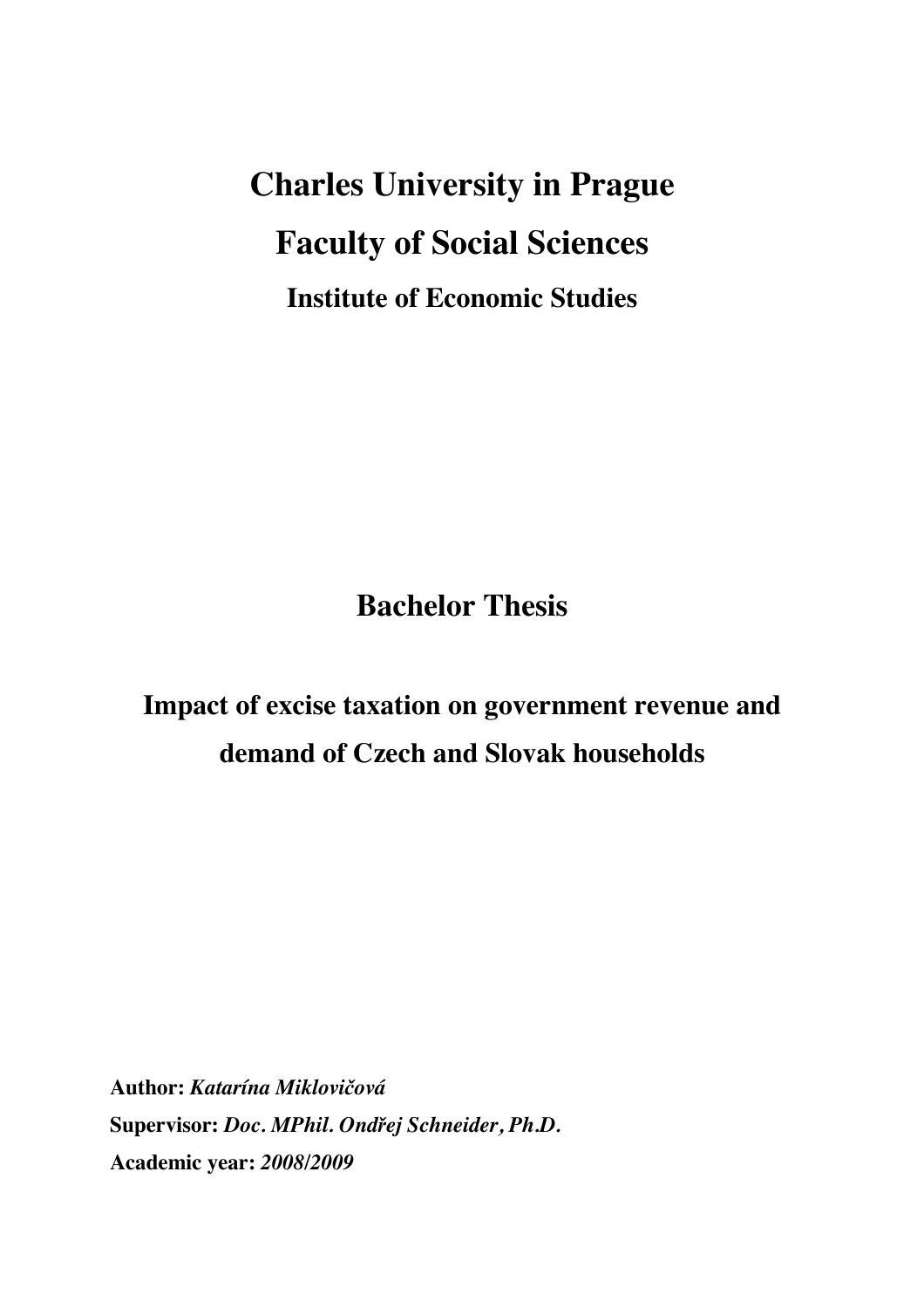## **Prehlásenie**

- 1. Prehlasujem, že som predkladanú bakalársku prácu vypracovala samostatne a použila iba uvedené pramene a literatúru
- 2. Súhlasím s tým, aby práca bola sprístupnená verejnosti pre účely výskumu a štúdia.

V Prahe, 22. mája 2009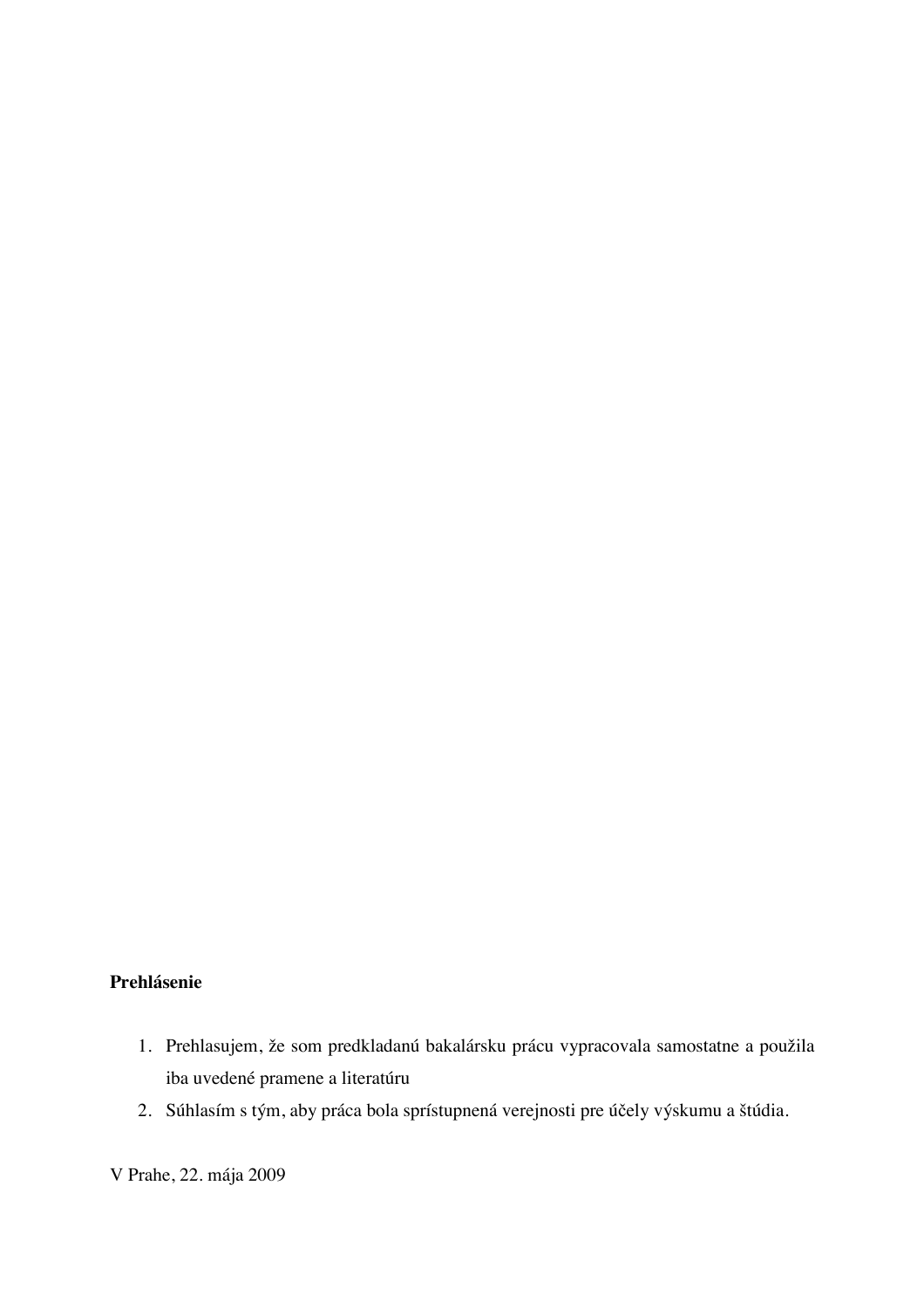### **Bibliographic entry**

Miklovičová, K. *Impact of excise taxation on government revenue and demand of Czech and Slovak households.* Prague: Charles University, Faculty of Social Sciences, Institute of Economic Studies, 2009, 54 p. Supervisor of the bachelor thesis Doc. MPhil. Ondřej Schneider, Ph.D.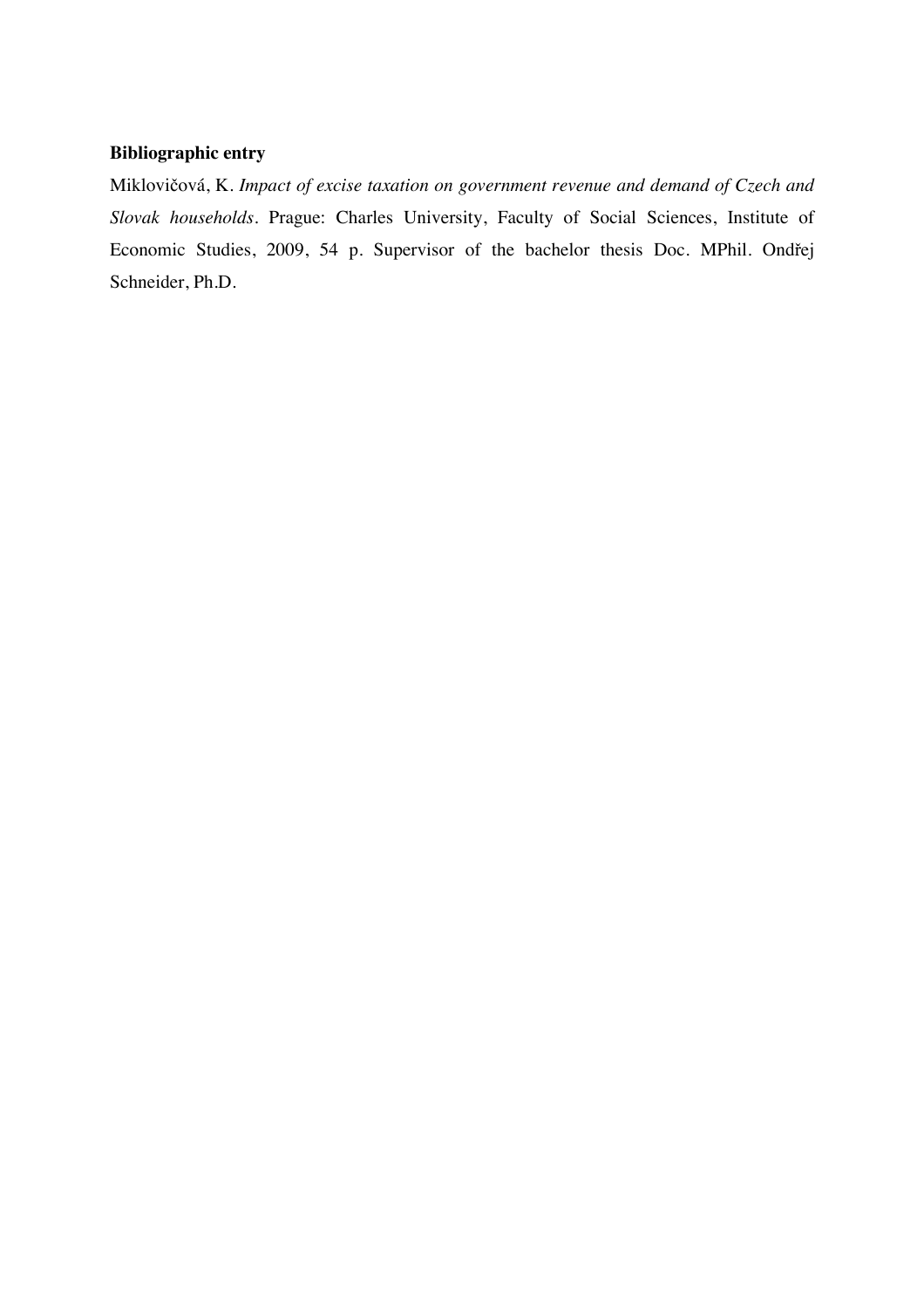## **Abstract**

The objective of this thesis is to analyze the impact of complying with EU excise tax requirements on government revenues and demand of Czech and Slovak households. To estimate the tax influence the flow adjustment model is used for motor fuels and the partial adjustment model is used for addictive goods. Motor fuel tax has significant, although small, effect on demand in both countries. Household expenditures are barely affected by the cigarette taxation as tobacco companies absorb part of the tax and consumers switch to cheaper brands. The effect of past tobacco consumption on present demand is significant in both countries, but stronger in the Czech Republic. There is a good opportunity for both governments to collect even higher excise tax revenues in the future. These could cover the costs of externalities, if appropriately allocated.

**Keywords:** excise taxation, household demand, government revenue

## **Abstrakt**

Cieľom predkladanej bakalárskej práce je analýza dopadu adaptácie spotrebných sadzieb Európskej únie na štátne príjmy a na dopyt českých i slovenských domácností. Na odhad vplyvu daní použijeme model tokového prispôsobenia pre motorové palivá a model parciálneho prispôsobenia pre návykové statky. Daň na motorové palivá má signifikantný, hoci malý, vplyv na dopyt v oboch krajinách. Domácnosti sú slabo ovplyvnené zdanením cigariet, keďže tabakové spoločnosti absorbujú časť dane a spotrebitelia prechádzajú k lacnejším značkám. Účinok minulej spotreby tabaku na súčasný dopyt je signifikantný v oboch krajinách, avšak silnejšie sa prejavuje v Česku. Obe vlády majú príležitosť v budúcnosti ešte zvýšiť svoje príjmy zo spotrebných daní. Tie by mohli pri vhodnej alokácii pokryť náklady externalít.

**Kúové slová:** spotrebné dane, dopyt domácností, štátne príjmy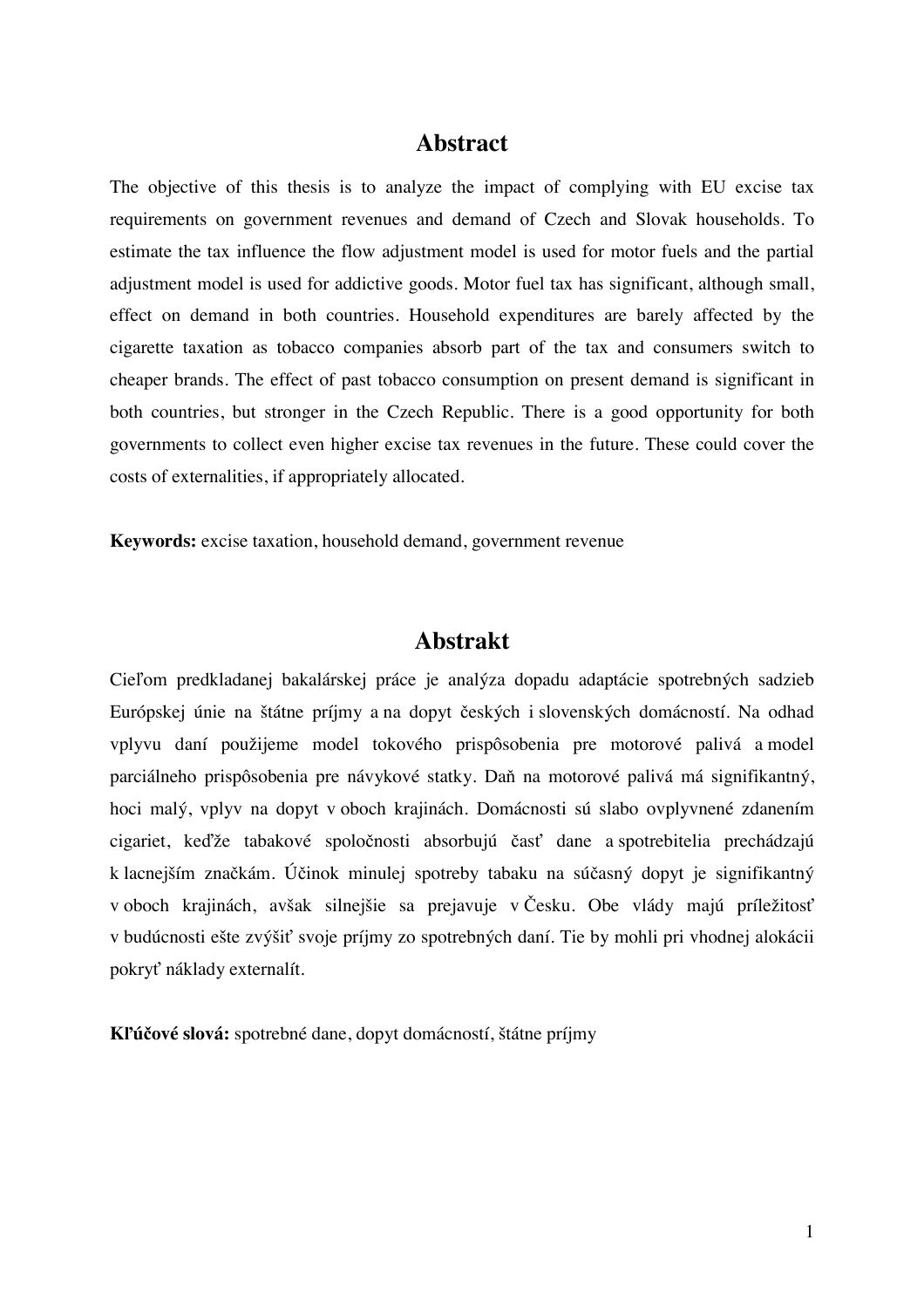# **Acknowledgements**

I am grateful to Ondřej Schneider of the Faculty of Social Sciences, Charles University for supervising my work on this thesis. I would also like to thank Michal Miklovič for valuable advice and helpful comments on earlier drafts of this thesis.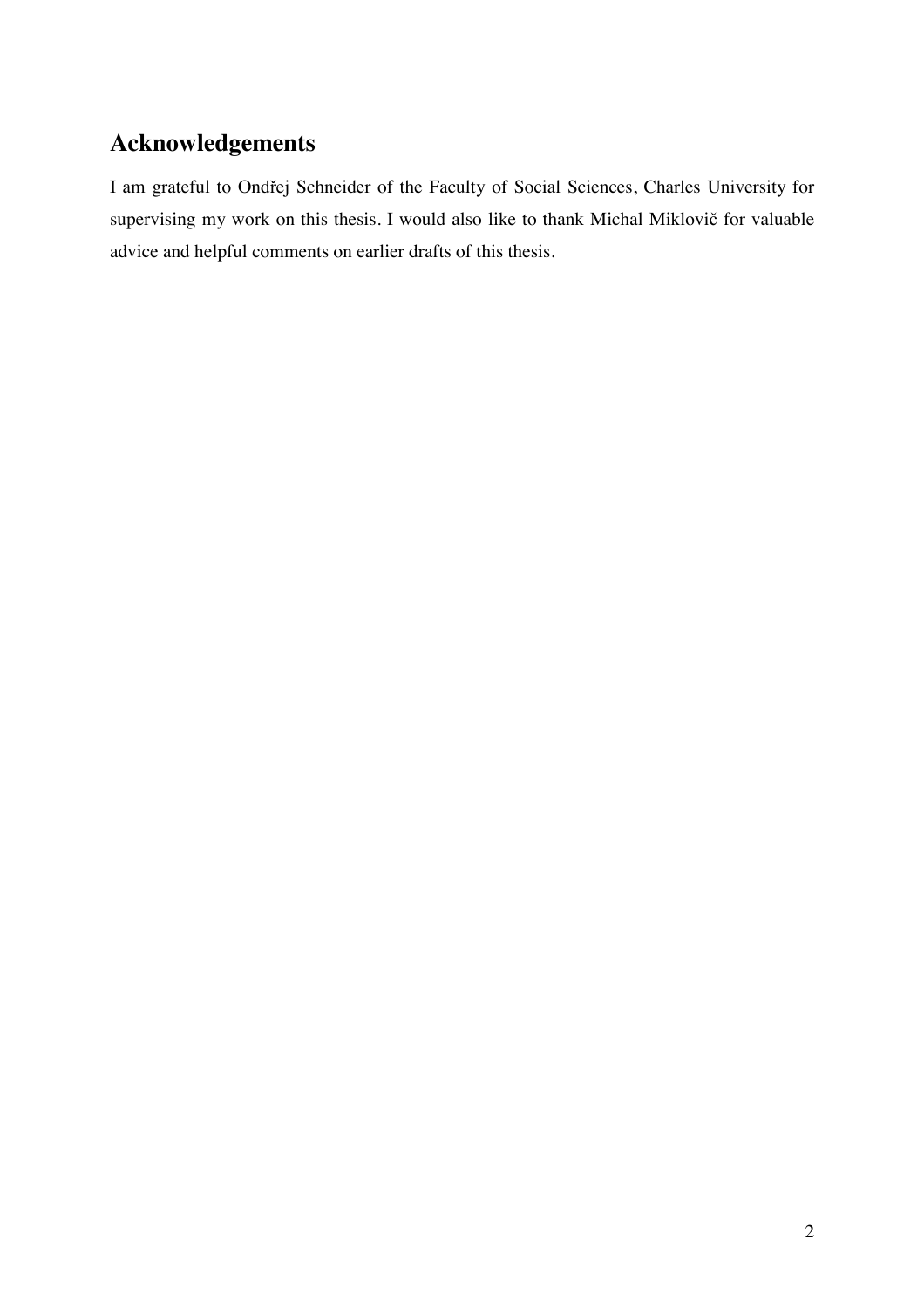# **Contents**

| $\mathbf{1}$   |    |  |
|----------------|----|--|
| 2              |    |  |
| 2.1            |    |  |
| 2.2            |    |  |
| 2.3            |    |  |
| $\overline{3}$ |    |  |
| 3.1            |    |  |
| 3.1.1          |    |  |
| 3.1.2          |    |  |
| 3.2            |    |  |
| 3.2.1          |    |  |
| 3.2.2          |    |  |
| $\overline{4}$ |    |  |
| 4.1            |    |  |
| 4.2            |    |  |
| 4.3            |    |  |
| 4.3.1          |    |  |
| 4.3.2          |    |  |
| 4.3.3          |    |  |
| 4.3.4          |    |  |
| 4.4            |    |  |
| 4.4.1          |    |  |
| 4.4.2          |    |  |
| 4.4.3          |    |  |
| 4.4.4          |    |  |
| 4.5            |    |  |
| 4.5.1          |    |  |
| 4.5.2          |    |  |
| 5              |    |  |
| References     | 48 |  |
|                |    |  |
|                |    |  |
|                |    |  |
|                |    |  |
|                |    |  |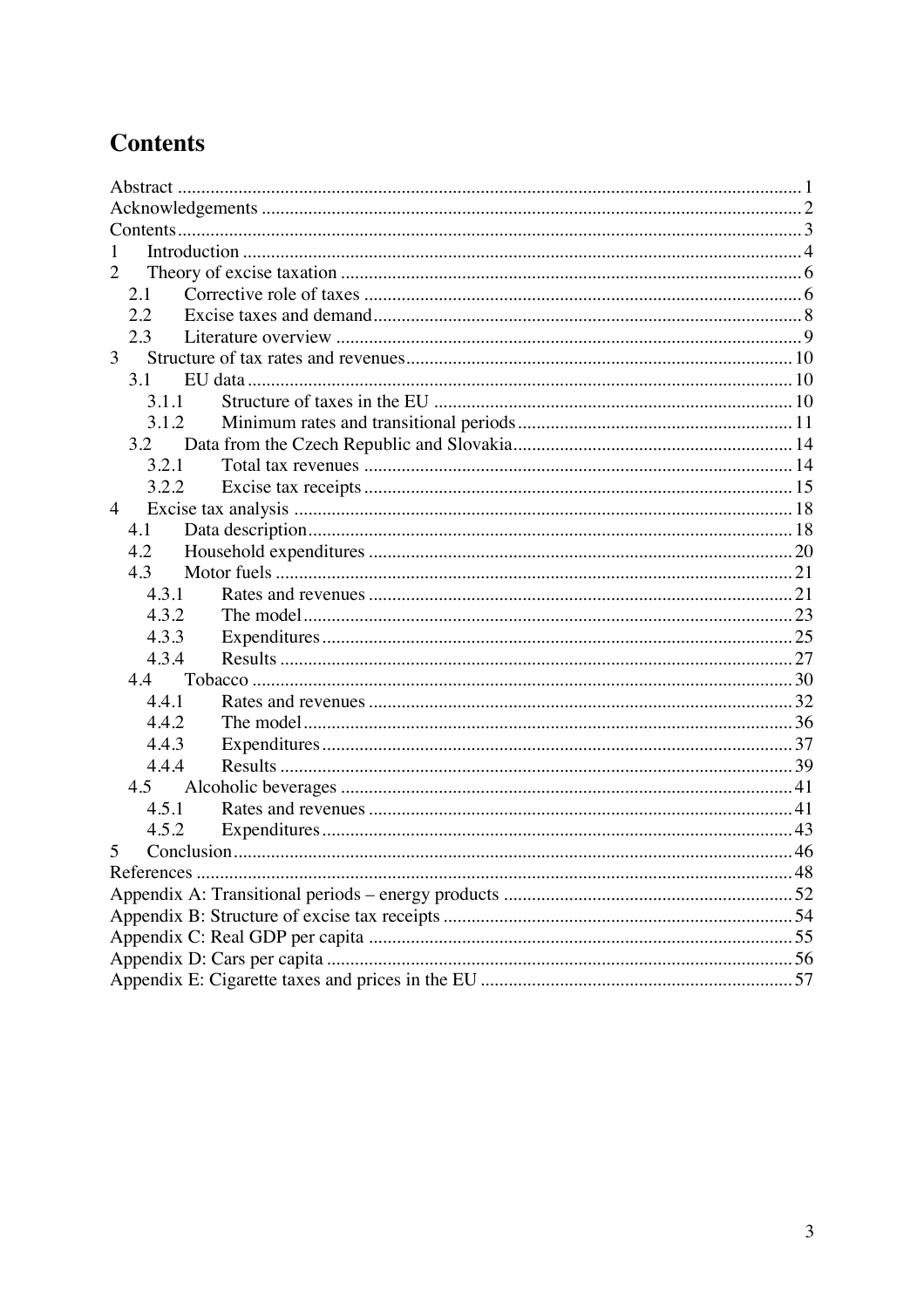## **1 Introduction**

Excise taxes are indirect taxes on consumption or use of certain products. The basic purpose of excise taxes is to "correct" negative externalities by including them into the market price. All member states of the European Union apply excise taxes on three product categories. These are: alcoholic beverages, manufactured tobacco products and energy products (motor and heating fuels, natural gas, electricity, coal and coke). The total revenue from excise taxes goes directly to member states. The development of the legislation in the area of excise taxes includes regular increases of the minimum rates. These have to be adopted by all member states during a transitional period. Changes in minimum rates then influence prices of tobacco, alcoholic and energy products and in turn have an impact on the quantity demanded. Besides, an effect on the tax revenue is expected, as well. The focus of this thesis is on the influence that the excise tax increases have on government revenue and on demand for motor fuels, tobacco products and alcoholic beverages in the Czech Republic and Slovakia. Both countries were obliged to adjust their excise tax rates to the minimum levels after the EU accession on 1 May 2004. We will compare the impacts on household expenditures and tax receipts. Further, we will examine whether the excise taxes actually fulfill the corrective purpose as defined by Pigou.

To carry out a thorough analysis, reliable data need to be acquired and closely examined using an appropriate model. The *Household Budget Surveys* conducted by Czech Statistical Office and Statistical Office of the Slovak Republic create a unique opportunity to analyze the effect of excise tax changes on household expenditures. Details on tax receipts and excise tax legislations provided by the Ministry of Finance of the Czech Republic and Ministry of Finance of the Slovak Republic supplement the statistical data. The period covered is 1998-2008. In the centre of this analysis are the models used to capture the impact of specific tax changes on the household expenditures. When focusing on motor fuels, the *flow adjustment model* will be adopted. The *partial adjustment model* will be used in case of addictive products.

This topic has already been covered for many other European and American countries. Major findings and comparisons were presented by Baltagi and Levin (1986), Baltagi and Griffin (1996) and Baltagi, Griffin and Xiong (2000). These papers showed that in case of motor fuels the price elasticity is -0.26 in the short- and -0.78 in the long-run indicating inelastic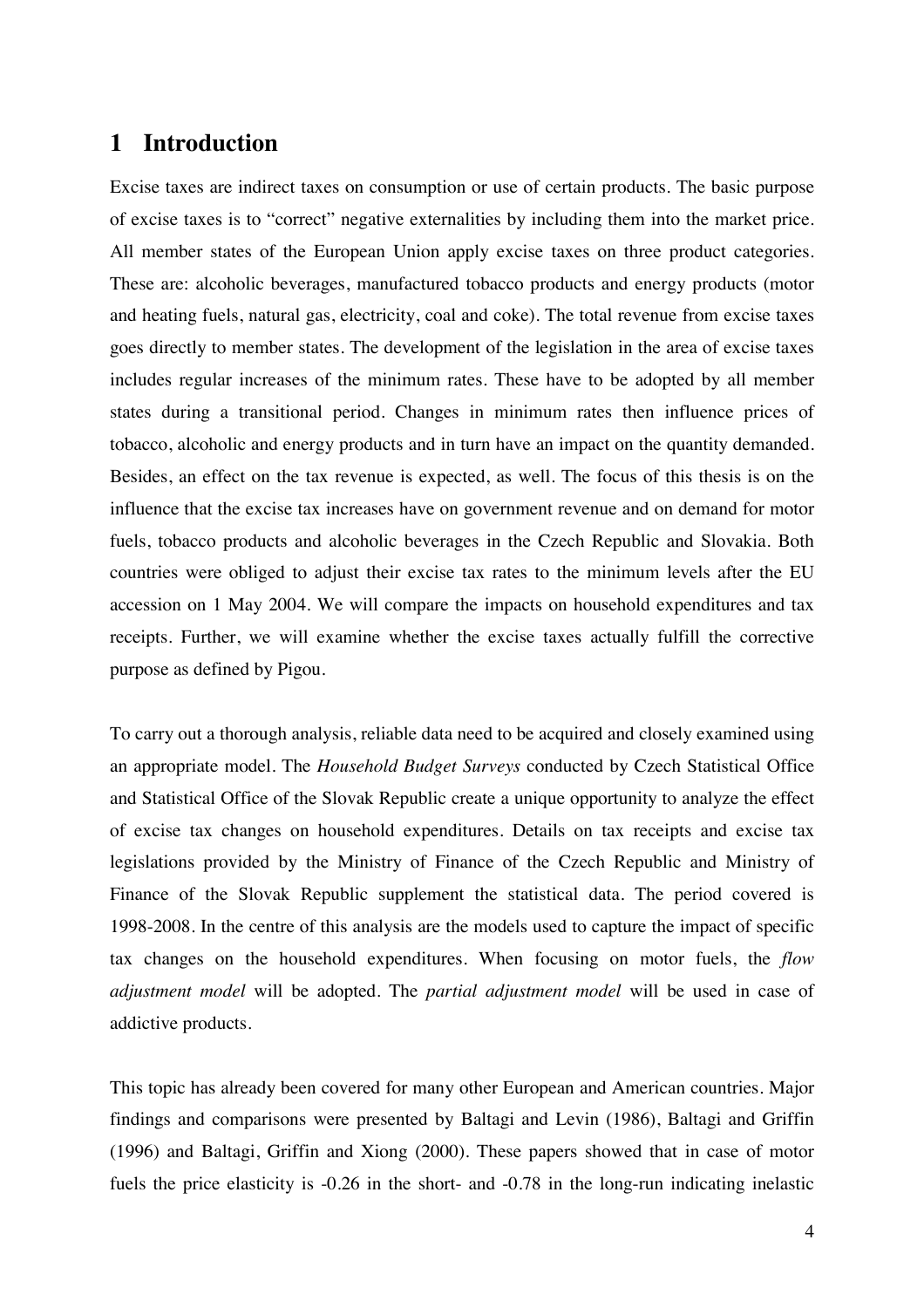demand, income elasticity lies between 0.12 and 0.87 and vehicle stock elasticity is negative. Our analysis will demonstrate that for Czech and Slovak data, "tax elasticity" lies in the price elasticity range computed in the papers, income elasticity is very close to values for other European countries and vehicle stock elasticity is negative in the Czech Republic and insignificant in Slovakia. In case of tobacco products, the papers establish that the price elasticity lies between -0.8 and -0.1 which indicates inelastic demand again, income is mostly insignificant and past consumption estimates are positive, between 0.49 and 0.97. Our analysis will confirm income insignificance and positive, less than unitary, estimates of past consumption and it will attest to insignificance of taxes. We will further show that both governments have the option to collect enough revenues for covering the costs of externalities.

The structure of the thesis is as follows: firstly, the corrective role of excise taxes and their theoretical influence on demand are described. Secondly, structure of taxes and tax revenues in the European Union, the Czech Republic and Slovakia is examined. Thirdly, a separate analysis of motor fuels, tobacco and alcoholic beverages taxation is conducted. In this analysis we will describe rates and revenues in detail, outline a model used to capture the effect of excise taxes on household expenditures and present the results. The final section offers concluding remarks.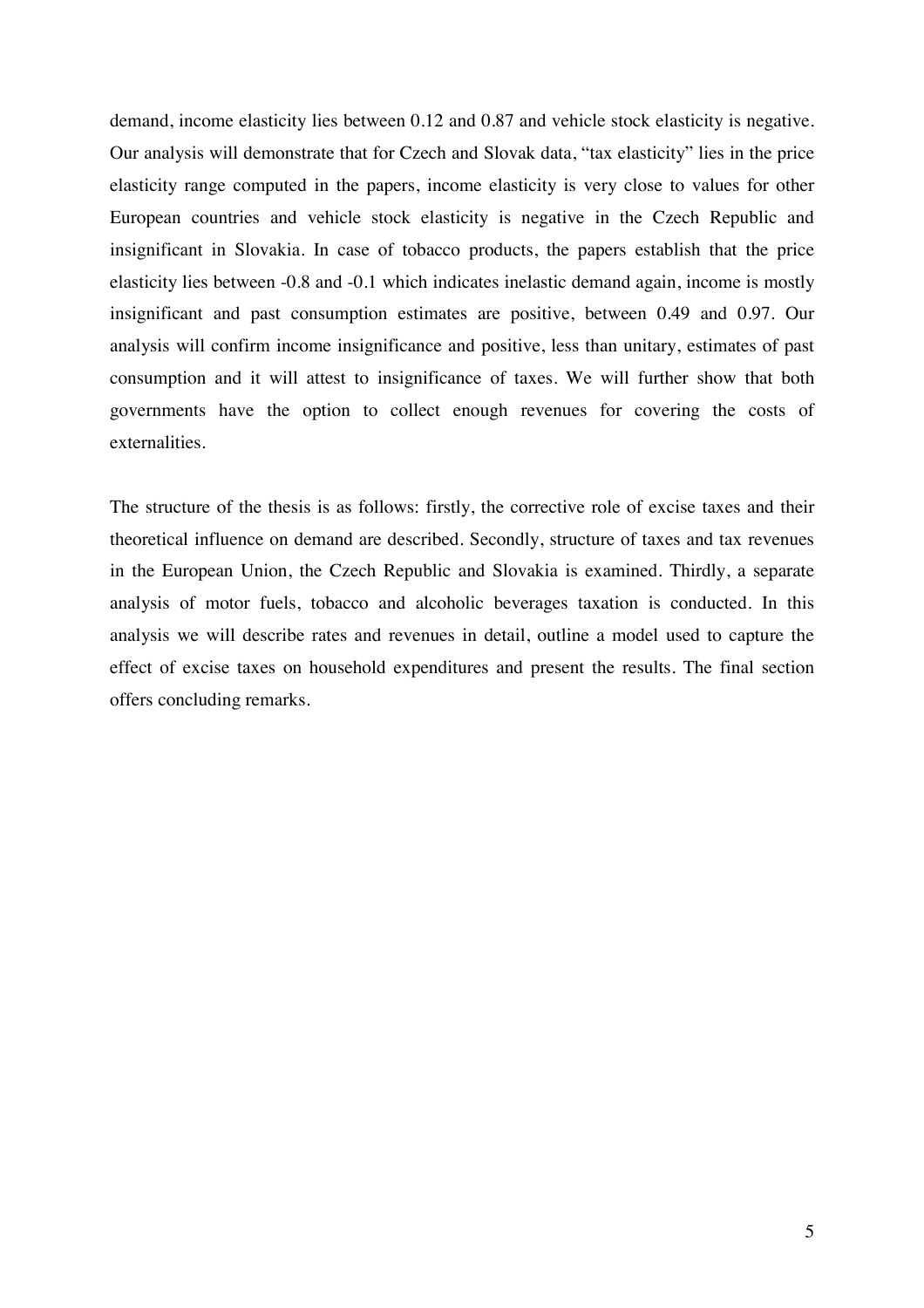## **2 Theory of excise taxation**

#### **2.1 Corrective role of taxes**

As Arthur Cecil Pigou stated in his major work *The Economics of Welfare*, "there are many obstacles that prevent a community's resources from being distributed among different uses or occupations in the most effective way."<sup>1</sup> Negative externalities are such obstacles. Where they exist the market equilibrium is not Pareto efficient<sup>2</sup>. As the Graph 1a shows, if we consider a producer of steel, the marginal social cost including the marginal cost of pollution is above the marginal private cost (supply curve). When a negative externality of production, in this case pollution, is not included in the market price the market equilibrium quantity is higher than the efficient level of output.

Similar logic can be applied to tobacco, alcohol and energy products, as well. The marginal social cost of smoking includes for instance the cost of curing illnesses caused by smoking. The marginal social cost of drinking alcoholic beverages covers the costs of drunk driving or rehabilitation centers. And the marginal social cost of energy products contains air pollution.

As reaching Pareto efficiency is desirable, a suitable solution for correcting externalities is to be found. Finding the solution means searching for alternative allocation. An efficient allocation requires that all agents face the correct prices for their actions<sup>3</sup>. In addition to control regulations, Pigou introduced taxes and subsidies, Coase drew attention to private bargaining and Dales advocated tradable permits<sup>4</sup>. Kaplow inclines to Pigou's ideas and claims that "to tax activities that impose negative externalities and subsidize those that generate positive externalities... is optimal."<sup>5</sup> What Pigou suggested is that "it is possible for the State, if it so chooses, to remove the divergence in any field by "extraordinary encouragements" or "extraordinary restraints"<sup>5</sup> where the most obvious forms are bounties and taxes. If these are set to optimal levels, Pareto efficient allocation may be achieved. This

<sup>1</sup> Pigou, 1932, p. 129

<sup>&</sup>lt;sup>2</sup> Atkinson, Stiglitz, 1980

<sup>3</sup> Varian, 1992

<sup>4</sup> Kaplow, 2008

<sup>5</sup> Kaplow, 2008, p. 137

<sup>6</sup> Pigou, 1932, p. 192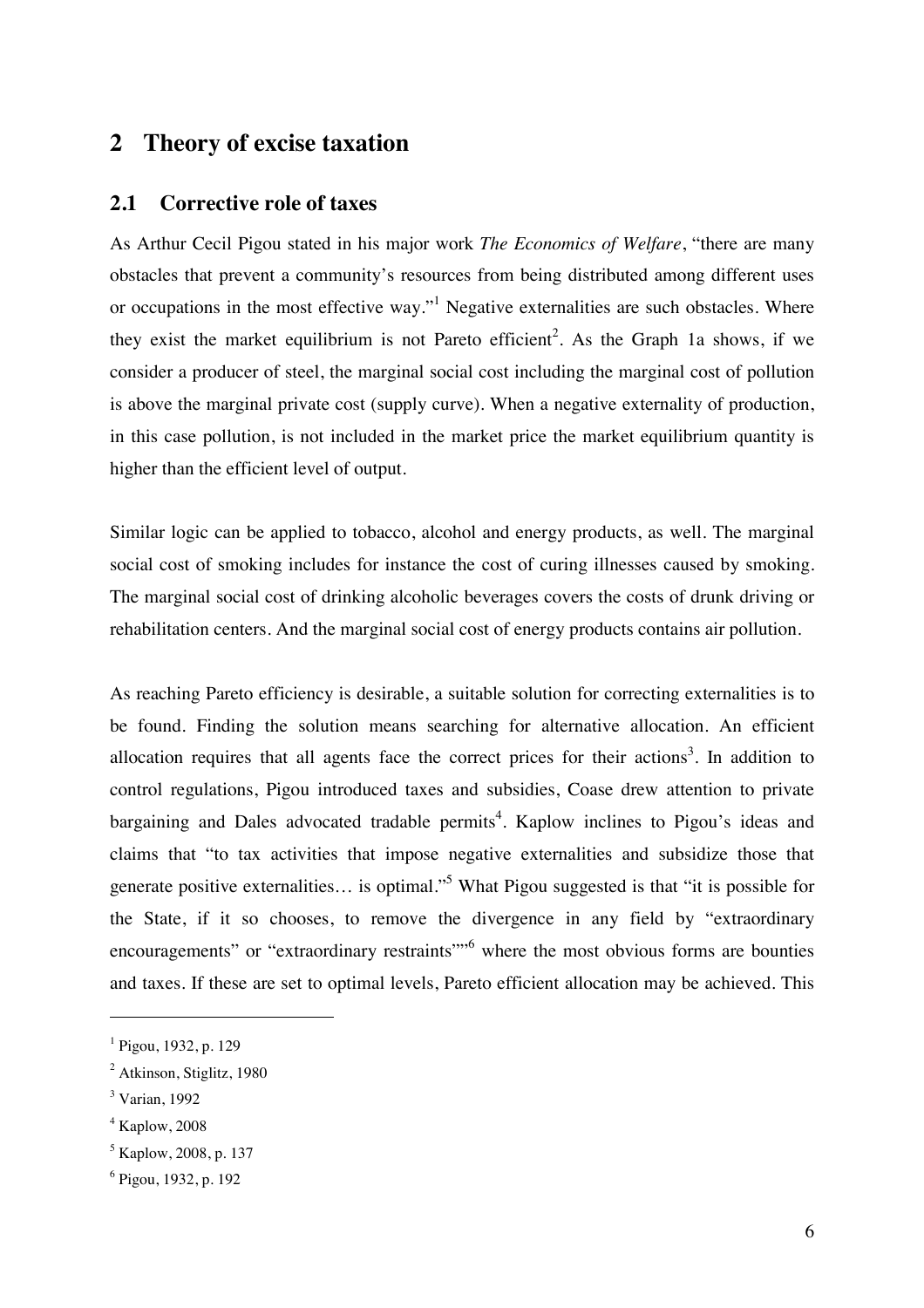concept evolved into the most favorable market-based public sector solution to externalities<sup>7</sup>, especially if the property rights are not sufficiently defined<sup>8</sup>.

The corrective taxes (also called Pigouvian taxes) on negative externalities are designed to make the marginal social cost and the marginal private cost equal. In the Graph 1b, the new equilibrium is in E, where the market equilibrium quantity is equal to the efficient level of output. EA is the pollution tax per unit and the area BAEC is the sum of collected pollution taxes. The new equilibrium quantity is reached at a higher price – agents now face the correct price for their actions. An attentive reader might notice that imposing the tax causes a decrease in consumer surplus and in producer surplus (the producer receives price after tax). This is partially offset by the tax revenue. The triangle between the new equilibrium, point A and the former equilibrium is a deadweight loss (DWL), which is usually undesirable. However, one might argue that lower equilibrium quantity induces less externality and so the excise tax could be justified even with the DWL.

Although many economists agree that it is optimal to tax negative externalities and subsidize positive externalities<sup>9</sup>, there is a considerable skepticism, as well. The solution to negative externalities using corrective taxes requires the taxing authorities to know the marginal social cost of a taxed good and to set the tax at the optimal level. The problem is, the taxing authorities cannot be expected to have this knowledge $10$ .



Source: Stiglitz, 2000

 $^7$  Stiglitz, 2000

 $\overline{a}$ 

 $^9$  Kaplow, 2008

10 Varian, 1992

<sup>8</sup> Sojka, 2000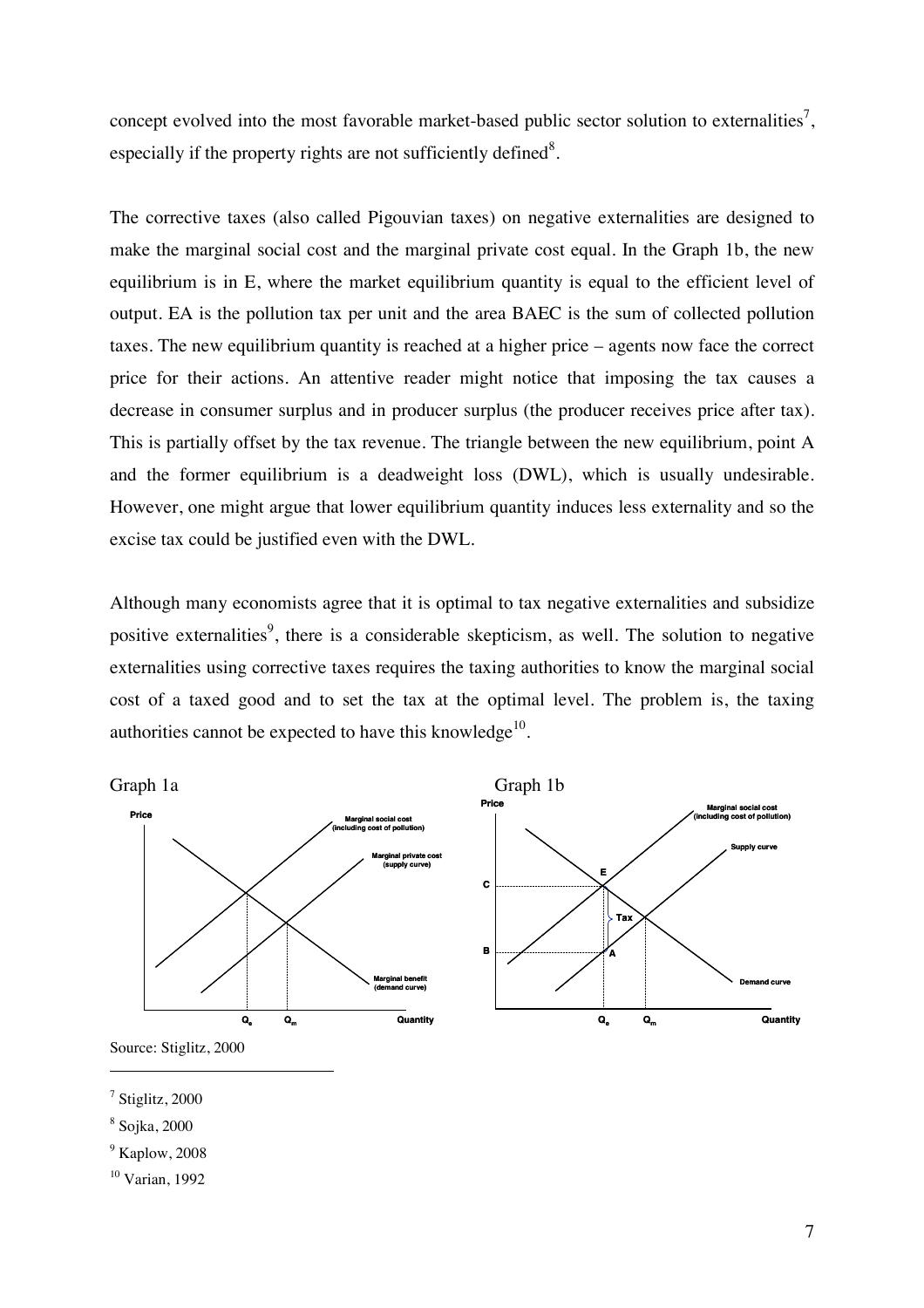#### **2.2 Excise taxes and demand**

Taxes affect prices and so they influence the quantity demanded. The degree of impact depends mostly on the elasticity of demand. Pigou stated, that "the best way of rising a given revenue is by a system of taxes under which the rates become progressively higher as we pass from uses of very elastic demand or supply to uses where demand or supply are progressively less elastic."11 This opinion received serious criticism but the basic idea is valid. As Graphs 2a and 2b show, the less elastic the demand curve is, the less is the quantity demanded influenced by a tax change. Therefore, the less elastic demand curve allows the tax authority to collect higher revenue while causing less deadweight loss. With a perfectly inelastic demand curve, the price rises by the full amount of the tax and the burden falls solely on consumers $^{12}$ .



Source: Atkinson, 1980

An increase in a minimum excise tax rate raises prices in all member states that do not already have the rates voluntarily higher than is required. Unless the demand curves for tobacco, alcohol and motor fuels are perfectly inelastic, new equilibrium quantity will be lower. The extent of the equilibrium quantity decrease will depend on the demand curve elasticity. Whether the elasticity is the same in selected EU member states and how the demand drop affects tax revenue is the subject of next chapters.

<sup>11</sup> Pigou, 1947, p. 105

<sup>&</sup>lt;sup>12</sup> Stiglitz, 2000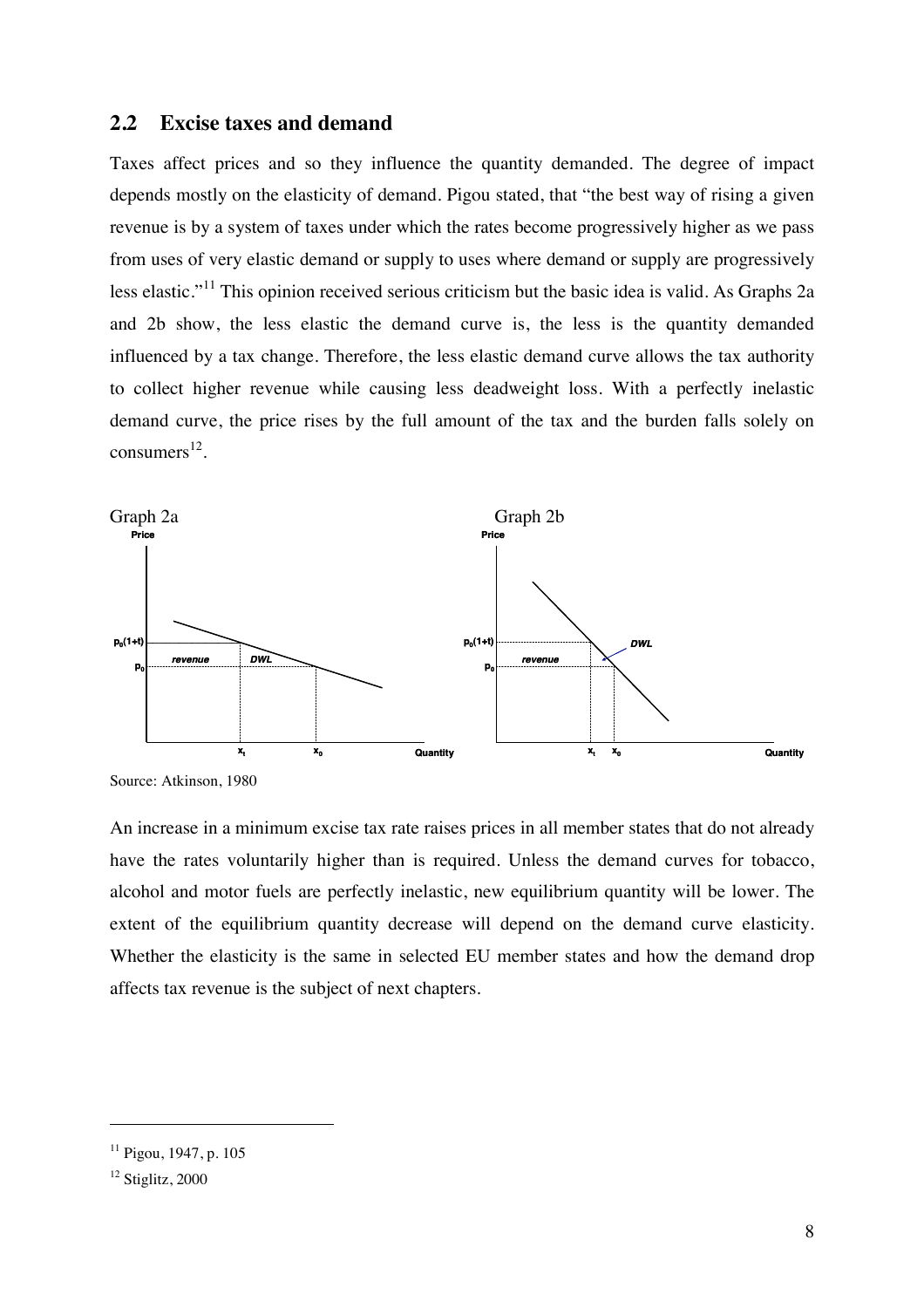#### **2.3 Literature overview**

Prior to conducting the analysis let us briefly discuss the already achieved results in this area. Baltagi and Griffin (1996) explored the motor fuel demand in 18 OECD countries in period 1960-1990 and recommended using the *flow adjustment model*. Their major results include the estimates of price  $(-0.78,-0.26)$ , income  $(0.12,0.87)$  and vehicle stock  $(\leq 0)$  elasticity. Furthermore, their study compared various estimation methods and the traditional OLS, GLS and Within estimators scored well in overall forecast performance. Another significant research paper in the area of environmental taxes focused on the European Union, especially United Kingdom, showed that excise taxes could make a significant contribution to tax revenue. Fullerton (2008) concludes that "available tax base is broad, high tax rates may be justified by environmental externalities and demand is inelastic… so revenues are not greatly eroded by behavioral responses."<sup>13</sup>

Research in demand for tobacco products brought similar results. Baltagi and Levin (1986) conducted a study on 46 of the United States. It demonstrated insignificant income elasticity and significant price (in)elasticity. The study also proved that "as an anti-smoking tool, cigarette taxation may not be as effective in reducing cigarette consumption as previously thought"14. Baltagi, Griffin and Xiong (2001) recommended using the *partial adjustment model* to examine the demand for tobacco products. A few years later Baltagi and Griffin (2004) confirmed that "the revenue-generating potential of cigarette taxes remains strong" and that there is a "limited scope for tax increase as a policy aimed at reduced smoking".<sup>15</sup>. Another noteworthy study by Wasserman (1991) showed that "higher prices will simply lead to increased expenditures on cigarettes while achieving only moderate decreases in consumption".<sup>16</sup>.

A study by Selvanathan (2006) focused on alcohol consumption showed that unlike cigarette demand the alcohol demand is consistent with rational addiction model. The value of income elasticity is approximately 0.8 and price elasticity is -0.6 for data from 8 industrialized countries.

 $13$  Fullerton, 2008, p. 52

 $14$  Baltagi and Levin, 1986, p. 154

 $15$  Baltagi and Griffin, 2004, p. 428

<sup>16</sup> Wasserman, 1991, p. 62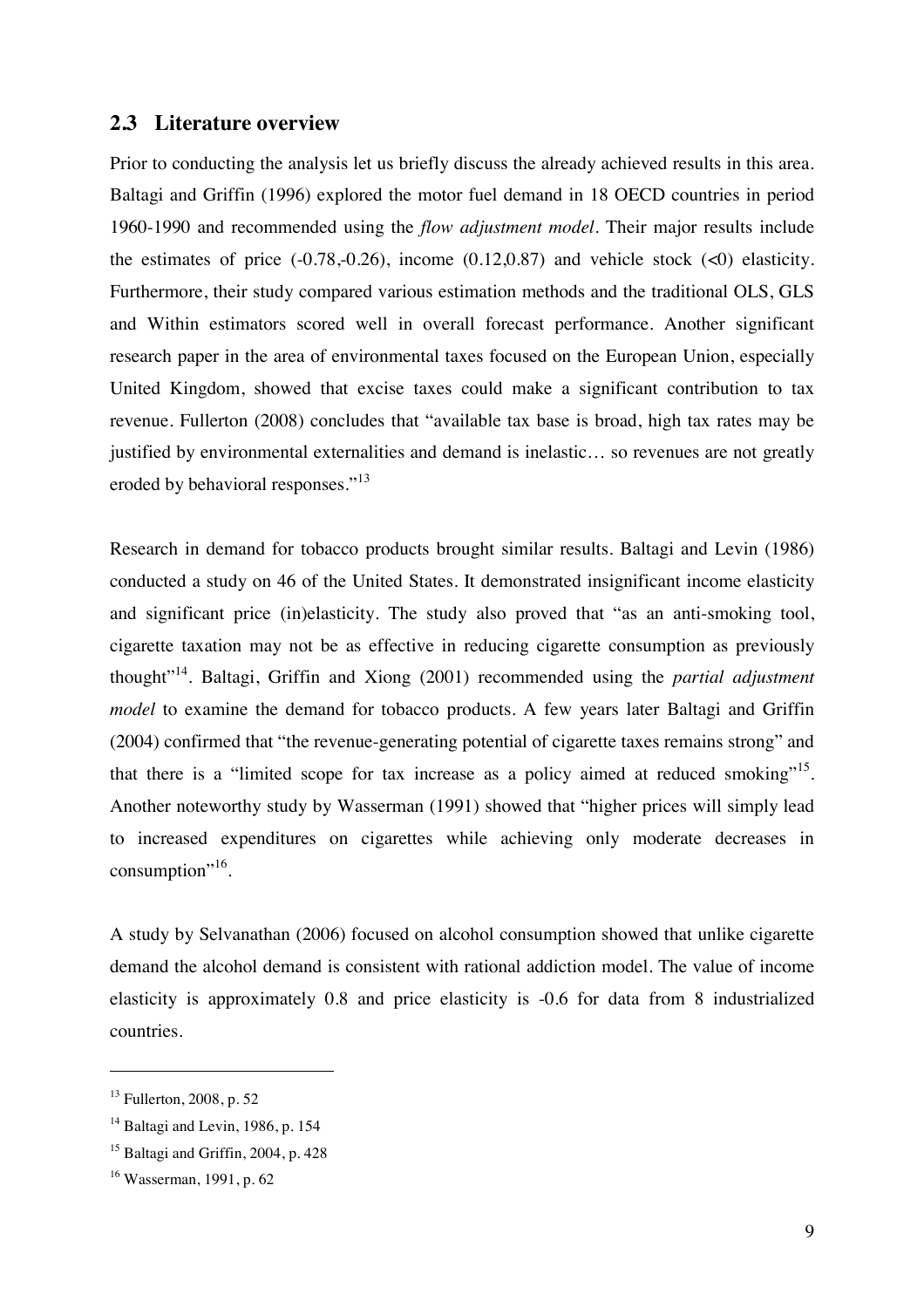## **3 Structure of tax rates and revenues**

#### **3.1 EU data**

#### *3.1.1 Structure of taxes in the EU*

The European Union is a high tax area. The revenue from taxes (including social security contributions) reached 39.9% of the EU-27 GDP in 2006 which was approximately 12 percentage points above the tax-to-GDP ratios for USA and Japan<sup>17</sup>. These ratios varied widely within the EU, from 28.6% in Romania to 49.1% in Denmark. In the most recent Communication about taxes – "Tax Policy in the European Union – Priorities for the Years Ahead" – the Commission claimed there was no need for an across the board harmonization of member states' tax systems. However, the Commission concluded that increased tax policy coordination would help to support wider EU policy goals and made a proposal for a move to qualified majority voting in certain tax areas. The proposal was not supported by member states and voting system stayed unchanged – the Council needs to be unanimous.

The direct taxation remains the sole responsibility of the member states as long as they respect Treaty principles and do not restrict the four freedoms (free movement of workers, services and capital and the freedom of establishment). The share of direct taxes in total tax revenues is lower in the new 12 countries. It is 20.1%, 20.4% and 21.4% in Bulgaria, Slovakia and Romania, respectively. The share is much higher in the  $EU-15^{18}$ , reaching the maximum of 61.5% in Denmark. Top *personal income tax* rates vary between 16% in Bulgaria and 59% in Denmark. *Company tax* is left to member states, as well. However, some consolidation has been done. The company income tax rates have been cut forcefully since 1995 and the arithmetic average decreased from 35.3% to 23.6% in 2006. Additionally, the Commission formulated a long term proposal of common tax base which includes the common consolidated tax base and a possible pilot scheme for home state taxation for small and medium enterprises.

 $17$  Eurostat, 2008a

<sup>&</sup>lt;sup>18</sup> EU-15 are countries that were EU member states between 1 January 1995 and 30 April 2004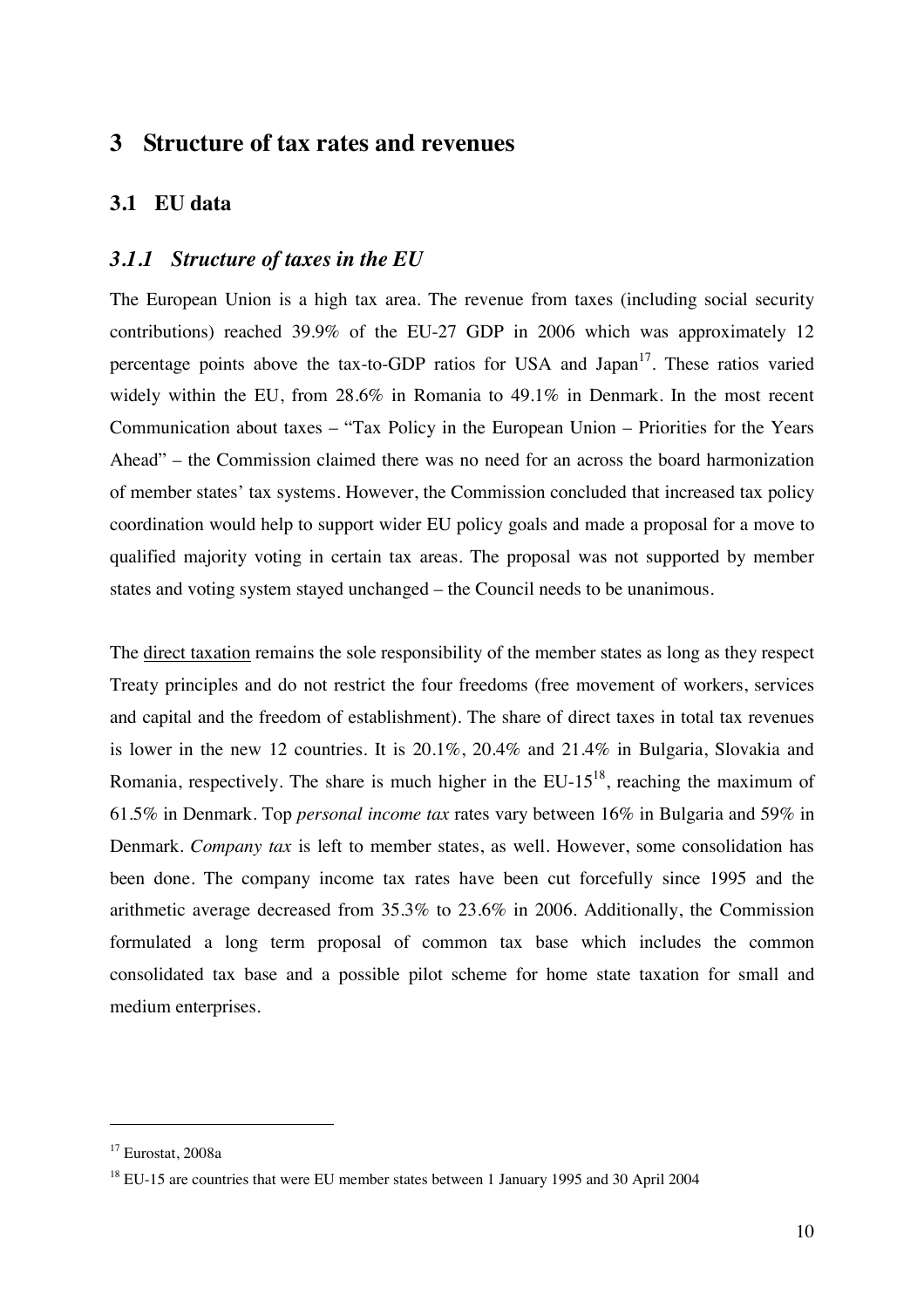The indirect taxation influences free movement of goods and the freedom to provide services. Therefore, the EU taxation policy ensures that the competition on the Internal Market is not distorted by different indirect taxation systems and rates. The share of indirect taxes in total tax revenues has slightly increased in the past 10 years to 35% in 2006. The main legislative change of *value added tax* was made through the VAT Directive in 2007. The minimum VAT rate of 15% and a reduced 5% rate were fixed until 2010. The VAT rates of member states currently fluctuate between 15% and 25%. The "destination based" principle is used for calculation. The revenues from *excise taxes* make up almost one tenth of the revenues from consumption taxes. Minimum rates are set for all three product categories – alcoholic beverages, manufactured tobacco products and energy products. The rates for energy products will be further raised from 1 January 2010. *Environmental taxes* comprise 6% of the total taxation in the EU. The revenue was increasing considerably in 1990-1994 and it is on decline since 1999, especially in the euro area<sup>19</sup>. The environmental tax revenues of the new 12 member states have been rising steadily since they entered the Union. This, however, has not been sufficient to offset the decline in the EU-15.

#### *3.1.2 Minimum rates and transitional periods*

The main part of the EU legislation for excise duties was adopted in preparation for the 1993 Internal Market establishment. It has been further developed ever since – the latest Directive entered into force on 15 January 2009. The legislation in the area of excise duties has 3 major parts. Firstly, the product categories, the way of tax calculation and the scope of exemptions are defined. Secondly, the minimum rates of duty for each product type are set. The form of tax is mostly specific, i.e. monetary amount per quantity of product. Member states are allowed to fix the excise tax rates freely above the minimum rates. Thirdly, the general provisions such as rules for the production, storage and movement between member states are imposed.

 $19$  Eurostat, 2008a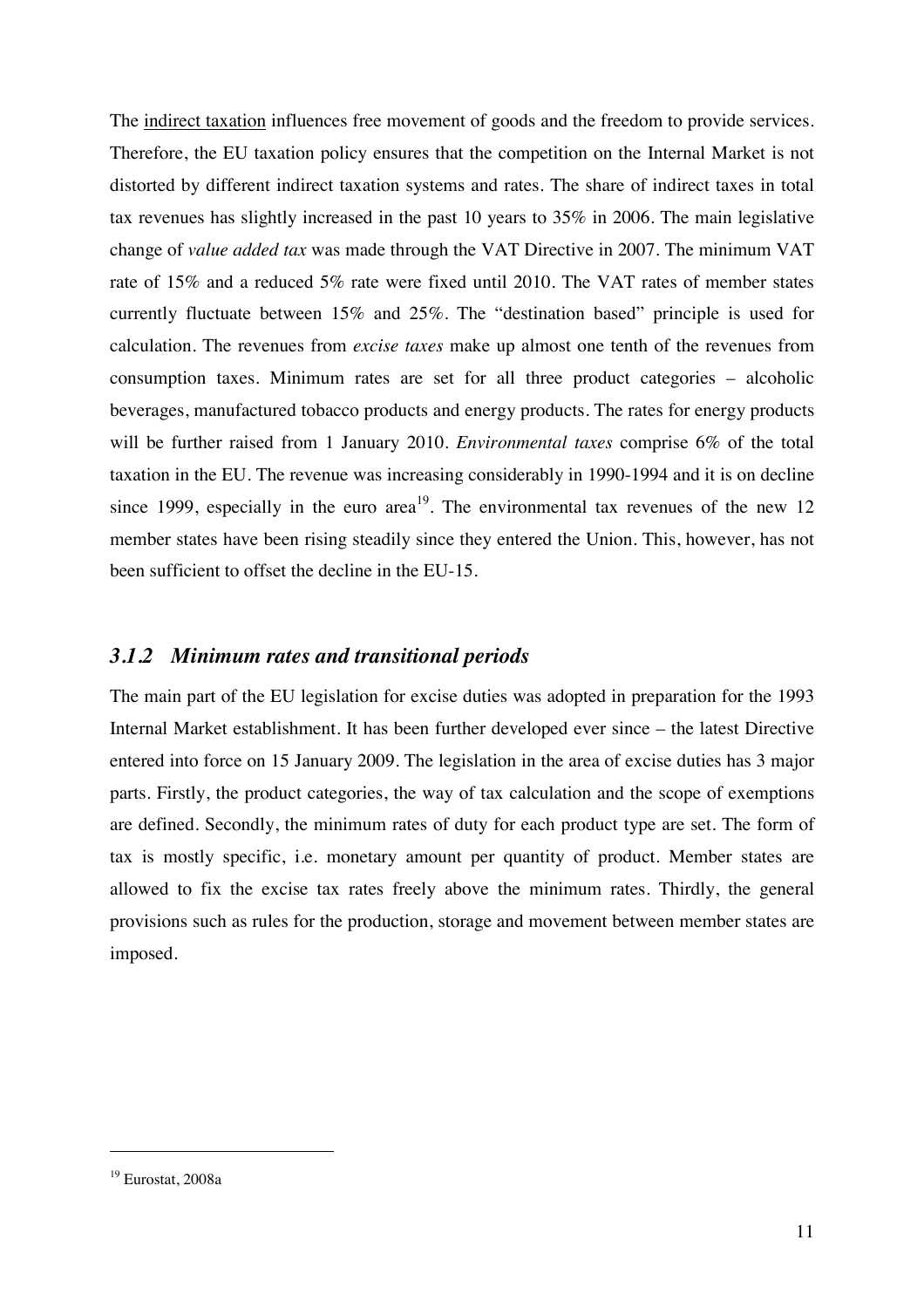## **3.1.2.1 Energy products**

|                          | From 1.1.1993 | From 1.1.2004      | From 1.1.2010      |
|--------------------------|---------------|--------------------|--------------------|
| Petrol (/10001)          | 337           | 421                | 421                |
| Unleaded petrol (/10001) | 287           | 359                | 359                |
| Diesel                   | 245           | 302                | 330                |
| Kerosene                 | 245           | 302                | 330                |
| LPG (/10001)             | 100           | 125                | 125                |
| Natural gas              | 100 (/1000kg) | $2.6$ (/gigajoule) | $2.6$ (/gigajoule) |
|                          | $\sim$ $\sim$ |                    |                    |

Table 1: The minimum levels of taxation applicable to motor fuels

The volumes are measured at temperature 15˚C.

Source: European Commission, Taxation and Customs Union

#### **Transitional periods as defined in the Council Directive 2003/96/EC, Article 18:**

- for some member states (e.g. Greece, Spain, France) the Directive defines transitional periods during which they are required to gradually reduce the gap between their rates and the new minimum rates. If the difference is less than 3% of the minimum rate, member state may wait until the end of the transitional period to adjust the national rate

- apart from transitional period member states are authorized to continue applying their various derogations until 31 December 2006, subject to prior review by the Council on the basis of a Commission proposal

- member states with difficulties in implementing the new minimum levels of taxation are allowed a transition period until 1 January 2007 to avoid jeopardizing price stability

- amending directives 2004/74/EC and 2004/75/EC specify possibilities to apply temporary exemptions, reductions and transitional periods for countries entering the EU on 1 May 2004 (for a complete list of transitional periods, see Appendix A)

## **3.1.2.2 Manufactured tobacco products**

## **The minimum levels of taxation applicable to manufactured tobacco products:**

Cigarettes $^{20}$ :

- Tax has to consist of specific duty per unit of product, proportional excise duty based on the maximum retail selling price and VAT proportional to the retail selling price
- Specific duty has to be in range  $5\%$ -55% of the total tax on MPPC<sup>21</sup>
- Overall minimum excise duty (excluding VAT) is set at 57% of TIRSP<sup>22</sup> for MPPC

 $20$  Requirements came into force on 1 January 1993 unless otherwise stated

 $21$  MPPC – Most Popular Price Category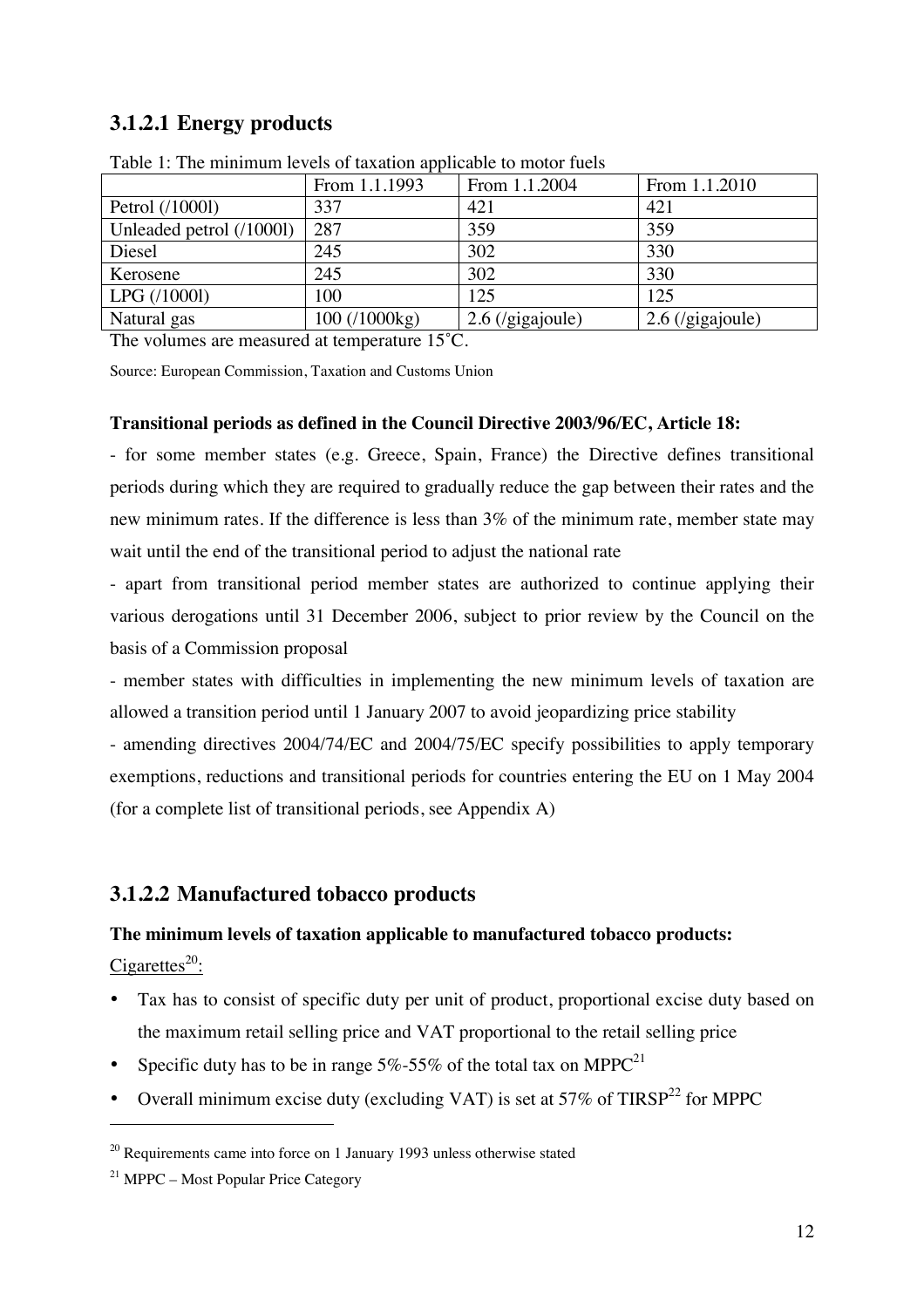- The minimum total excise duty must be EUR 60 (1 July 2002) / EUR 64 (1 July 2006) per 1000 cigarettes in the MPPC
- Member states need not comply with the 57% minimum incidence requirement if the minimum total excise duty exceeds EUR 95 (1 July 2002)/ EUR 101 (1 July 2006) per 1000 cigarettes in MPPC

Cigars and cigarillos:

Overall minimum excise duty of 5% of TIRSP

OR ECU 7 (1 January 1993) / EUR 9 (1 January 2000) / EUR 10 (1 January 2001) / EUR 11

(1 July 2003) per 1000 items or kilogram

Other smoking tobacco:

Overall minimum excise duty of 20% of TIRSP

OR ECU 15 (1 January 1993) / EUR 18 (1 January 2000) / EUR 19 (1 January 2001) / EUR

20 (1 July 2003) per kilogram

Fine-cut tobacco:

- 1-Jan-1993 overall minimum excise duty of 30% of TIRSP or ECU20/kg
- 1-Jan-2000 overall minimum excise duty of 30% of TIRSP or EUR24/kg
- 1-Jan-2001 overall minimum excise duty of 30% of TIRSP or EUR25/kg
- 1-Jul-2002 overall minimum excise duty of 32% of TIRSP or EUR27/kg
- 1-Jul-2003 overall minimum excise duty of 33% of TIRSP or EUR29/kg
- 1-Jul-2004 overall minimum excise duty of 36% of TIRSP or EUR32/kg

#### **The transitional periods:**

Most of the member states joining the EU on 1 May 2004 were granted transitional periods until 2010. Therefore, member states may use quantitative limits for imports from third countries even to tobacco products brought to their territory from the new member states.

## **3.1.2.3 Alcoholic beverages**

#### **The minimum levels of taxation applicable to alcoholic drinks (in force since 1993):**

| <b>Spirits</b>          | EUR 550 per hectoliter of pure alcohol |
|-------------------------|----------------------------------------|
| Intermediate products   | EUR 45 per hectoliter of product       |
| Wine and sparkling wine |                                        |

 $22$  TIRSP – Tax Included Retail Selling Price

-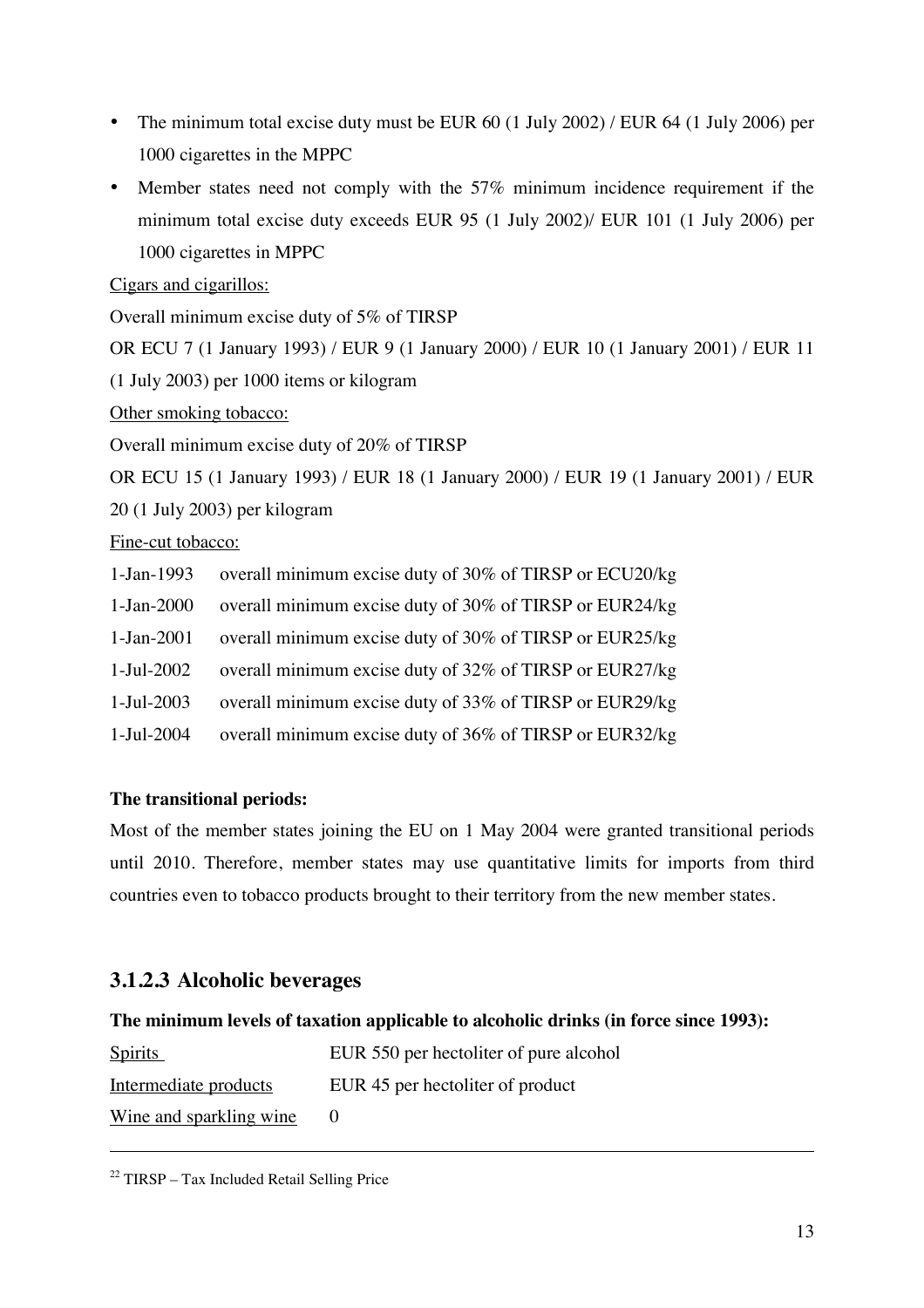Beer EUR 0.748 per hectoliter per degree Plato Or EUR 1.87 per hectoliter per degree of alcohol

There are no transitional periods for implementing the minimum levels.

#### **3.2 Data from the Czech Republic and Slovakia**

#### *3.2.1 Total tax revenues*

Total tax revenue in the Czech Republic amounted to 36.2% of GDP in 2006. The tax-to-GDP ratio in Slovakia was the second lowest in the EU – 29.3% of GDP. Figures below show the structure of the total tax revenue in 2007. We can see that the direct taxes are a more important source of revenue in the Czech Republic. The reason for a higher share of revenue from personal income tax is that there is a flat rate of 19% in Slovakia, whereas the Czech Republic ran a progressive tax system with top statutory income tax rate of 32% in 2007. The top statutory tax rate on corporate income is higher in the Czech Republic, as well. It reached 24% in 2007, while the rate in Slovakia was 19%, the second lowest in the European Union.

Indirect taxes play a more dominant role in Slovak revenues. The revenue from value added tax and excise taxes account for 66% of the total revenue in Slovakia and 55% of the total revenue in the Czech Republic. This is, again, caused by different tax rates. In 2007, the standard VAT rate was 19% in both countries. The reduced rate applying to certain services and essential goods (e.g. food, drugs and construction works for housing) was 5% in the Czech Republic, while the Slovak government reintroduced a reduced rate of 10% which only applied to medicines and certain other medical/pharmaceutical products. The share of excise taxes on the total revenue was higher by 5 percentage points in the Czech Republic. The excise taxes are the second richest source of government revenue in both countries.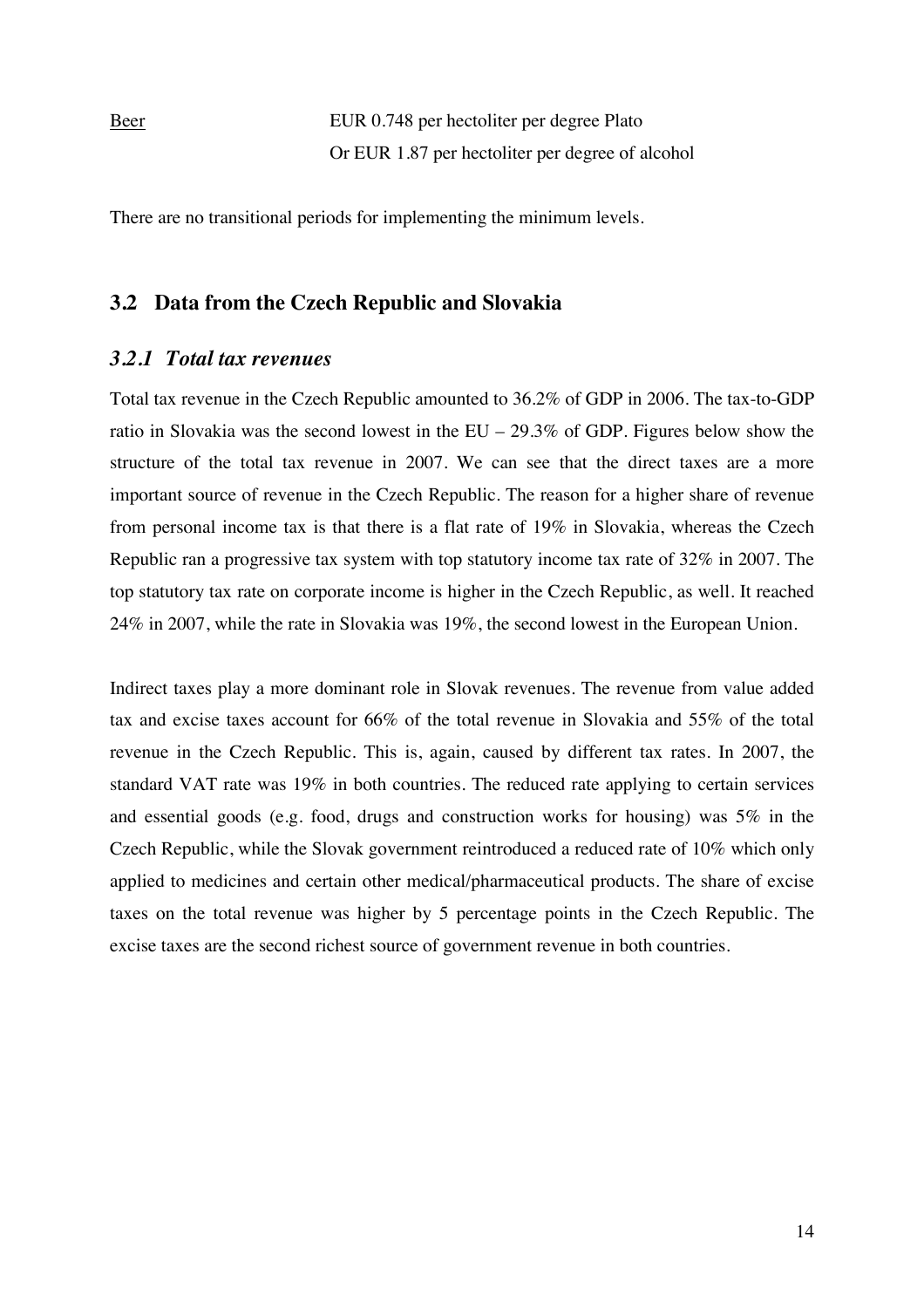

Figure 1: Structure of the total tax revenue in the Czech Republic in 2007

Source: Ministry of Finance of the Czech Republic



Figure 2: Structure of total tax revenue in Slovakia in 2007

Source: Ministry of Finance of the Slovak Republic

## *3.2.2 Excise tax receipts*

As we can see on the figures above, excise taxes generate 25% and 20% of the total tax revenue in the Czech Republic and Slovakia, respectively. Figures 3 and 4 give a better view of the excise tax receipts.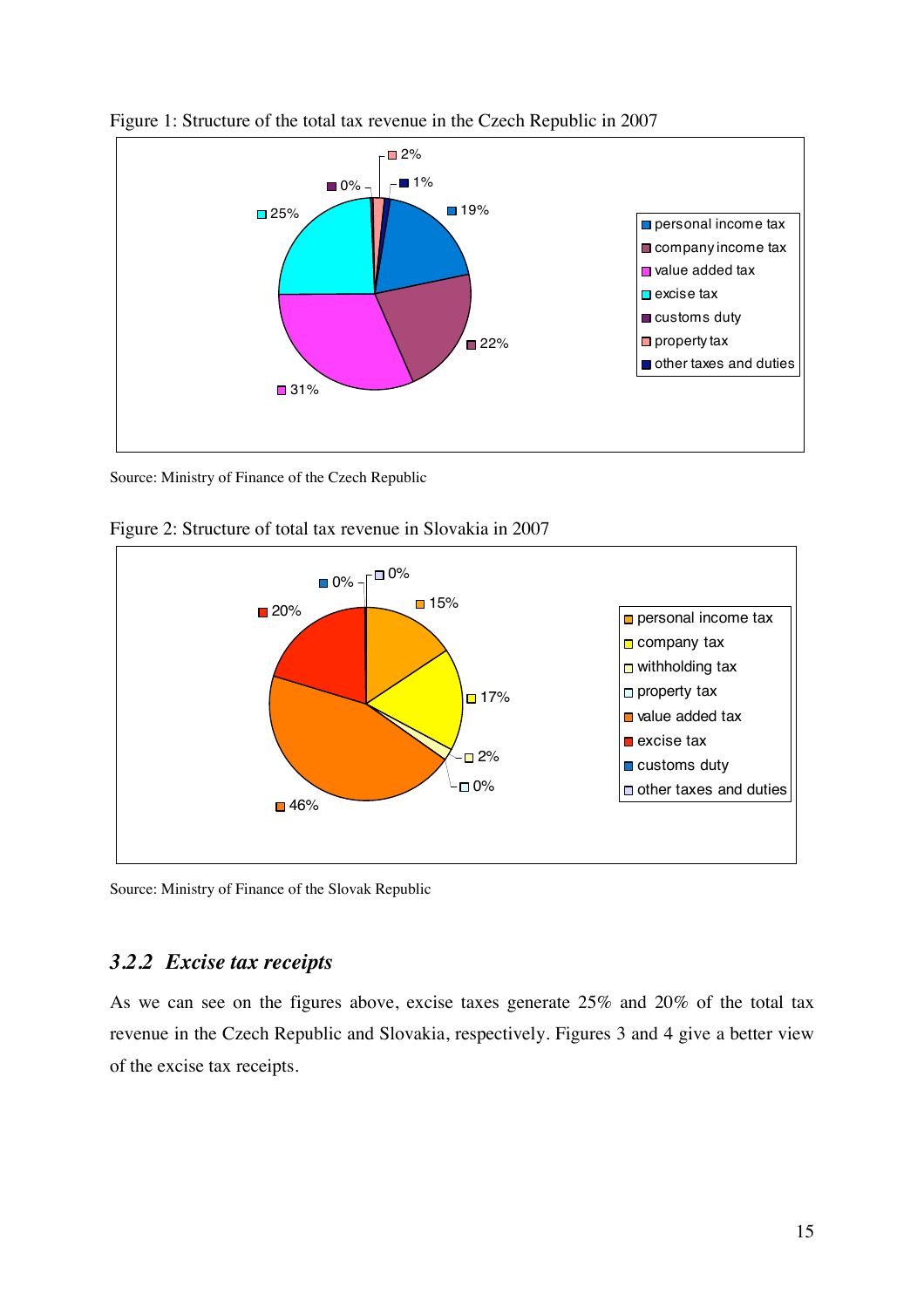

Figures 3 and 4: Structure of excise tax receipts in the Czech Republic and Slovakia in 2007

Source: Ministry of Finance of the Czech Republic and Ministry of Finance of the Slovak Republic

The share of receipts from motor fuels on the total excise tax receipts is almost 60% in the Czech Republic (CR) and Slovakia (SR). It has been fluctuating between 56% and 69% in both countries in the past ten years. Receipts from taxes on tobacco products have the second highest share of approximately 30%. This share has increased by 10 percentage points in the CR and by 15 percentage points in the SR. Receipts from alcoholic beverages amount to 8% and 14% in the Czech Republic and Slovakia, respectively. This share has dropped by 12 percentage points in the CR and by 10 percentage points in the SR during the past ten years. For additional details, see Figures 21 and 22 in Appendix B.

The importance of excise tax receipts for the total government revenue has risen sharply in the past ten years as the amount of tax collected more than doubled in the Czech Republic and almost tripled in Slovakia. Figures 5 and 6 show that the growth of the total sum collected was mainly caused by increased receipts from motor fuels taxes and tobacco taxes after the 2004 EU accession. The revenue from alcohol taxation has been stable in both countries.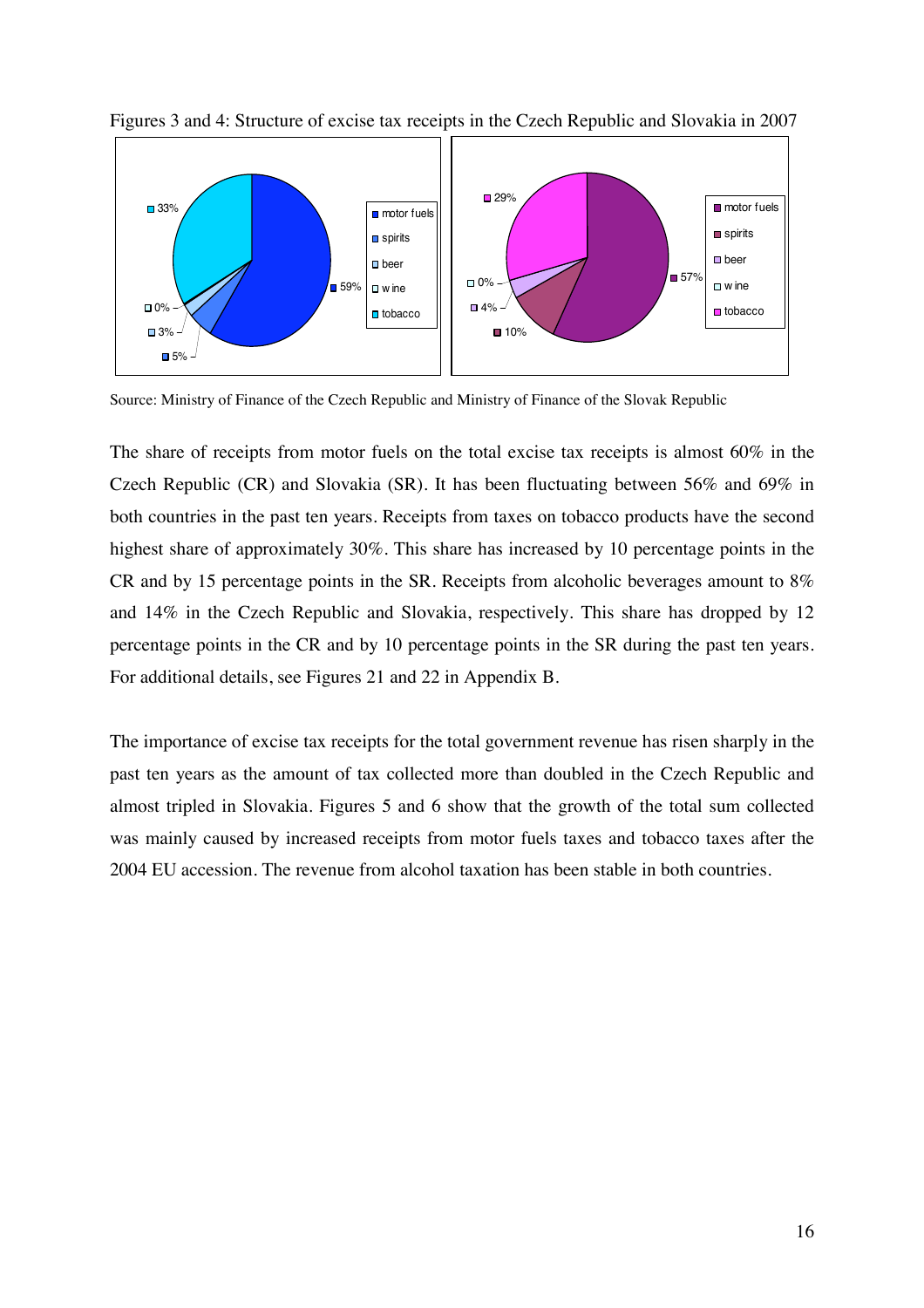

Figure 5: Excise tax receipts in the Czech Republic, 1997-2007, in million CZK

Source: Ministry of Finance of the Czech Republic





Source: Ministry of Finance of the Slovak Republic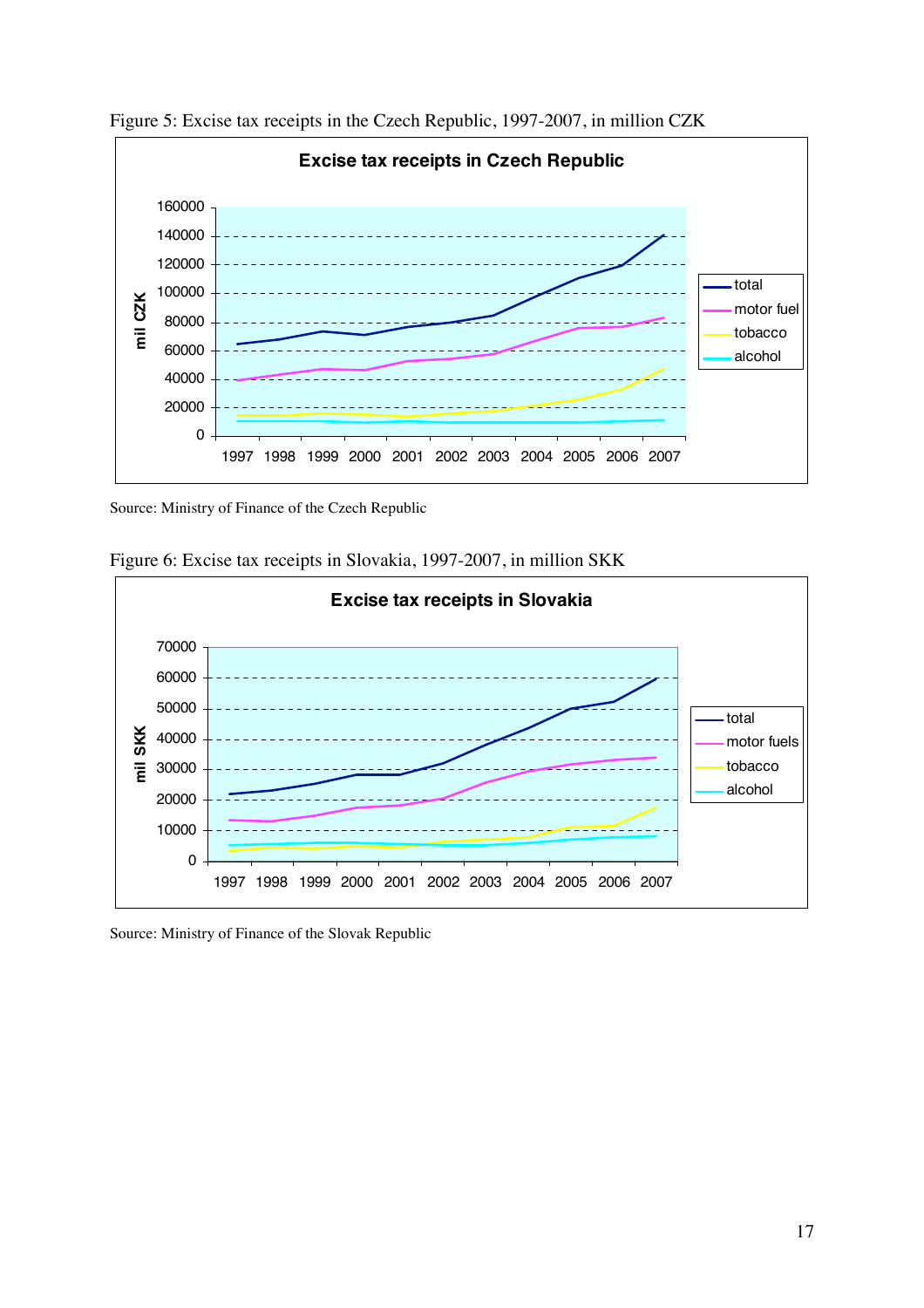## **4 Excise tax analysis**

#### **4.1 Data description**

 $\overline{a}$ 

The data for analysis were obtained primarily from the Household budget survey (HBS) conducted by the Czech Statistical Office (CSO) and the Statistical Office of the Slovak Republic (SOSR). The CSO uses a designed quota selection to pick 3,000 households that would report for the whole year. The selection of households corresponds with the results of micro-census carried out annually. However, CSO warns that it restricts the option to generalize the data and results on the whole population. Until 2004 the SOSR used the same method of household selection as the CSO but only picked 1,600 households. Therefore, again, we have to note that the option to generalize the data and analysis results on the whole population is restricted. In 2004 the SOSR changed the method to two-step random selection which corresponds with the results of the latest Population Census conducted in 2001. The SOSR selects 4,700 households from all regions according to the number of households living permanently in each region.

The quarterly data on expenditures in categories: *alcoholic beverages, tobacco products, motor fuels and lubricants* for households in total were extracted from the HBS. Unfortunately, statistical offices do not provide a more detailed division into categories in quarterly reports. The expenditures on selected categories were recalculated into national currency per household member per quarter. To take inflation into account, these values were then rescaled into constant prices with the reference year of 2005 using consumer price index (CPI) for specific categories. The CPI was obtained from the European Central Bank Statistical Data Warehouse. As there was a noticeable seasonality pattern in the expenditures on alcoholic beverages (peak in the fourth quarter) and motor fuels and lubricants (peak in the third quarter), the expenditures time series were seasonally adjusted<sup>23</sup> using the Statgraphics Centurion XIV software. The econometric analysis will be conducted in R and TSP.

To carry out the analysis of the excise tax influence on the household spending on fuel we need to know the number of cars per capita for each quarter. However, the statistical offices only provide the number of cars at the end of each year. Thus, we take the difference in the

 $^{23}$  Detailed figures showing seasonally adjusted and not adjusted expenditures are in the specific sub-sections.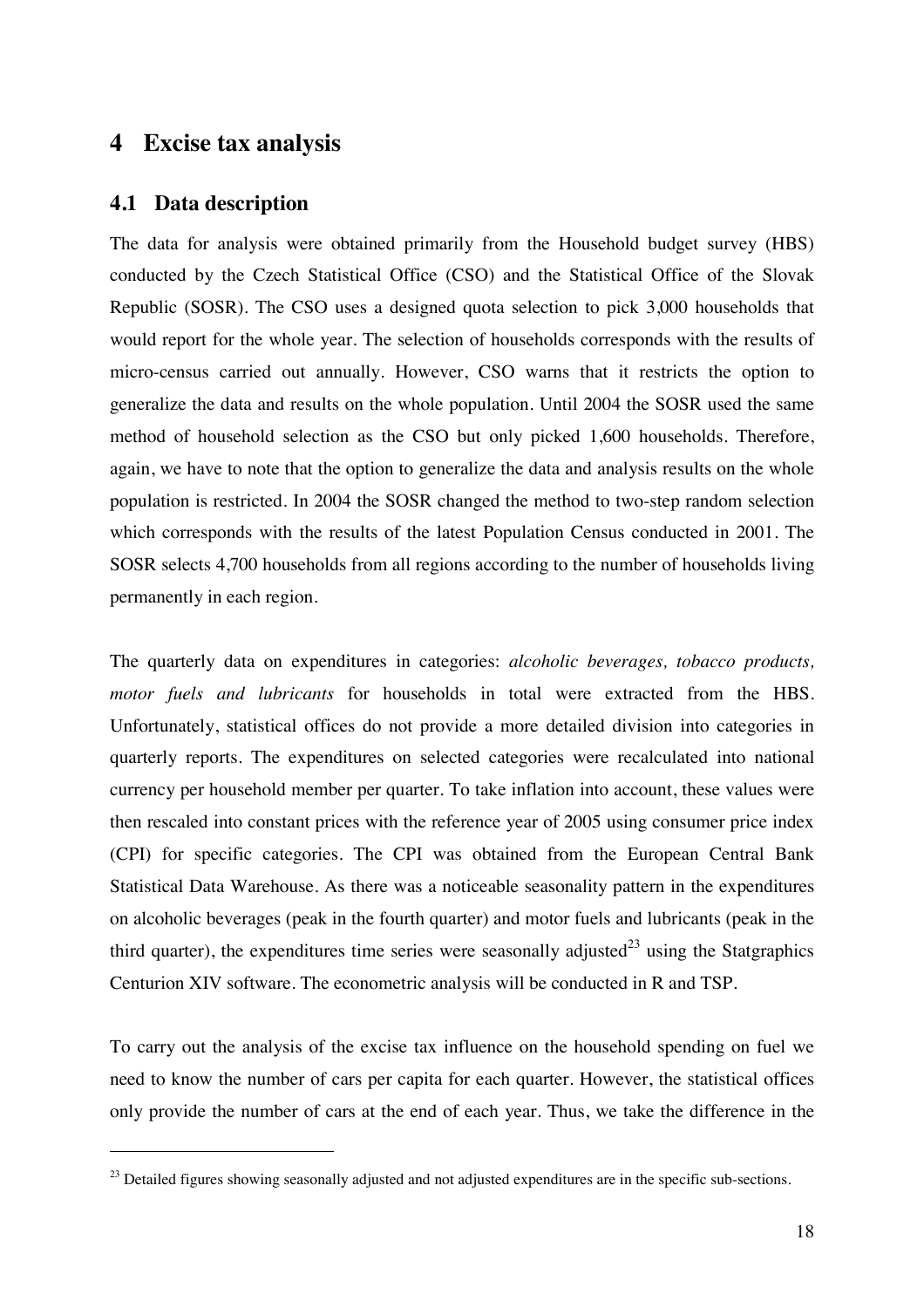number of cars at the end of two consecutive years and calculate the quarterly values of increases in accordance with the household expenditures in the category *purchase of personal vehicles*. It transpires that households spend the most money on personal vehicles in the second quarter and the least amount of money in the first and fourth quarter.

The values of excise tax receipts in current prices were obtained from reports of ministries of finance and were then worked out to constant prices with 2005 as the reference year. In this case, not the CPI for specific categories but the overall CPI was used because the "general price index is favored when the issue concerns the maintenance of the real level of revenue"<sup>24</sup>. The excise tax rates were acquired directly from legislative acts and were recalculated to constant prices with reference year 2005 using CPI for specific categories as most of the taxes are specific i.e. monetary amount per quantity of product. If the specific tax is not adjusted regularly, it erodes<sup>25</sup> and we need to take that into account.

To make further analysis simpler I decided to choose one representative product from each excise tax category and use its taxation specifications from now on. In the category *motor fuels and lubricants* the unleaded petrol was chosen for the following reasons: the leaded and unleaded petrol had the same tax rates in 1996-2003 in the Czech Republic and the difference in rates was at most 8% in Slovakia for the same time period; since 2004 the use of leaded petrol by households is negligible<sup>26</sup>; the use of diesel by households has been rising steadily since 1996 and nowadays one third of newly purchased personal automobiles have diesel engine<sup>27</sup>, however the share of personal cars using diesel does not exceed 12% in the Czech Republic and Slovakia<sup>28</sup>. The tax rate was determined in monetary amount per ton of fuel until 30 June 1999 in the Czech Republic and until 31 December 2001 in Slovakia. Afterwards, the rate was set in monetary amount per 1000 liters of fuel. Thus, the former rates were recalculated using the value of 0.69 kg/l for the density of fuel. Cigarettes represent the category *tobacco products* as they account for nearly 90% of total tobacco product sales in the European Union<sup>29</sup>. The tax on cigarettes has two components – specific and ad valorem,

 $24$  Cnossen, 2001, p. 15

 $25$  Cnossen, 2001

<sup>26</sup> European Automobile Manufacturers' Association

 $27$  Neuschl, 2006

<sup>28</sup> European Automobile Manufacturers' Association

 $29$  Cnossen, 2006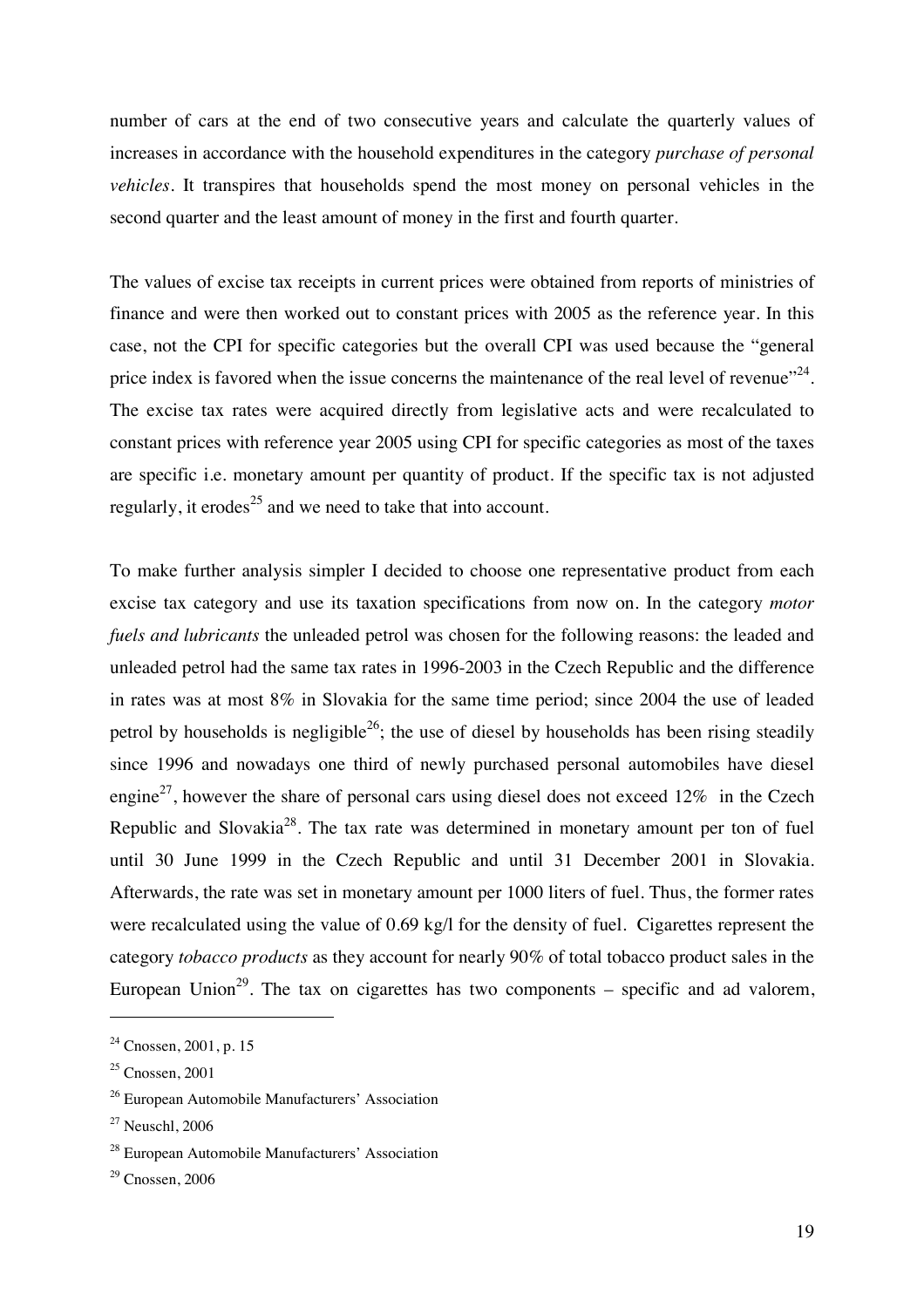which are allowed to be set freely. However, there is a compulsory overall minimum rate fixed in the monetary amount per cigarette by the European Commission. This overall minimum rate will be used in further analysis. And finally, the representative of the category *wine* is the still wine as its consumption amounts up to 85% of the total wine consumption in both Czech Republic and Slovakia<sup>30</sup>.

Where the real income is used in the analysis, we input the real GDP per capita, chain-linked to 2005, seasonally and working day adjusted to match the other above mentioned data. Graphs 3a and 3b in Appendix C show the development of real GDP per capita in the Czech Republic and Slovakia.

#### **4.2 Household expenditures**

Prior to elaborating household spending on excise taxed goods, let us briefly discuss the structure of household expenditures and its development over the past years. The Table 2 below shows a detailed structure of household final consumption expenditure in the Czech Republic and Slovakia five years before the EU entry and one year after. The CR and the SR are compared to EU-15. We can see that the EU-15 structure of household expenditure has been stable over the years. The structure has changed noticeably in the CR and the SR towards the EU-15 trends: the share of expenditure on food and non-alcoholic beverages decreased although it still accounts for one fifth of expenditures in the CR and approximately one fourth of expenditures in the SR. The share of expenditures on housing, water, electricity gas and other fuels increased by 2.6 and 7.9 percentage points in the Czech Republic and Slovakia, respectively, and is almost equal to the expenditures on food and non-alcoholic beverages. Expenditures on transport have the third highest share on the total spending. This share has been stable in the Czech Republic and only slightly increased in Slovakia even though the excise taxes influencing transport costs rose rapidly. Spending on recreation and culture has the fourth place in total expenditure although its share has been decreasing in the past years. Slovak households spend 1.6 times less money on this category than households in the Czech Republic. Expenditures on clothing and footwear have converged completely to the EU-15 level. The share of spending on alcoholic beverages, tobacco and narcotics was approximately 3.5% in 1999 and decreased to circa 3% in 2005 which is still almost one

<sup>&</sup>lt;sup>30</sup> CSO, SOSR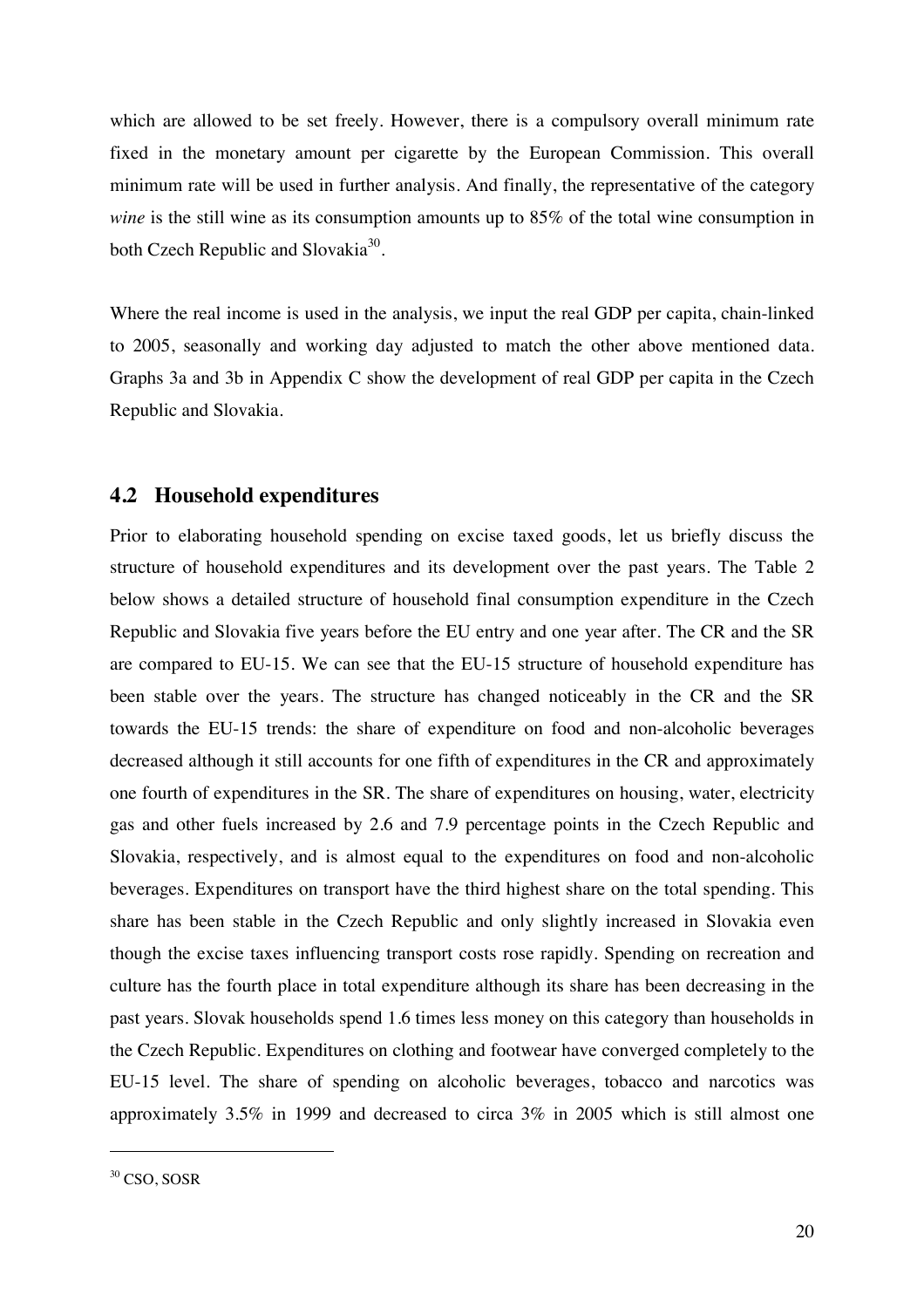percentage point above the share in the EU-15. What is interesting is the simultaneous increase in health expenditures and decrease in alcohol, tobacco and narcotics spending. When comparing the Czech Republic and Slovakia we can see that Slovak households spend higher share of their incomes on necessities such as food and housing while Czech households use bigger part of their incomes on recreation and culture, furnishing and household equipment and miscellaneous goods and services.

|      |                  |       |        |       |          | Fourni- |        |       |       |        |        |        |         |
|------|------------------|-------|--------|-------|----------|---------|--------|-------|-------|--------|--------|--------|---------|
|      |                  |       | Alco-  |       | Hou-     | shing,  |        |       |       |        |        |        |         |
|      |                  |       | holic  |       | sing,    | hou-    |        |       |       |        |        |        |         |
|      |                  | Food  | beve-  |       | water.   | sehold  |        |       |       |        |        |        | Mi-     |
|      |                  | and   | rages, |       | elec-    | equip-  |        |       |       |        |        |        | scella- |
|      |                  | non-  | tobac- | Clo-  | tricity, | ment,   |        |       |       | Recre- |        | Re-    | neous   |
|      |                  | alco- | co     | thing | gas      | routine |        |       | Com-  | ation  |        | stau-  | goods   |
|      |                  | holic | and    | and   | and      | main-   |        |       | mu-   | and    |        | rants  | and     |
|      |                  | beve- | narco- | foot- | other    | tenan-  |        | Tran- | nica- | cultu- | Educa- | and    | servi-  |
|      |                  | rages | tics   | wear  | fuels    | ce      | Health | sport | tions | re     | tion   | hotels | ces     |
| 1999 | CZ               | 23.2  | 3.4    | 7     | 17.5     | 7.7     | 1.6    | 11.3  | 2.5   | 11.3   | 0.5    | 4.8    | 9.2     |
| 1999 | <b>SK</b>        | 29.8  | 3.6    | 9.3   | 15.8     | 6.2     | 1.5    | 8.6   | 2.6   | 8.3    | 0.5    | 5.5    | 8.3     |
| 1999 | <b>EU15</b>      | 13.8  | 2.7    | 6.1   | 27.8     | 6.8     | 3.1    | 13.4  | 2.4   | 9.9    | 0.8    | 6.1    | 7       |
| 2005 | CZ               | 20.6  | 2.9    | 5.6   | 20.1     | 6.7     | 2      | 11.1  | 4.6   | 10.6   | 0.5    | 5.1    | 10.2    |
| 2005 | <b>SK</b>        | 27    | 3.1    | 6.1   | 23.4     | 4.6     | 3.1    | 9.2   | 4.7   | 6.6    | 0.9    | 4.8    | 6.6     |
| 2005 | EU <sub>15</sub> | 13.6  | 2.2    | 5.8   | 28.4     | 5.8     | 3.2    | 12.7  | 2.8   | 8.9    | 0.9    | 6      | 9.6     |

Table 2: Structure of household final consumption expenditure (percentage of total):

Source: Eurostat: Household budget surveys 1999 and 2005 and own calculations

## **4.3 Motor fuels**

#### *4.3.1 Rates and revenues*

The development of revenue from motor fuels excise is shown in figures 7 and 8 below, both in current prices and constant prices with 2005 as the reference year. It is evident that although the revenue in current prices increases regularly, the real growth might even be negative. The reason is that if the tax rate is fixed in monetary amount per quantity of product and remains unchanged for some time the revenue erodes.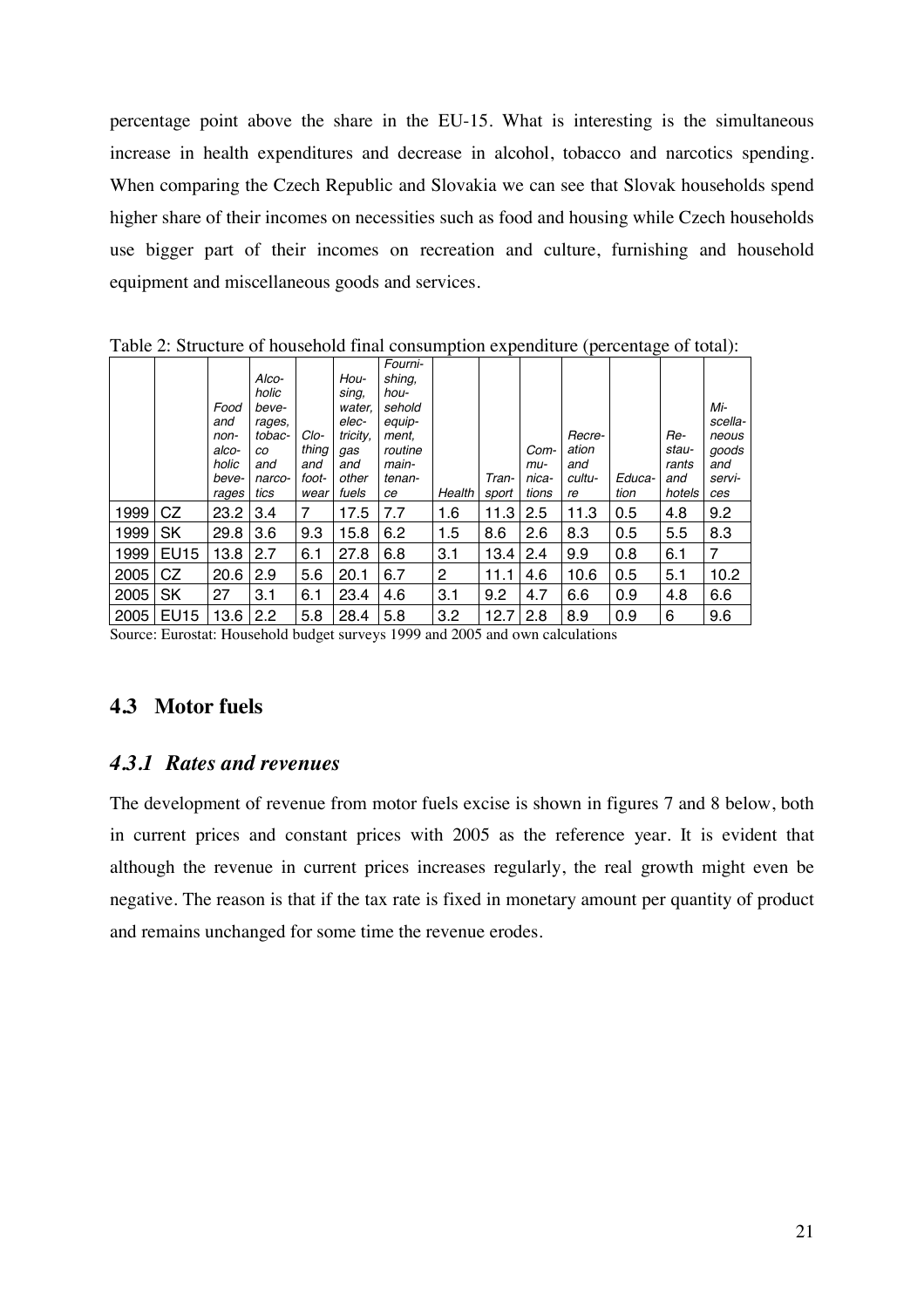

Figure 7: Tax receipts from excise taxes on motor fuels in the Czech Republic, 1997-2007

Source: Ministry of Finance of the Czech Republic and own calculations

Since 1997 the Czech government increased the tax rate on unleaded petrol only three times: in 1998 by 12%, in 1999 by 21% and shortly before the EU accession by 9% to 11840 CZK/1000 l. The figure above shows that there is a significant growth in the revenue collected in these years. The revenue growth slows down in the years after the tax increases. While the tax rate in current prices went up by  $48\%$  in the past 11 years, the tax rate calculated in 2005 prices rose only by 20%. On the first sight, the revenue more than doubled. When the inflation is taken care of, the real increase in revenue was 57%. A simple regression analysis where tax rate was explanatory variable and revenue was the dependent variable (both in 2005 prices) showed that the increases in tax rate only explain 50% of the revenue growth. That means there are important influences other than tax increases that spur the revenue growth. Therefore, the tax authorities need to take that into account when estimating the future revenue.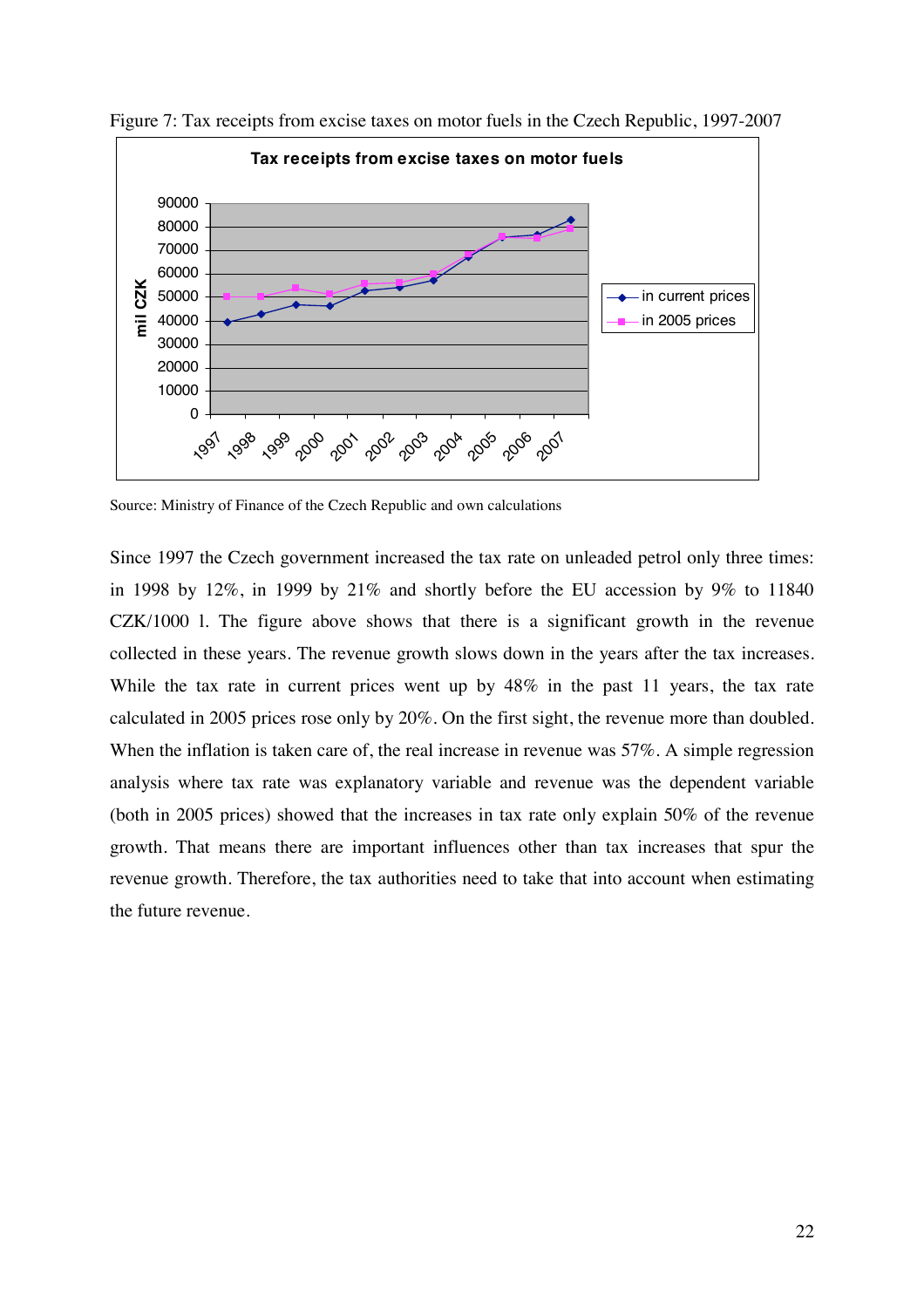

Figure 8: Tax receipts from excise taxes on motor fuels in Slovakia, 1997-2007

Source: Ministry of Finance of the Slovak Republic and own calculations

The Slovak government has been increasing the tax rate on unleaded petrol regularly: in 1997 by 5%, in 1999 by 10%, in 1999 again by 18%, in 2000 by 16%, in 2002 by 11%, in 2003 by 5% and finally shortly before the EU accession by 25% to 15500 SKK/1000 l. The figure above shows that the revenue calculated in 2005 prices decreased in years 1998 and 2001 when the tax rate was unchanged and it has been only slightly rising since 2004. The tax rate in current prices soared by 130% whereas in constant prices it went up by 47%. The revenue grew 2.62 times in current prices. After removing the effects on inflation, the growth was 50%. A simple regression analysis where the tax rate was explanatory variable and revenue was dependent variable (again in constant prices) showed that 85% of the revenue growth can be explained by increases in tax rate. This is probably because unlike in the Czech Republic the rate rises regularly in Slovakia. These regular increases make it easier for the government to estimate the future revenue when applying a new legislative.

#### *4.3.2 The model*

The model used for examining the impact of motor fuel tax is based on paper by Baltagi and Griffin (1997) – Pooled estimators vs. their heterogeneous counterparts in the context of dynamic demand for gasoline. They recommend the flow adjustment model suggested by Houthhakker and Taylor in 1970 to analyze the demand for gasoline. In this model, the stock of energy using equipment is presumed to be fixed in the short run and its utilization is a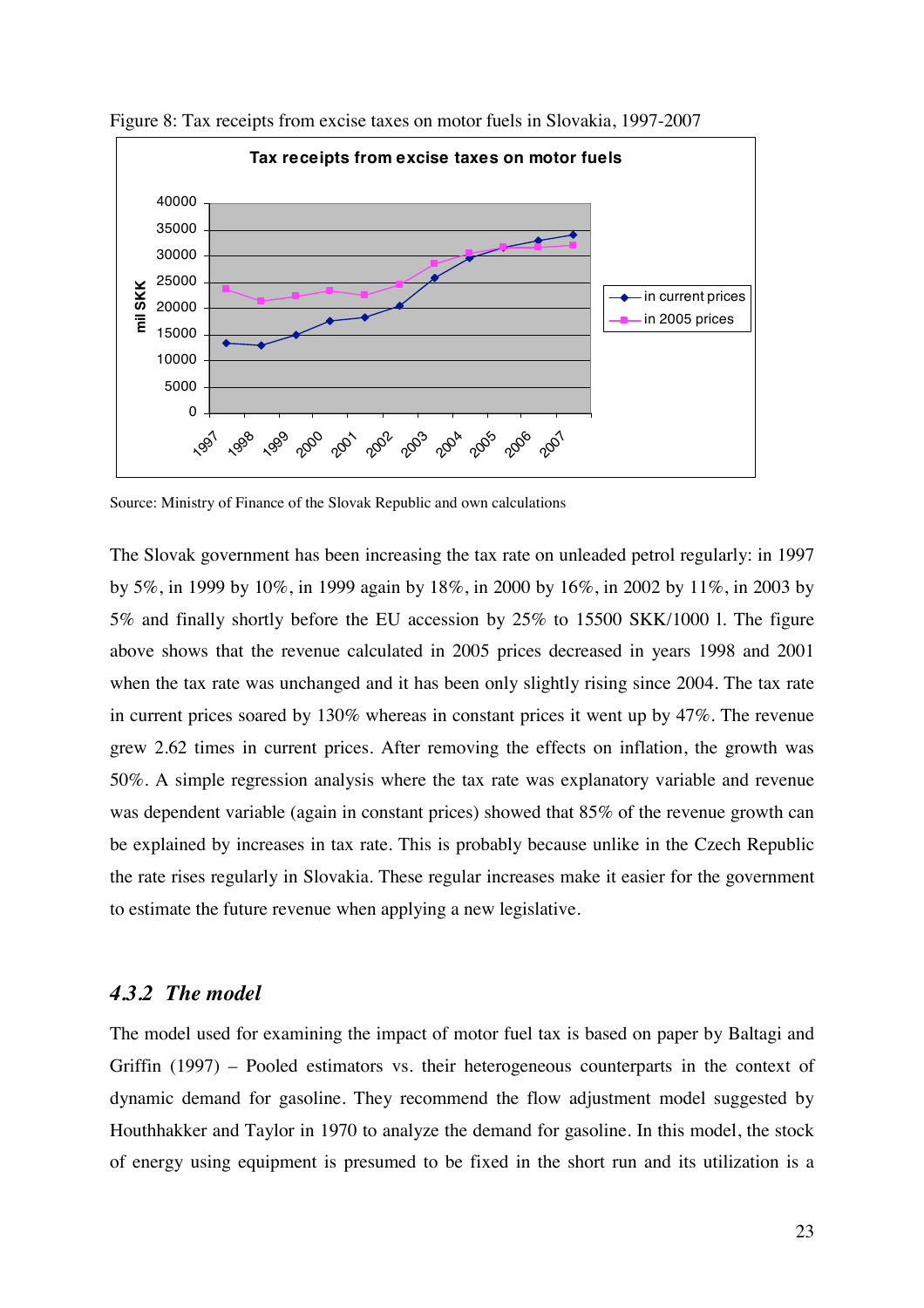function of normal economic influences. Eventually, observed utilization is adapted to desired utilization. The desired gasoline consumption per car (GAS/CAR)\* is a log-linear function of the real price of gasoline  $(P_{MG}/P_{GDP})$ , real income per capita  $(Y/N)$  and cars per capita (CAR/N).

$$
\left(\frac{GAS}{CAR}\right)^* = \alpha \left(\frac{P_{MG}}{P_{GDP}}\right)^{\beta} \left(\frac{Y}{N}\right)^{\gamma} \left(\frac{CAR}{N}\right)^{\delta}
$$
\n(1)

The last term is included to take into account that households which posses two cars do not necessarily drive twice as much as households possessing one car.

In our analysis we are interested in the influence of excise tax on the gasoline consumption and therefore we replace the real price in the equation (1) by real tax (tax in constant prices).

$$
\left(\frac{GAS}{CAR}\right)^* = \alpha \left(\frac{Y}{N}\right)^{\beta} \left(\frac{Y}{N}\right)^{\gamma} \left(\frac{CAR}{N}\right)^{\delta}
$$
\n(2)

Baltagi and Griffin suggest that the adaptation to the desired gas consumption follows a simple process:

$$
\left(\frac{GAS}{CAR}\right)_t \left/ \left(\frac{GAS}{CAR}\right)_{t-1} = \left(\left(\frac{GAS}{CAR}\right)_t^* \left/\left(\frac{GAS}{CAR}\right)_{t-1}\right)^{\theta} \right)
$$
\n(3)

Adding time subscripts and taking logs, the resulting standard dynamic demand equation is

$$
\ln\left(\frac{GAS}{CAR}\right)_t = \theta \ln \alpha + \theta \beta \ln(T_R)_t + \theta \gamma \ln\left(\frac{Y}{N}\right)_t + \theta \delta \ln\left(\frac{CAR}{N}\right)_t + (1 - \theta) \ln\left(\frac{GAS}{CAR}\right)_{t-1} + u_t \tag{4}
$$

Baltagi and Griffin further argue that this model, although extensively applied, may be overly restrictive. The reason is that the lagged effects of price, income, and cars per capita are a priori presumed to have identical lags. Therefore, they suggest generalizing the equation (4) by allowing differential lags and including lagged variables for cars per capita and real income:

$$
\ln\left(\frac{GAS}{CAR}\right)_t = \theta \ln \alpha + \theta \beta \ln(T_R)_t + \theta \gamma \ln\left(\frac{Y}{N}\right)_t + \theta \gamma^* \ln\left(\frac{Y}{N}\right)_{t-1}
$$

$$
+ \theta \delta \ln\left(\frac{CAR}{N}\right)_t + \theta \delta^* \ln\left(\frac{CAR}{N}\right)_{t-1} + (1 - \theta) \ln\left(\frac{GAS}{CAR}\right)_{t-1} + u_t
$$
(5)

The main purpose of Baltagi and Griffin's paper was to compare different approaches and methods using the same model and to find the one that provides the most suitable results and has appropriate forecast properties. The methods used for the analysis include standard estimators such as OLS, Within estimator, GLS and GLS-AR(1), instrumental variables estimators, e.g.: 2SLS, Within 2SLS, EC2SLS, EC-AR(1) 2SLS, and heterogeneous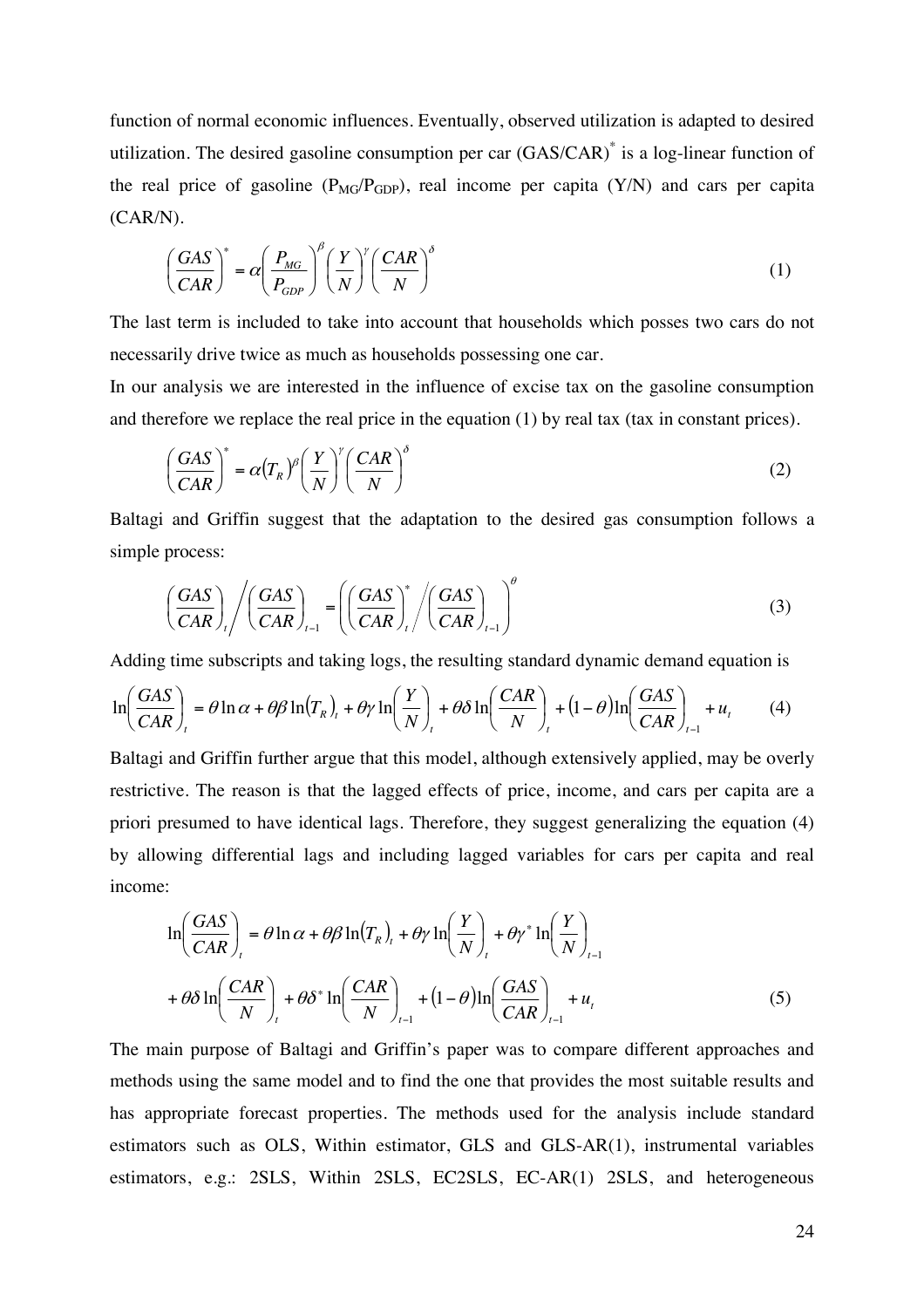estimators such as Shrinkage estimators. In the overall forecast ranking the GLS-AR(1) ranked  $1<sup>st</sup>$ , followed closely by OLS, GLS and Within estimator. They claim that the "more traditional GLS, OLS and Within models … perform quite well, especially compared to other rival estimators"31. In conclusion, they place emphasis on these estimators and add that the choice of which estimator to use is up to the researcher as all the traditional estimators scored quite similarly in the overall forecast performance. Therefore, we will verify whether the OLS assumptions hold in our case. If they do, the traditional OLS estimation will be used in further analysis.

To sum it up, the model (5) will be employed to estimate the influence of the excise tax on the consumption of motor fuels. Although this theoretical model includes two multiplied coefficients for every explanatory variable, we will only estimate the multiples without breaking them down to single coefficients. The estimate of  $\theta\beta$  is crucial in our analysis and it represents the "tax elasticity", i.e. the change of gas consumption in reaction to tax change. As was already mentioned, the tax rate of unleaded petrol is used to represent the category. Moreover, to better capture the behavior of households, the unit of monetary amount per 1000 liters is recalculated to monetary amount per 1 liter. Since the number of cars at the end of 2008 is not yet available for the statistical offices the analysis will be carried out until the year 2007.

#### *4.3.3 Expenditures*

Figures 9 and 10 show the development of household expenditures on motor fuels and lubricants. Based on annual reports of statistical offices the expenditures on lubricants are assumed to be negligible in comparison with expenditures on motor fuels and thus we will speak only about expenditures on motor fuels from now on. The expenditures are measured in monetary amount per car per quarter in constant prices with 2005 as the reference year. Figures show both seasonally adjusted and not adjusted values.

<sup>31</sup> Baltagi, 1996, p. 316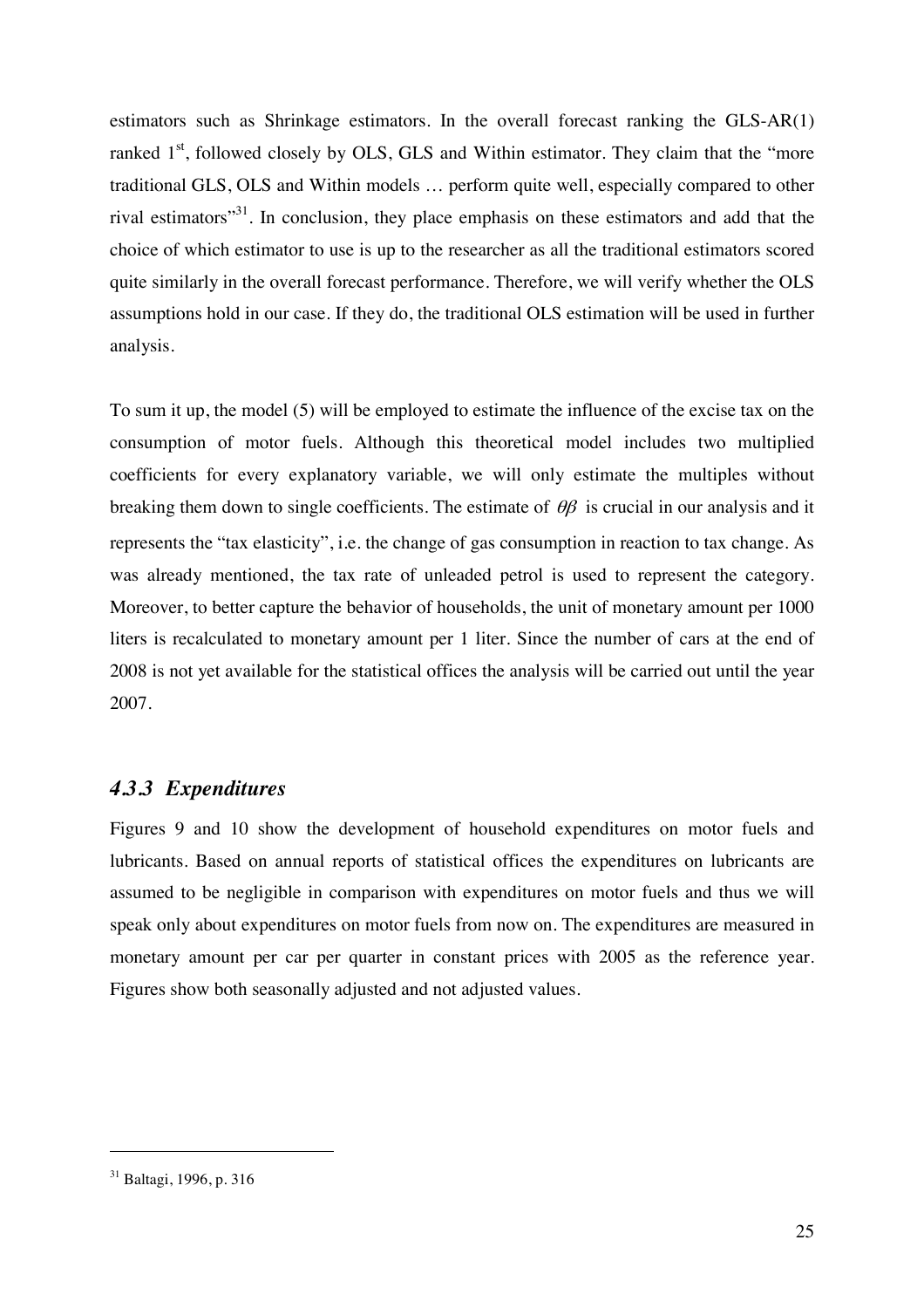

Figure 9: Household expenditure on motor fuels in the Czech Republic, in 2005 prices

Source: Household budget surveys of the Czech Statistical Office and own calculations

The adjusted expenditures in the Czech Republic range from 2,274.76 CZK/car in the second quarter of 2002 to 2,741.04 CZK/car in the first quarter of 2007. The mean value is 2,519.17 and the expenditures vary within ±9% from the mean.



Figure 10: Household expenditure on motor fuels in Slovakia, in 2005 prices

Source: Household budget surveys of the Statistical Office of the Slovak Republic and own calculations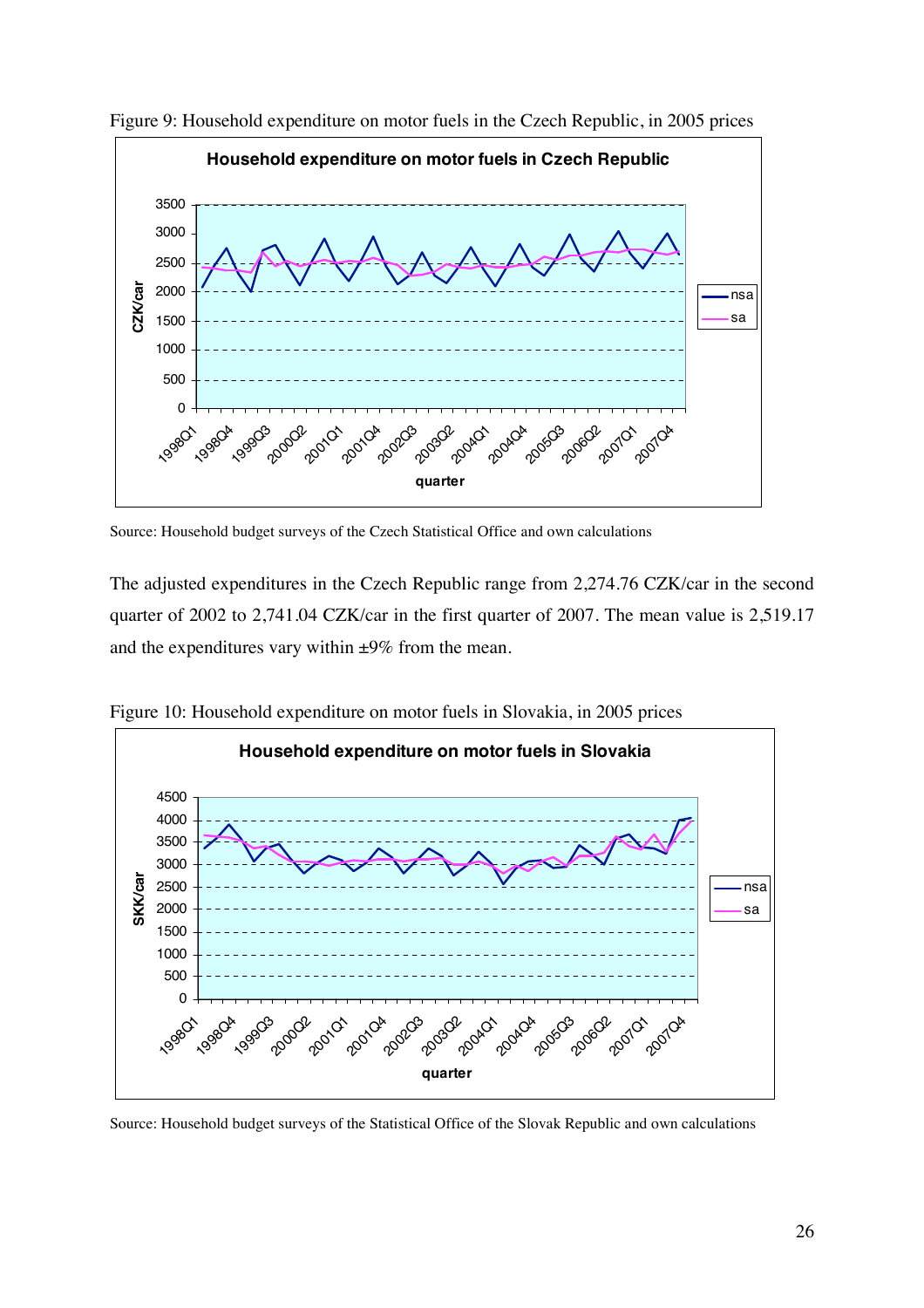The adjusted expenditures in Slovakia moved from the minimum of 2,802.08 SKK/car in the first quarter of 2004 to the maximum of 3,977.96 SKK/car in the fourth quarter of 2007. They vary between -13% and +23% from the mean which is 3,226.51 SKK/car. The household expenditures on motor fuels in Slovakia are more variable than in the Czech Republic.

#### *4.3.4 Results*

Let us recall the OLS assumptions before carrying out the analysis:

- i. explanatory variables are deterministic
- ii.  $E(u)=0$  model has no systematic error
- iii.  $var(u_i) = \sigma^2$ ,  $i = 1,...,n$  disturbances are homoscedastic, which means that all observations are equally reliable
- iv.  $E(u_i u_i) = 0, i \neq j, j = 1,...,n$  disturbance are not correlated
- v.  $u \sim N(0, \sigma^2), \sigma^2 \in (0, \infty)$  disturbances are normally distributed.

If the last assumption holds, OLS is not only the best linear unbiased estimator but it is the best unbiased estimator, as well. We need to be cautious in situations when it does not hold. If the disturbances of large samples are not normally distributed, the OLS estimation is not efficient and therefore it is not the best. However, when dealing with finite samples, which is actually our case, the OLS is the best linear unbiased estimator even if the assumption of normality is broken<sup>32</sup>.

The table below presents the results of the OLS estimation conducted for both countries.

| Tuble 9. Results of the OLS estimation<br>1110001 10010 |          |          |          |                      |                                                          |          |          |          |                      |
|---------------------------------------------------------|----------|----------|----------|----------------------|----------------------------------------------------------|----------|----------|----------|----------------------|
| Czech Republic                                          |          |          |          |                      | Slovakia                                                 |          |          |          |                      |
| Coefficients:                                           |          |          |          |                      | t test of coefficients:                                  |          |          |          |                      |
|                                                         | Est.     | Std. Er. | t value  | $Pr(>\vert t \vert)$ |                                                          | Est.     | Std. Er. | t value  | $Pr(>\vert t \vert)$ |
| (Intercept)                                             | $-0.308$ | 1.589    | $-0.194$ | 0.847                | (Intercept)                                              | 0.299    | 0.983    | 0.304    | 0.763                |
| <b>InREALTAX</b>                                        | $-0.342$ | 0.119    | $-2.880$ | 0.006                | <b>lnRealtax</b>                                         | $-0.483$ | 0.133    | $-3.641$ | 0.001                |
| <b>InREALY</b>                                          | 0.498    | 0.185    | 2.686    | 0.010                | lnRealY                                                  | 0.299    | 0.134    | 2.229    | 0.033                |
| lnREALYL1                                               | $-0.050$ | 0.210    | $-0.235$ | 0.815                | lnRealYL1                                                | 0.280    | 0.176    | 1.592    | 0.121                |
| lnCARN                                                  | $-2.473$ | 1.126    | $-2.195$ | 0.034                | lnCARN                                                   | $-0.113$ | 0.609    | $-0.186$ | 0.853                |
| lnCARNL1                                                | 2.078    | 1.044    | 1.990    | 0.053                | lnCARNL1                                                 | $-0.057$ | 0.690    | $-0.083$ | 0.934                |
| lnGASCARL1                                              | 0.483    | 0.120    | 4.034    | 0.000                | lnGASCARL1                                               | 0.320    | 0.161    | 1.981    | 0.056                |
| Multiple R-squared: 0.6531                              |          |          |          |                      | Multiple R-squared: 0.7781                               |          |          |          |                      |
| Adjusted R-squared: 0.6011                              |          |          |          |                      | Adjusted R-squared: 0.7365                               |          |          |          |                      |
| F-statistic: $12.55$ on 6 and 40 DF, p-value: $6.6e-08$ |          |          |          |                      | F-statistic: $18.7$ on 6 and 32 DF, p-value: $3.303e-09$ |          |          |          |                      |

Table 3: Results of the OLS estimation – Motor fuels

<sup>32</sup> Greene, 1997, p. 271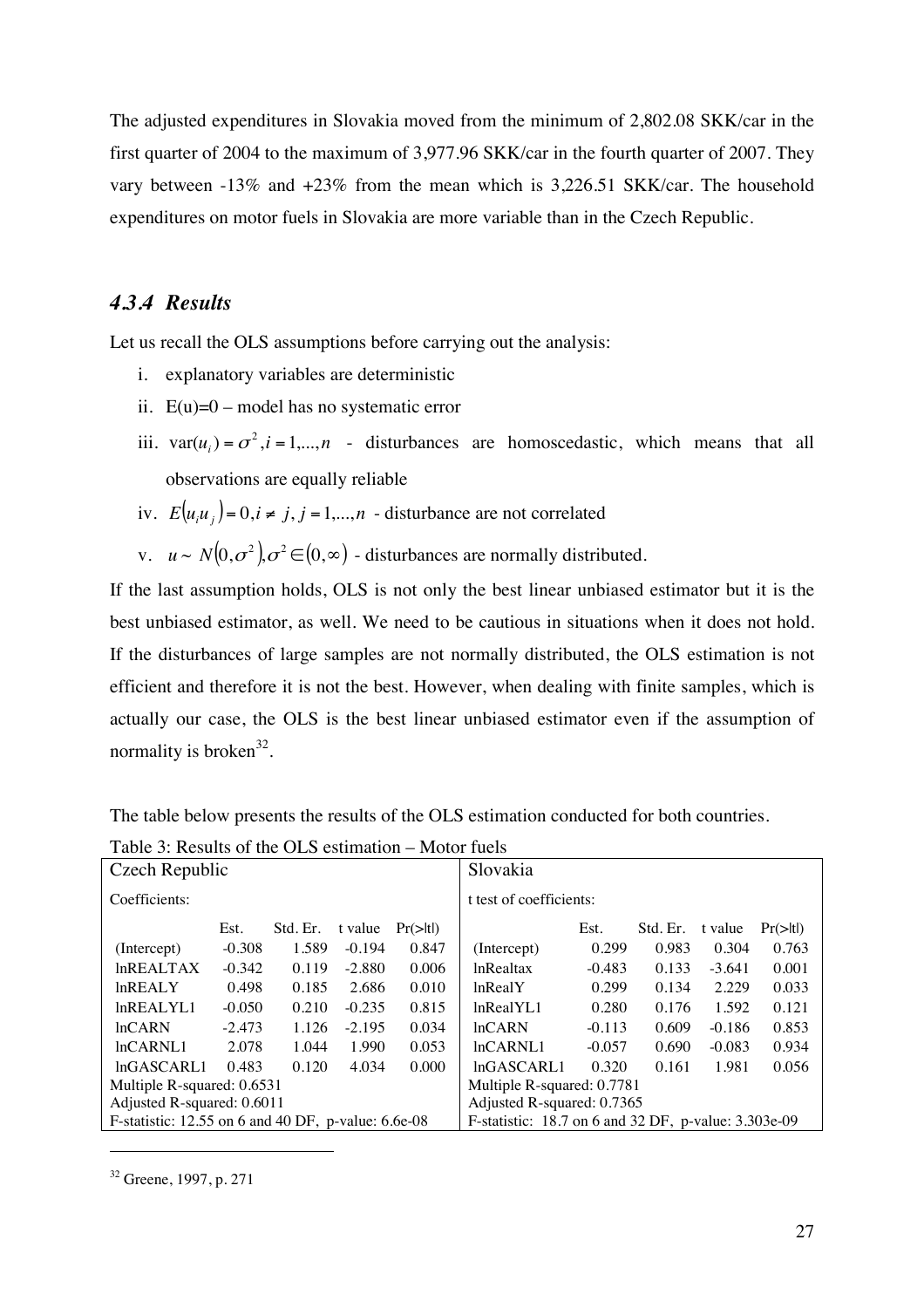We need to test whether the OLS assumptions for disturbances hold to make sure our estimates are the best among all linear and unbiased estimates.

When testing Czech data for OLS assumptions we obtain the following results:

Homoscedasticity of disturbances:  $BP = 5.6863$ , df = 6, p-value = 0.4592

Non-autocorrelation of disturbances:  $DW = 1.8407$ , p-value = 0.146

Normality of disturbances:  $W = 0.949$ , p-value = 0.03953

Thus, on the 5% level of significance we do not reject the null hypothesis that the assumptions of homoscedasticity and non-autocorrelation hold. On the significance level of 5% we reject the null hypothesis of the normality of disturbances. Since our sample is finite, the OLS method provides estimations with the desired properties.

When testing Slovak data for the OLS assumption we get the following:

Homoscedasticity of disturbances:  $BP = 14.7139$ , df = 6, p-value = 0.02260

Non-autocorrelation of disturbances:  $DW = 2.4183$ , p-value = 0.7699

Normality of disturbances:  $W = 0.9725$ , p-value = 0.4461

Thus, on the significance level of 5% we cannot reject the null hypothesis of normality and non-autocorrelation of disturbances. On the 5% level of significance we reject the null hypothesis of homoscedasticity of disturbances. Since the assumption of homoscedasticity is broken the standard errors of estimates were calculated utilizing the robust estimation of asymptotic covariance matrices $^{33}$ .

We shall now continue with interpretation of the results. In case of the Czech Republic explanatory variables *real tax, real income, cars per capita, and expenditure on motor fuels in t-1* are statistically significant on the 5% level. The explanatory variable *cars per capita in t-1* is statistically significant on level of 10%. The *intercept* and *real income in t-1* are insignificant. In case of Slovakia only *real tax* and *real income* are clearly significant on the 5% level. *Expenditure on motor fuels in t-1* is significant on the 10% level. Other explanatory variables and intercept are insignificant. The R-squared suggests that our model explains the data in Czech Republic by 65% and the data in Slovakia by 77%.

<sup>33</sup> Greene, 1997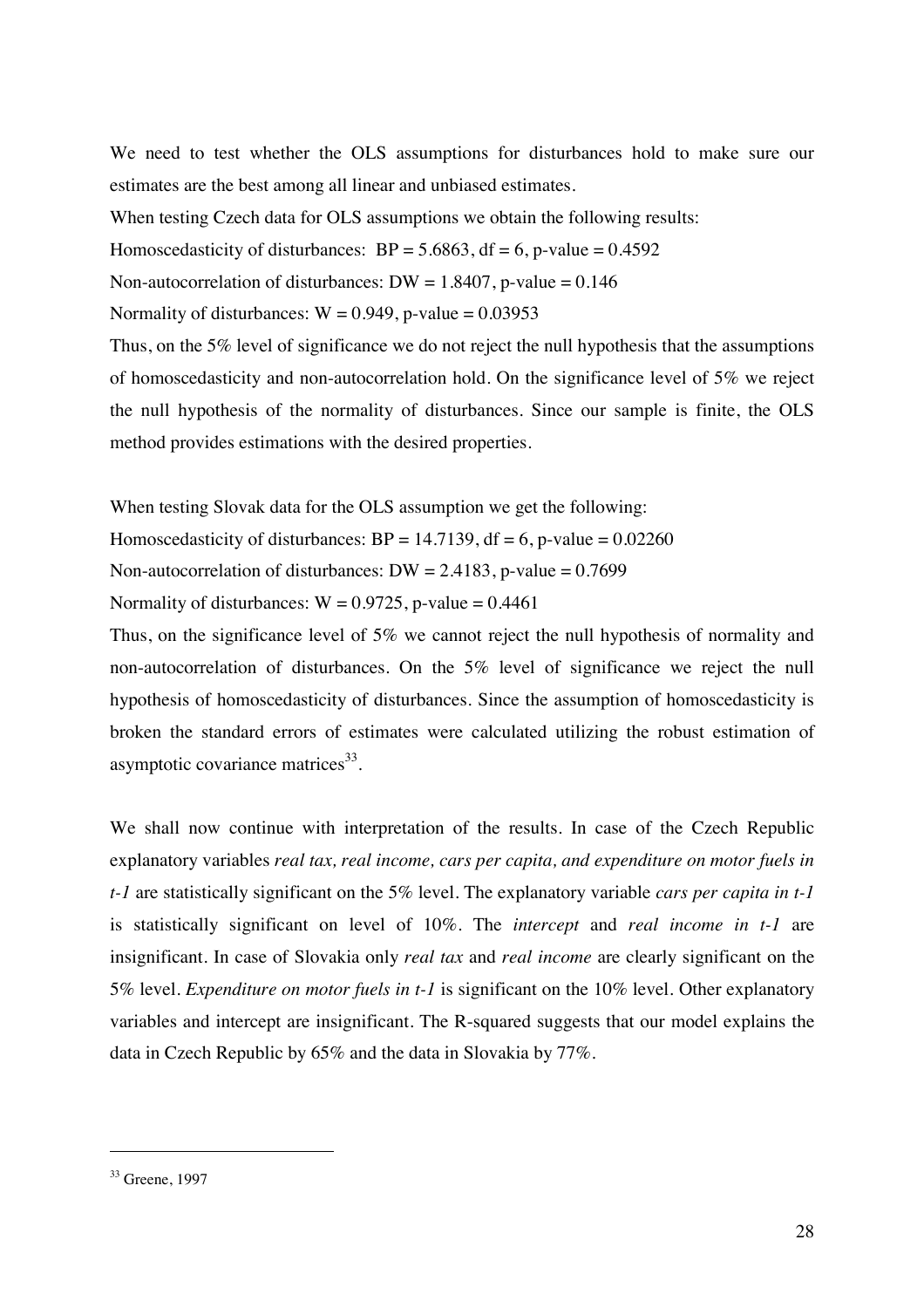We compare our results with the results from papers mentioned in Section 2.3. Baltagi and Griffin (1996) showed that the price elasticity is -0.26 in short-run and -0.78 in long-run. Our model includes real tax instead of real price; therefore our values cannot fully correspond with these findings. Our "tax elasticity" is -0.34 in Czech Republic and -0.48 in Slovakia. Since the excise tax is an important part of the total price of motor fuels our results make sense. The negative values suggest that the higher the tax is, the less the households spend on motor fuels. However, since the elasticity is less than unitary an increase in excise tax would not be fully reflected in the expenditure decrease. If the tax rate was increased by one monetary unit (which means by 8% in CR and by 6% in SR), ceteris paribus, the household expenditure measured in monetary amount per car per quarter would only slightly decrease. This gives both governments the option to collect higher revenue from motor fuel excise taxes without significantly discouraging household expenditures.

Baltagi and Griffin (1998) further showed that the income elasticity computed from models including the vehicle stock lies between 0.6 and 0.87. However, their study revealed that the average income elasticity estimated through the OLS method for individual European countries is 0.12. Our values are 0.5 for the Czech Republic and 0.3 for Slovakia which means they are in the appropriate range. The positive value of income elasticity means that motor fuels are normal goods from the economic point of view. The higher the real income per capita, the higher is the household expenditure on motor fuels per car per quarter. This means that even if excise taxes rise, the household expenditures do not necessarily have to decrease as long as the real income is rising, as well.

The long-run vehicle stock elasticity is supposed to be negative  $34$ . As was already mentioned, this is due to the fact that a household which possesses two cars does not necessarily drive twice as much as a household possessing just one car. The value for the Czech Republic is -2.47. This variable is insignificant for Slovak data. The insignificance might be caused by the fact that there are only 0.266 cars per capita in Slovakia which could mean that there are not many households that possess more than one car. For details about cars per capita, please see Appendix D.

<sup>&</sup>lt;sup>34</sup> Baltagi and Griffin, 1997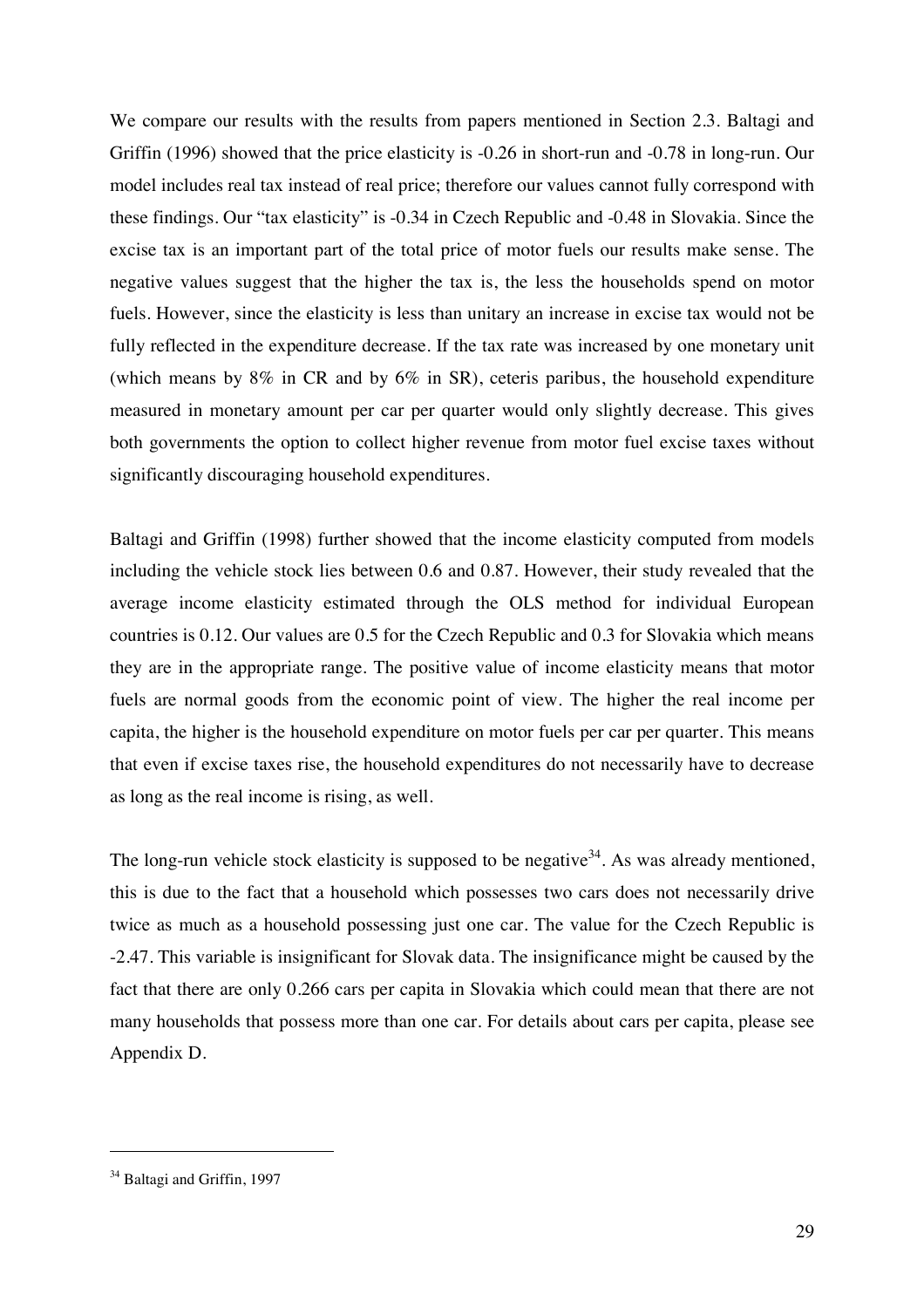#### **4.4 Tobacco**

Tobacco demand and tobacco excise are the most interesting and current topics as the European Commission submitted a report and a proposal on 16 July 2008 aimed at reducing tobacco consumption by 10% in the next five years. The reason for such a strict decision is based on the finding that "smoking is still the biggest single form of avoidable death in the Community and one of the leading causes of morbidity and mortality in the European Union, with about 650,000 smoking-related deaths per year in the Community"<sup>35</sup>. Commission further claims that according to the World Bank price increases of tobacco products are the most effective way of preventing smoking. We could see how that works in practice quite recently. Between 2002 and 2006 tobacco excise duties went up by more that 30%. Consequently, average retail selling price (including all taxes) increased by 12%. Commission proudly announced that this increase was accompanied by a real decline in cigarette consumption by 13%. Experts added that consumption of fine cut tobacco to "roll-your-own" increased by 10% and circumvention rose by 13% (9% being illegitimate circumvention)<sup>36</sup>. This time, Commission suggests a thorough change of the tobacco excise structure.

Experts warned the Commission long ago that the concept of the Most Popular Price Category (MPPC) is ill-defined and subject to manipulation<sup>37</sup>. Commission admitted that the concept worked well 30 years ago when national markets were dominated by one brand but it is time for a deeper market analysis now. Average market share of MPPC is 35%. MPPC tends to fluctuate and that makes government revenue volatile. Moreover, the concept distorts price competition as the dominant manufacturer is able to increase tax burden of competitors. With MPPC a uniform level of tax across the European Union cannot be ensured because the MPPC is low price category in some member states and high price category in other. In addition, the concept is not in line with the Internal Market objectives and it is not justifiable from the health perspective<sup>38</sup>. In recent years, the share of cheaper cigarettes has soared in majority of member states which either reduced revenue receipts or the impact on cigarette consumption was lowered. Therefore, the Commission promises a greater flexibility in tackling cheaper brands.

<sup>35</sup> EC Proposal COM (2008) 459/2

<sup>&</sup>lt;sup>36</sup> KPMG external study

 $37$  Cnossen, 2006

<sup>38</sup> EC Report COM (2008) 460/2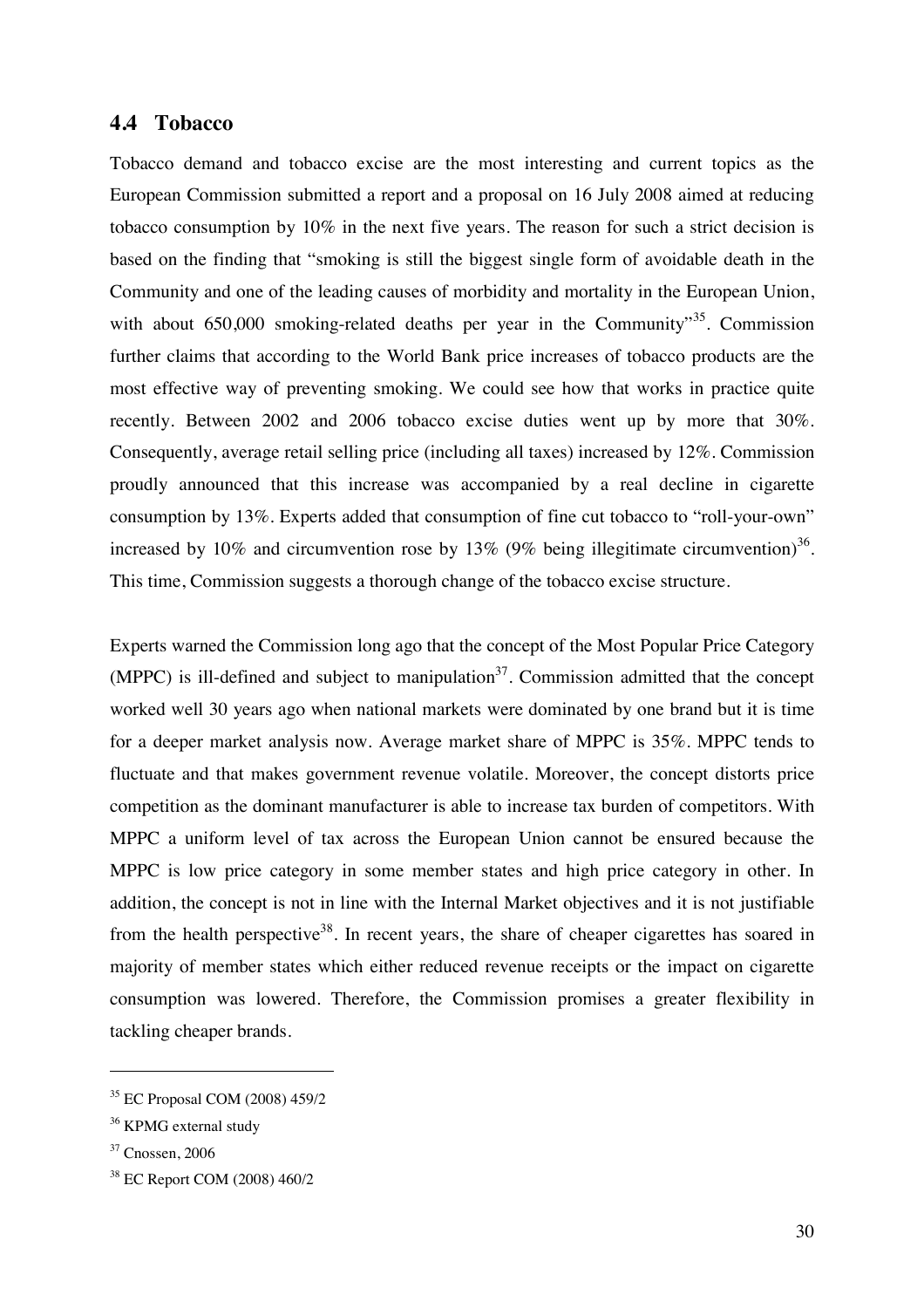The objectives of the Commission proposal include smooth operation of the internal market, high level of health protection and modernization of existing legislation. EC finally proposes to abolish the MPPC concept and recommends replacing it by WAP (weighted average price). WAP is calculated as total price of all quantities divided by total quantity. That would incorporate new tax floor applicable to all cigarettes. Furthermore, the World Bank suggested the price elasticity of tobacco products is  $-0.43$  in the European Union<sup>39</sup>. Thus, a 25% price increase is needed to achieve a 10% decline in consumption. Consequently, EC proposes a gradual increase of the minimum requirement from 57% to 63% of WAP and an increase of the minimum total excise duty from current EUR 64 to EUR 90 over the next five years. If the minimum total excise duty exceeds EUR 122 member state needs not to comply with the 63% criterion. The band for specific tax should be widened from 5-55% to 10-75%. There are supposed to be extra transitional periods 5+1 and 5+2 for member states which still have derogations. To make sure consumers do not switch to fine-cut tobacco and "roll-your-own" EC plans to induce a decrease in the currently rising consumption by 20% in the next 5 years. The rates on fine-cut tobacco should not be less than two thirds of the rates on cigarettes. Thus, there will no longer be the option to choose between proportional and specific rate. Both will be compulsory. The specific rate should be firstly increased to EUR 43 and then gradually to EUR 60 per kilogram. The proportional rate is supposed to rise to 38% at first and then to  $42\%^{40}$ .

The expected impact of this change in structure and rates includes the above mentioned decline in consumption by 10% in five years. EC further expects a significant increase of the revenue from tobacco and decrease in illicit trade and cross-boarder shopping. However, experts claim that "there are conceptual and empirical limits to excessively high tobacco taxes<sup>"41</sup>. The cost of smoking was estimated between 1.04 and 1.39% of the EU GDP in 2000. The revenue from tobacco and alcohol went up to  $1.2\%$  of the EU GDP in that year<sup>42</sup>. The revenues have sharply increased since then and so smokers seem to pay their way. Moreover, Cnossen (2006) warns that cigarette smuggling is a growing threat to health and tobacco

<sup>39</sup> EC SEC (2008) 2267

<sup>40</sup> Proposal COM (2008) 459/2

 $41$  Cnossen, 2006

<sup>&</sup>lt;sup>42</sup> Taxation trends, EU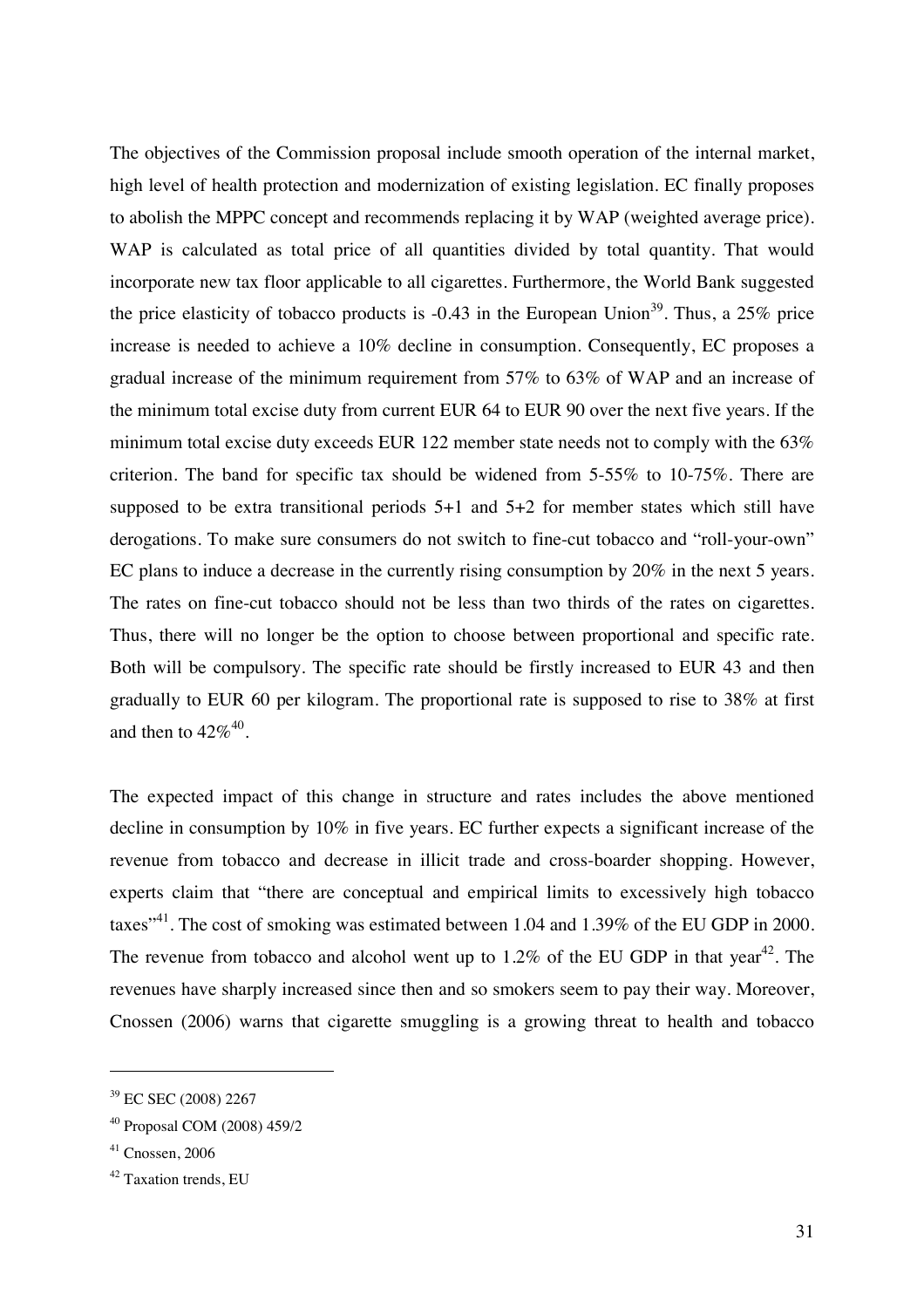revenues. He also claims that the tobacco taxes are more discriminatory and regressive than any other tax in the world. The tax burden on cigarettes is already more that 300% of the pretax retail price, which is the highest tax on any single product. Stakeholders argue that a rational person should be free to smoke as long as she is fully informed about the consequences and does not impose costs on others. That could be simply taken care of by bans on smoking in public places. However, "the fact that nicotine is addictive undermines the consumer-sovereignty argument against government intervention<sup>"43</sup>.

Let us get back to the Czech Republic and Slovakia. The share of total excise in retail price was 36% and 31% in 2001 in the CR and the SR, respectively. Due to EU entry conditions, both countries had to increase this share to 57% and were granted transitional periods until 31 December 2008. If the EC proposal is adopted both will probably have the option to prolong the transitional periods. However, further tax increases are unavoidable, sooner or later.

#### *4.4.1 Rates and revenues*

All member states face the choice of predominantly specific or predominantly proportional excise tax rate. Optimal tax considerations would favor the ad valorem taxation as it leaves the relative prices unchanged and consumer chooses the brand according to cost rather than tax difference. However, "ad valorem taxation creates a clear incentive to downgrade product quality<sup>"44</sup>. Specific taxation, on the other hand, does not distort the decision to invest into product quality. Moreover, specific tax is more productive of revenue, more effective in reducing tobacco consumption and increases the predictability of the revenue collected<sup>45</sup>. And, more importantly, specific tax is favored over ad valorem tax in correcting externalities. From the Pigouvian perspective, the costs of smoking are independent of the price of a pack of cigarettes. Both Czech Republic and Slovakia chose predominantly specific excise tax. Further analysis will show whether the revenue is predictable and tobacco consumption reduced.

<sup>43</sup> Cnossen, 2001, p. 10

<sup>44</sup> Cnossen, 2006, p. 7

 $45$  Cnossen, 2001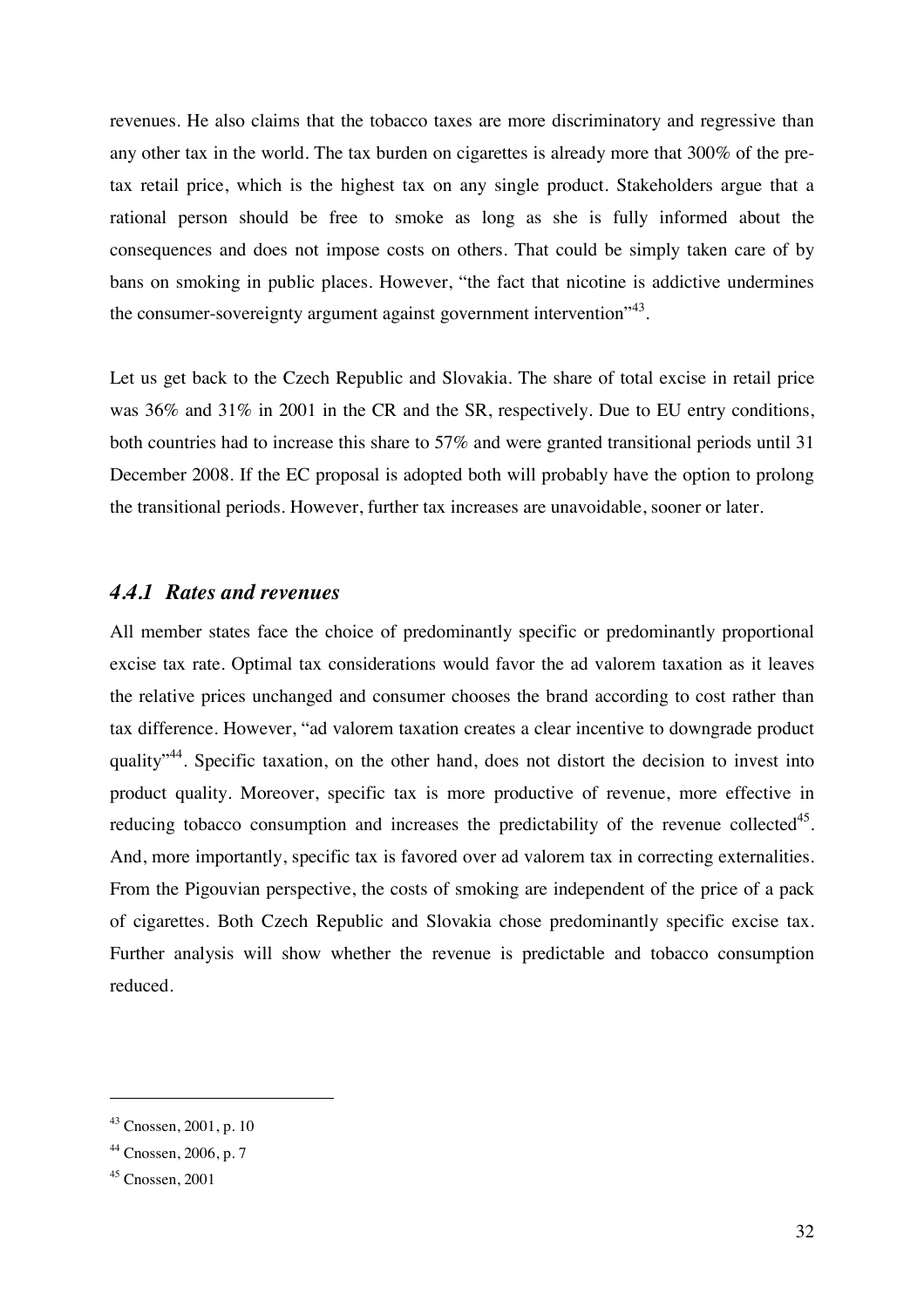Development of cigarette excise in the Czech Republic and Slovakia is described in table 4 below. Figures 25 and 26 in Appendix E compare cigarette excise tax structure and cigarette prices across the European Union.

| $\circ$     |                                   |                          |                               |             |                                   |                          |                               |
|-------------|-----------------------------------|--------------------------|-------------------------------|-------------|-----------------------------------|--------------------------|-------------------------------|
| <b>Date</b> | <b>Specific</b><br>excise<br>duty | Ad valorem<br>% of TIRSP | <b>Minimum</b><br>excise duty | <b>Date</b> | <b>Specific</b><br>excise<br>duty | Ad valorem<br>% of TIRSP | <b>Minimum</b><br>excise duty |
| 1-Jan-1998  | 0.74                              | ۰                        | ۰                             | 1-Jan-1998  | 0.8                               |                          |                               |
| 1-Jul-1999  | 0.79                              | ۰                        | ٠                             | 1-Jul-1999  | 0.85                              |                          |                               |
| 1-Aug-2001  | 0.36                              | 22%                      | 0.79                          | 1-Jan-2000  | 0.9                               |                          |                               |
| 1-Jan-2004  | 0.48                              | 23%                      | 0.96                          | 1-Jan-2002  | 0.95                              |                          |                               |
| 1-May-2004  | 0.48                              | 23%                      | 0.94                          | 1-Aug-2003  | 1.4                               |                          |                               |
| 1-Jul-2005  | 0.6                               | 24%                      | 0.73                          | 1-May-2004  | 0.91                              | 20%                      | 1.4                           |
| 1-Apr-2006  | 0.75                              | 26%                      | 1.36                          | 1-Jan-2006  | 1.1                               | 23%                      | 1.7                           |
| 1-Jan-2007  | 0.88                              | 27%                      | 1.64                          | 1-Jan-2008  | 1.41                              | 24%                      | 2.1                           |
| 1-Jan-2008  | 1.03                              | 28%                      | 1.92                          |             |                                   |                          |                               |

Table 4: Cigarette excise taxes in the CR (CZK/pc) and the SR (SKK/pc)

Source: Ministry of Finance of the Czech Republic and Ministry of Finance of the Slovak Republic

Table 4 shows that even though the Czech Republic adopted the compulsory structure of cigarette taxation earlier, both countries reached the minimum requirement of EUR 64 per 1000 pieces in the MPPC on 1 January 2008. The role of proportional and specific excise tax is quite similar in both countries since the EU accession.

The effect of excise tax changes on the government revenue can be observed from figures 11 and 12. The revenue is calculated in current prices and in constant prices with 2005 as the reference year to capture the real increase in revenue.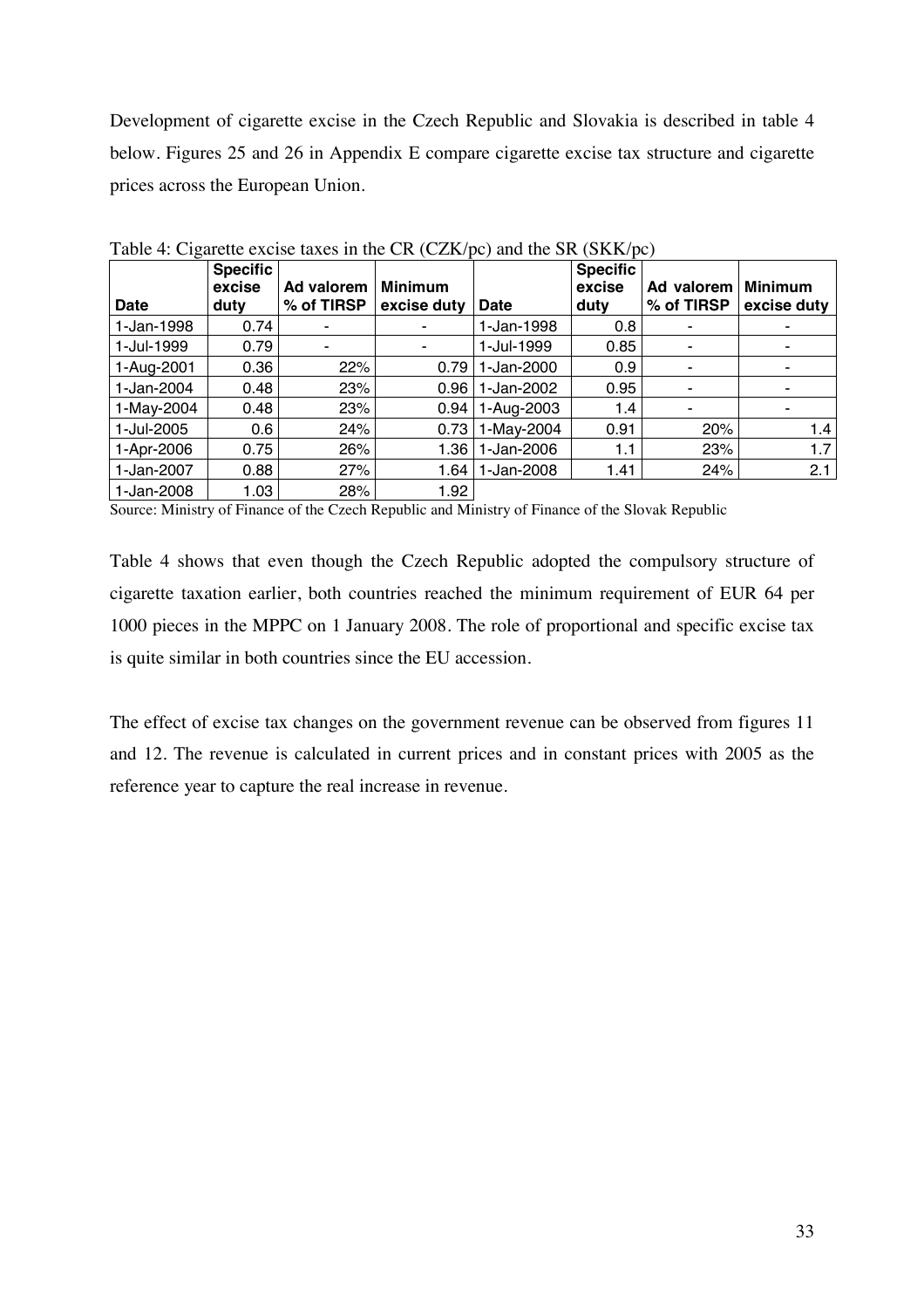

Figure 11: Tobacco excise tax revenue in the Czech republic, 1997-2007, in million CZK

Source: Ministry of Finance of the Czech Republic and own calculations

The increase in the tax rate by 7% in 1999 caused the first noticeable revenue growth. Afterwards, the revenue was eroding for two years because the rate remained unchanged. The legislative that entered into force on 1 August 2001 only changed the tax structure. However, the introduction of proportional tax rate has been bringing in significantly increased revenues and put an end to the revenue declines. There have been five revenue increases after the EU entry and each of them spurred the revenue to further growth. The 2007 increase of minimum total excise duty by 20% was accompanied by a real increase in revenue by 42%. In 1997-2007 the tax rate increased by 152% in current prices and by 70% in constant prices. The real percentage rise in tax was three times higher than in case of motor fuels. In the same time, revenue grew by 227% in current prices and by 142% in constant prices. The real growth almost three times surpassed the real growth in motor fuel revenue. A simple regression analysis where the real tax was explanatory variable and real revenue was dependent variable (both in constant prices) showed that the tax increases explain 75% of the revenue growth. Revenues could be quite well predicted in case of a new legislation.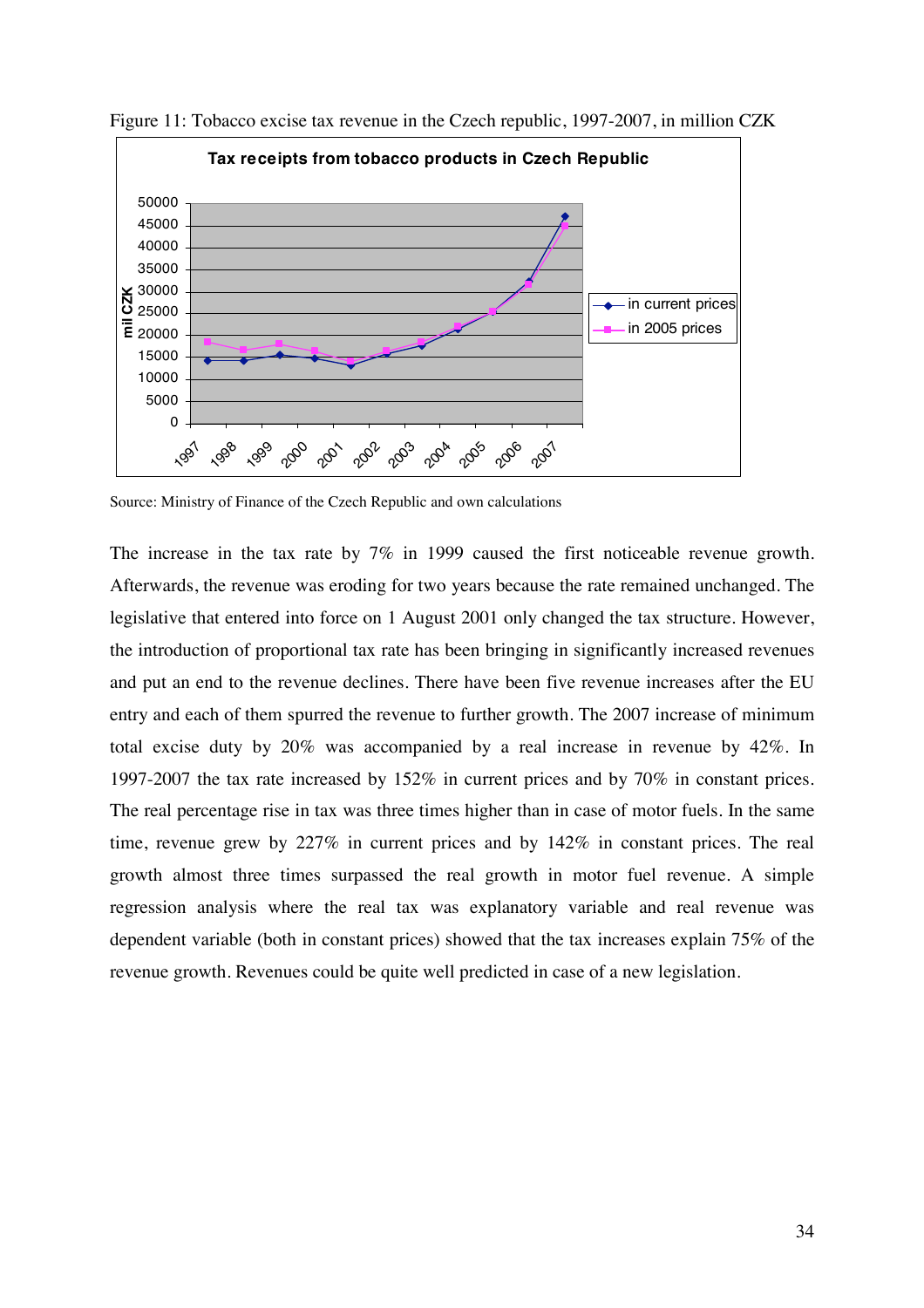

Figure 12: Tobacco excise tax revenue in Slovakia, 1997-2007, in million SKK

Source: Ministry of Finance of the Slovak Republic and own calculations

The 33% rise in tax rate in 1998 caused a significant increase in revenue. Until 2003 the tax rate was regularly increased by 5-6% due to inflation. We can observe two revenue declines, in 1999 when the rate was inflation adjusted in the third quarter and in 2001 when the rate was not adjusted at all. The real increase in rate by 32% in 2003 came in the third quarter and that is probably the reason why the revenue grew only slightly. It is, however, strange that the increased tax rate and new structure of taxes brought no revenue growth in 2004. The final state finance report suggests that tobacco companies and consumers might have made some stocks while the rate was still low. That could be the reason why the revenue grew almost by a half in 2005. And again in 2006, there was no revenue growth right after the tax rate increase. The revenue grew by a half again in 2007. In total, the tax rate was increased by 180% in current prices and by 50% in constant prices – more than twice as much as motor fuel tax rate. The revenue grew more than 5 times in current prices and almost tripled in constant prices. The real increase is four times as big as in the case of motor fuel tax revenue. A simple regression showed that revenue growth could be better explained by last year's tax rate increase than by current tax rate increase. Therefore, it is difficult for tax authorities to predict the revenue in the same year when a tax rise is introduced.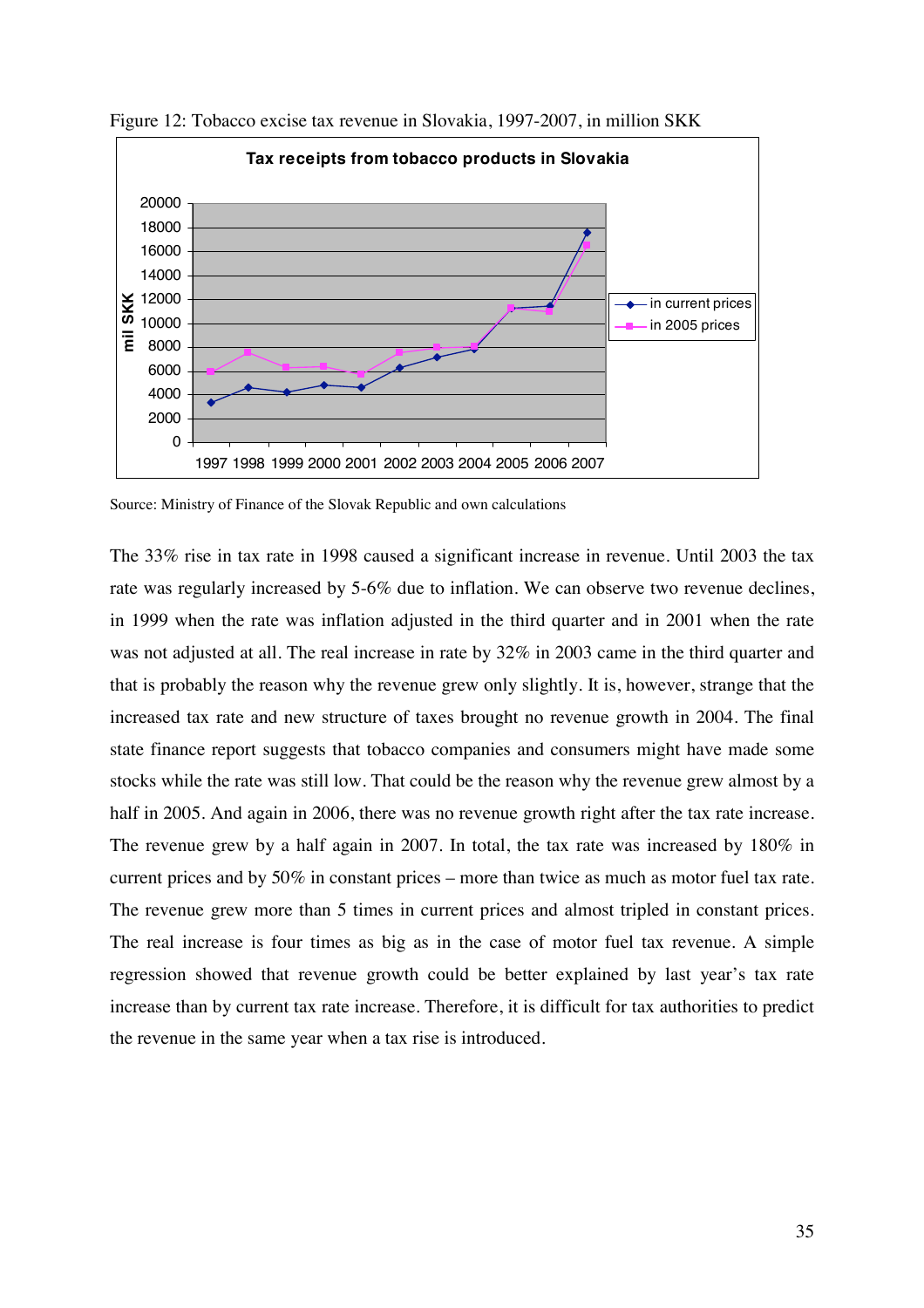#### *4.4.2 The model*

According to Baltagi and Levin (1986), Baltagi, Griffin and Xiong (2000), Huang, Yang and Hwang (2004) cigarette demand is formulated as follows:

$$
Q = f(P, Y, Pn, Z) \tag{6}
$$

where  $Q$  is per capita consumption of cigarettes,  $P$  is the retail price of cigarettes,  $Y$  is the real income per capita, *Pn* is the average price of cigarettes in neighboring countries and *Z* represents other explanatory variables, specific for the country.

We will, again, slightly modify the theoretical model. As the focus of this thesis is on the tax change effect on the household consumption, the retail price is replaced by tax (in constant prices). We are going to omit *Pn* since the aim of the EC proposal is to equalize prices across the Union. Further, we assume there are no significant differences between Czech Republic and Slovakia that would have to be captured in the model and so we omit Z, as well.

There are two major strands of cigarette demand models in the econometric literature. The first is the rational addiction model invented by Becker and Murphy (1988). They argue that both past and future consumption have impact on current demand. However, the rational addiction model is found to be inconsistent with cigarette demand by Bask and Melkersson (2004) for European data. The second is the partial adjustment or habit persistence model which emphasizes only the past consumption (7). Gruber and Koszegi (2002) explain that the past consumption has two effects: reinforcement and tolerance. The reinforcement means that as consumers become addicted to nicotine, the marginal utility of cigarette consumed today is higher than yesterday. The tolerance means that as the body "gets used to" drugs it is harder and harder over time to reach the same "high" – the consumer needs to consume more to achieve the same level of utility<sup>46</sup>.

$$
\ln Q - \ln Q_{-1} = \rho (\ln Q^* - \ln Q_{-1}) + u \tag{7}
$$

where  $Q^*$  is the expected or desired level of consumption of cigarettes given by

$$
\ln Q^* = \alpha + \beta_1 \ln T + \beta_2 \ln Y \tag{8}
$$

where  $T$  is the tax per pack of 20 in constant prices. Substituting  $(8)$  into  $(7)$  the model becomes:

$$
\ln Q_t = \alpha \rho + \beta_1 \rho \ln T + \beta_2 \rho \ln Y + (1 - \rho) \ln Q_{t-1} + u_t \tag{9}
$$

 $46$  Gruber, Koszegi, 2002, p. 10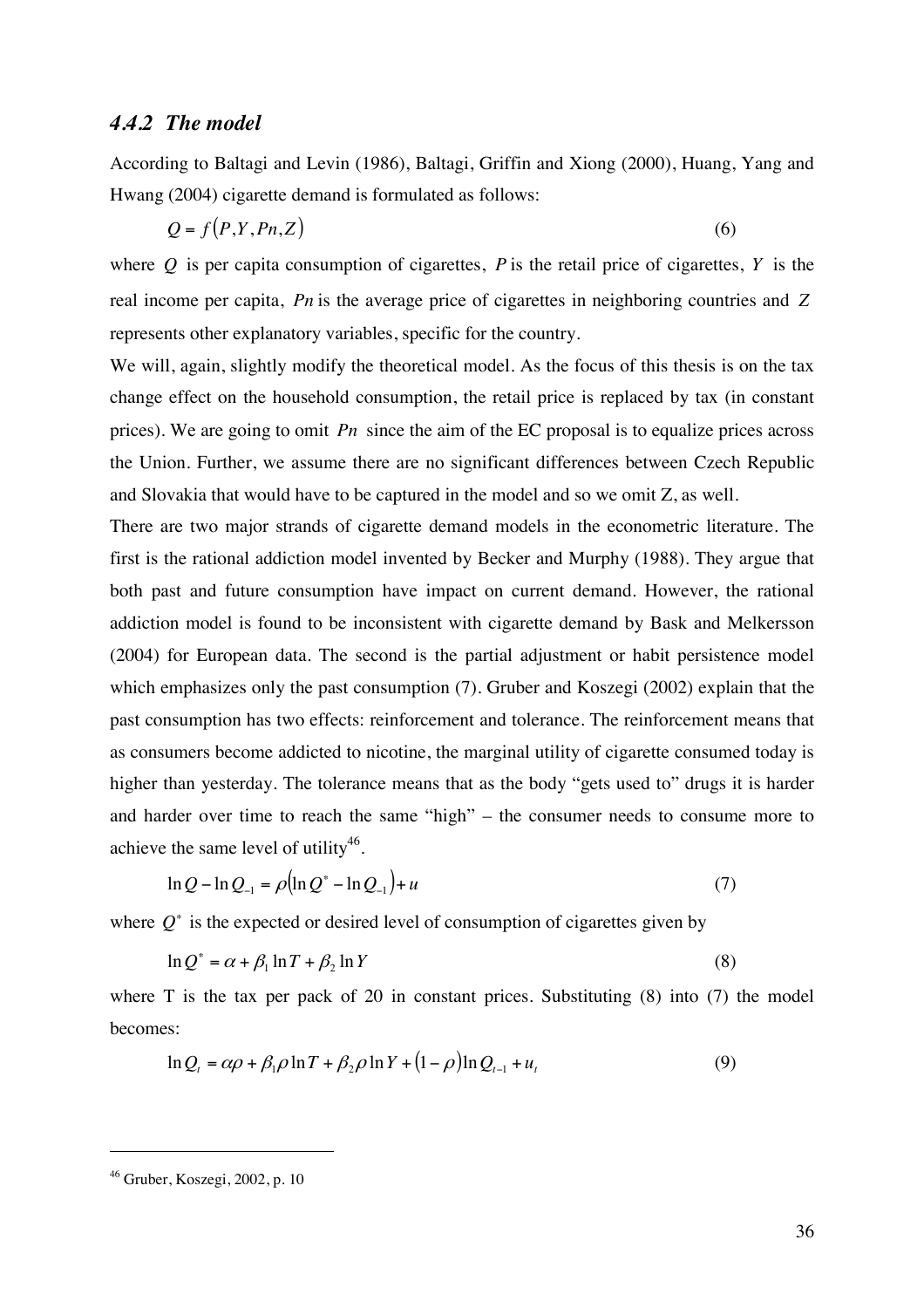Baltagi, Griffin and Xiong (2000) used various methods of estimation to find out which performs the best. The outcome is that "the traditional estimators (OLS, Within, and GLS) results are comforting as they systematically perform well in forecasting for five years or longer<sup> $147$ </sup>. This finding echoes a similar finding in Baltagi and Griffin (1997) for gasoline consumption. Thus, we will verify whether the OLS assumptions hold for our data. If they do, we will use the OLS method to analyze the influence of tax changes on the consumption of cigarettes. Again, we are going to estimate the multiples of the two coefficients accompanying every explanatory variable in the theoretical model. Estimate of  $\beta_1 \rho$  is crucial as it represents the "tax elasticity", i.e. change in cigarette consumption in reaction to tax change.

#### *4.4.3 Expenditures*

Figures 13 and 14 show the development of household expenditures on tobacco products in years 1998-2008. Both seasonally adjusted and not adjusted values are displayed. Unlike in case of motor fuels and alcoholic beverages there seems to be no significant pattern of seasonality. We can observe that the expenditures on tobacco products are more stable in the Czech Republic during the 11-year time period.



Figure 13: Household expenditures on tobacco products in the Czech Republic, in 2005 prices

Source: Household budget survey of CSO and own calculations

<sup>47</sup> Baltagi, Griffin, Xiong, 2000, p. 15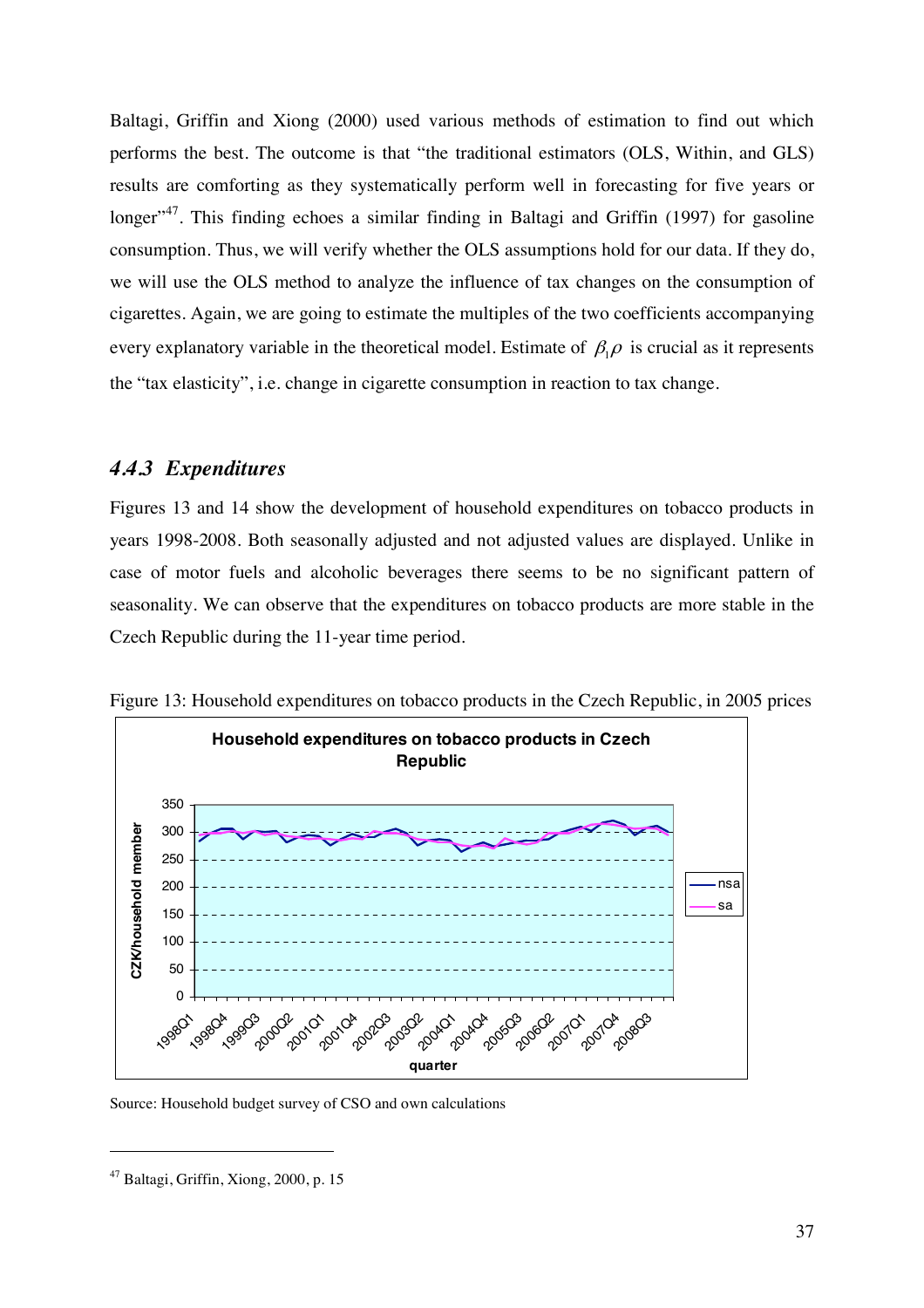The expenditures vary between 270.09 CZK/household member in the fourth quarter of 2004 to 316.86 CZK/household member in the second quarter of 2007. Mean value is 293.94 and expenditures lie within ±8% from the mean.



Figure 14: Household expenditures on tobacco products in Slovakia, in 2005 prices

Until 2003, the development of household expenditures on tobacco products was quite similar as in the Czech Republic – stable and varying around mean value 297 SKK/household member. The major increase in excise tax rate in 2003 and the following change in structure of taxes in 2004 had significant impact on household expenditures. The minimum value of 271.40 SKK/household member was reached in the fourth quarter of 2003. Expenditure rose by 57% year-on-year to the maximum of 427.42 SKK/household member in the fourth quarter of 2004. After that, the expenditures have been varying noticeably. The mean expenditure for the whole 11-year time period is 322.68 SKK/household member. Values vary between -16% and +32% from the mean.

Source: Household budget survey of SOSR and own calculations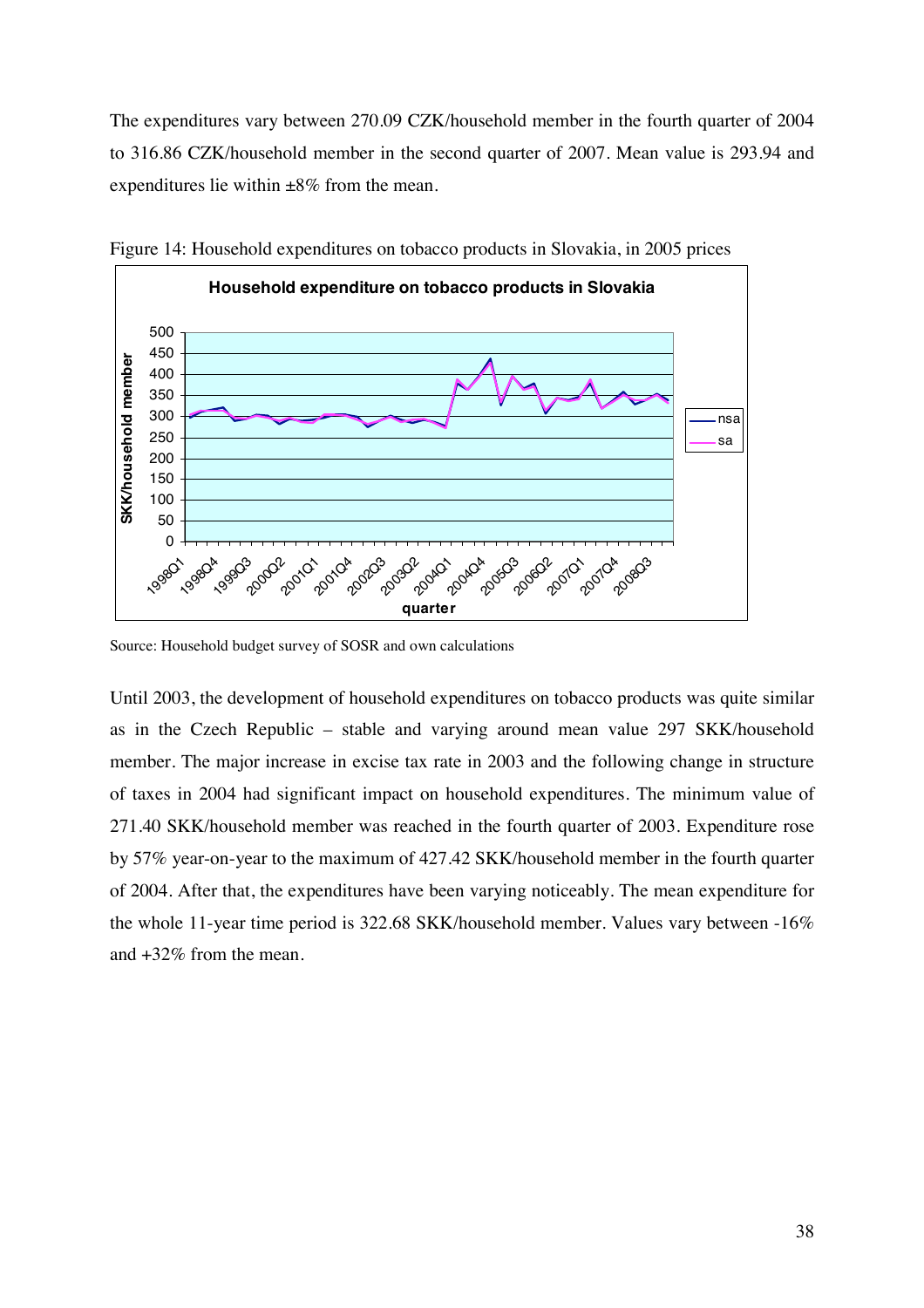## *4.4.4 Results*

The table below presents the results of the OLS estimation for both countries.

| Czech Republic                       |          | Slovakia                           |          |       |                                      |       |                                    |       |       |  |
|--------------------------------------|----------|------------------------------------|----------|-------|--------------------------------------|-------|------------------------------------|-------|-------|--|
| Coefficients:                        |          | Coefficients:                      |          |       |                                      |       |                                    |       |       |  |
|                                      | Est.     | Std. Er. t value $Pr(>\mid t\mid)$ |          |       |                                      | Est.  | Std. Er. t value $Pr(>\mid t\mid)$ |       |       |  |
| (Intercept)                          | 1.172    | 0.898                              | 1.306    | 0.198 | (Intercept)                          | 1.545 | 1.247                              | 1.239 | 0.223 |  |
| <b>lnRealtax</b>                     | 0.017    | 0.027                              | 0.611    | 0.544 | <b>lnRealtax</b>                     | 0.083 | 0.171                              | 0.485 | 0.630 |  |
| lnRealY                              | $-0.010$ | 0.044                              | $-0.240$ | 0.811 | lnRealY                              | 0.100 | 0.154                              | 0.650 | 0.520 |  |
| lnCIGNL1                             | 0.805    | 0.107                              | 7.530    | 0.000 | $lnCIGNL1$ 0.498                     |       | 0.143                              | 3.483 | 0.001 |  |
| Multiple R-squared: 0.7301           |          |                                    |          |       | Multiple R-squared: 0.4707           |       |                                    |       |       |  |
| Adjusted R-squared: 0.7129           |          |                                    |          |       | Adjusted R-squared: 0.43             |       |                                    |       |       |  |
| $F$ -statistic: 42.39 on 3 and 47 DF |          |                                    |          |       | $F$ -statistic: 11.56 on 3 and 39 DF |       |                                    |       |       |  |
| p-value: 2.049e-13                   |          |                                    |          |       | p-value: 1.463e-05                   |       |                                    |       |       |  |

Table 5: Results of the OLS estimation – Tobacco

We need to verify that the OLS assumptions for disturbances hold and that our estimates have the desired properties.

Testing the OLS assumptions for Czech data:

Homoscedasticity of disturbances:  $BP = 2.6144$ , df = 3, p-value = 0.455

Non-autocorrelation of disturbances: DW =  $2.0731$ , p-value =  $0.4551$ 

Normality of disturbances:  $W = 0.9554$ , p-value = 0.05335

We do not reject the null hypothesis of homoscedasticity, non-autocorrelation and normality

of disturbances on the 5% significance level. The OLS method is appropriate.

Testing OLS assumptions for Slovak data:

Homoscedasticity of disturbances:  $BP = 1.0157$ ,  $df = 3$ , p-value = 0.7975

Non-autocorrelation of disturbances: DW =  $2.3135$ , p-value =  $0.7589$ 

Normality of disturbances:  $W = 0.8871$ , p-value = 0.0005185

We do not reject the null hypothesis of homoscedasticity and non-autocorrelation of disturbances on the 5% significance level. We reject the null hypothesis of the normality of disturbances on the same level of significance. However, we could still employ the OLS method as the sample is finite.

We can proceed with interpretation of the results. Only one explanatory variable is significant on the 5% significance level in both countries. It is the past consumption, or past household expenditures on tobacco products. That confirms Gruber's and Koszegi's theory about the importance of past consumption on the present expenditures in case of cigarettes and tobacco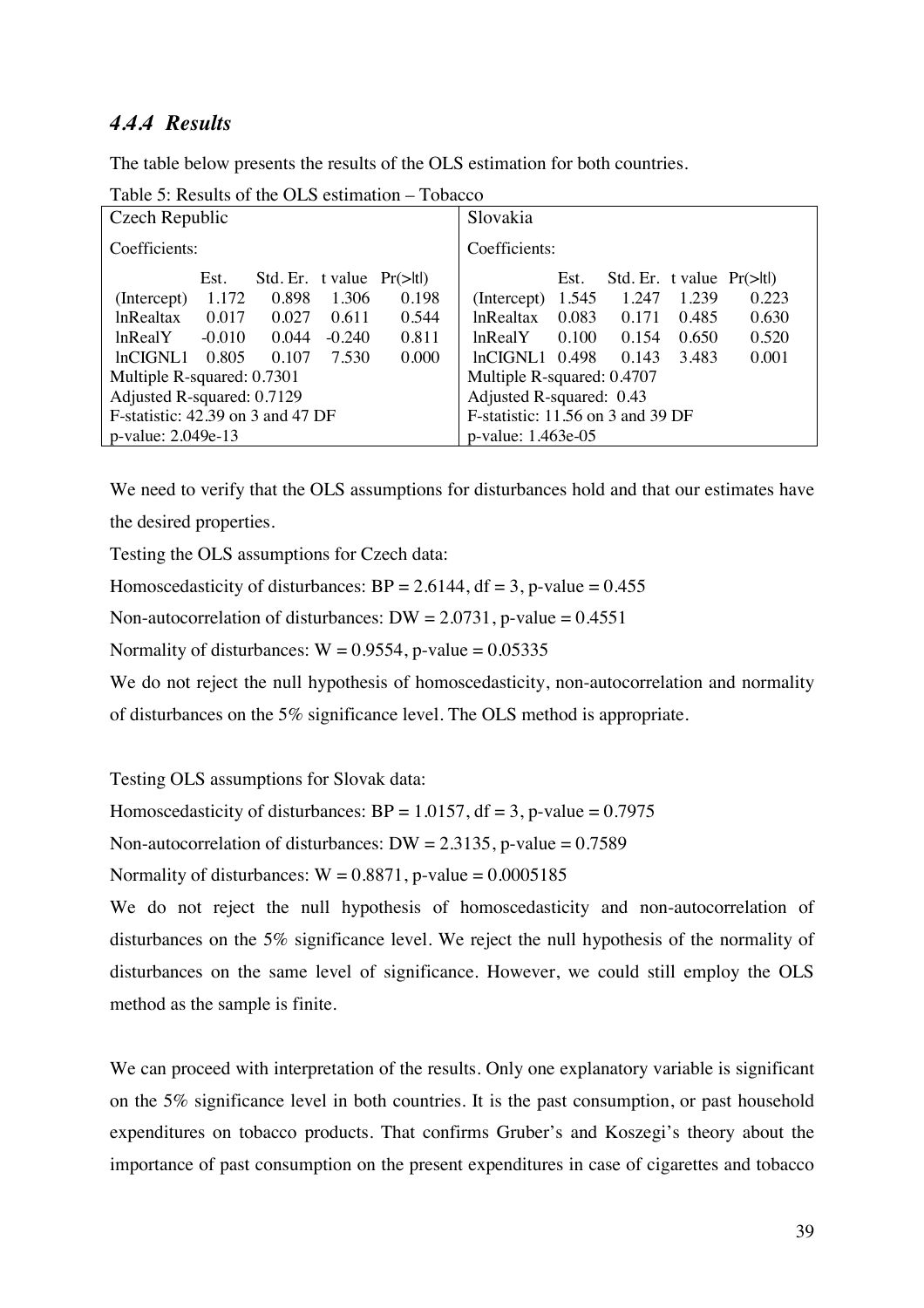products in general. Other explanatory variables are clearly insignificant. Our model explains the Czech data by 73% and Slovak data by mere 47%. That means we could have used a better model with more explanatory variables. Wasserman (1991) suggests including variables such as age, sex and family size in cigarette demand model. These could help in explaining the data fully.

We shall now focus on comparing our results with the results from papers mentioned in Section 2.3. Baltagi and Levin (1986) and Baltagi, Griffin and Xiong (2000) estimated the value of lagged coefficient of consumption on American data. It lies between 0.49 and 0.97 and it is always significant. Our values are 0.8 for Czech households and 0.49 for Slovak households which means they are in an appropriate range. The fact that the values are positive indicates that the higher the past consumption is, the higher the present consumption will be. This effect seems to be stronger for Czech households.

Baltagi, Griffin and Xiong (2000) further estimated that the income elasticity is covered by range (-0.03,0.1) in the short-run and (-1,0.47) in the long-run while it is mostly insignificant. The real income is an insignificant explanatory variable in our case, as well. The values are -0.01 and 0.1 for the Czech Republic and Slovakia, respectively.

Analyses of European data showed that the price elasticity of cigarette demand lies between -0.8 and -0.1<sup>48</sup>. We estimated "tax elasticity" and it appeared to be statistically insignificant. Chaloupka and Warner (2000) claim that "excise tax comprises an important component of price"<sup>49</sup>. Therefore, we expected different results. However, even the insignificance might be explained. Annual reports of Philip Morris Czech Republic (which has 99% share in Philip Morris Slovakia<sup>50</sup>) indicate that the company has the highest market share in both Czech Republic and Slovakia. The increasing excise forced Philip Morris CR to change its price strategy. The profit margin decreased by 10 percentage points from 30% to 20% in years 2004-2006 as the company tried to absorb part of the excise tax. Moreover, PMCR started to import Chinese brand Red Golden Dragon in the super low price segment. Anyhow, the company announces the same every year – loss of market share to cheaper competitive

<sup>48</sup> Baltagi, Griffin and Xiong, 2000

<sup>49</sup> Chaloupka, Warner, 2000, p. 1542

<sup>50</sup> Philip Morris CR: Annual report 2008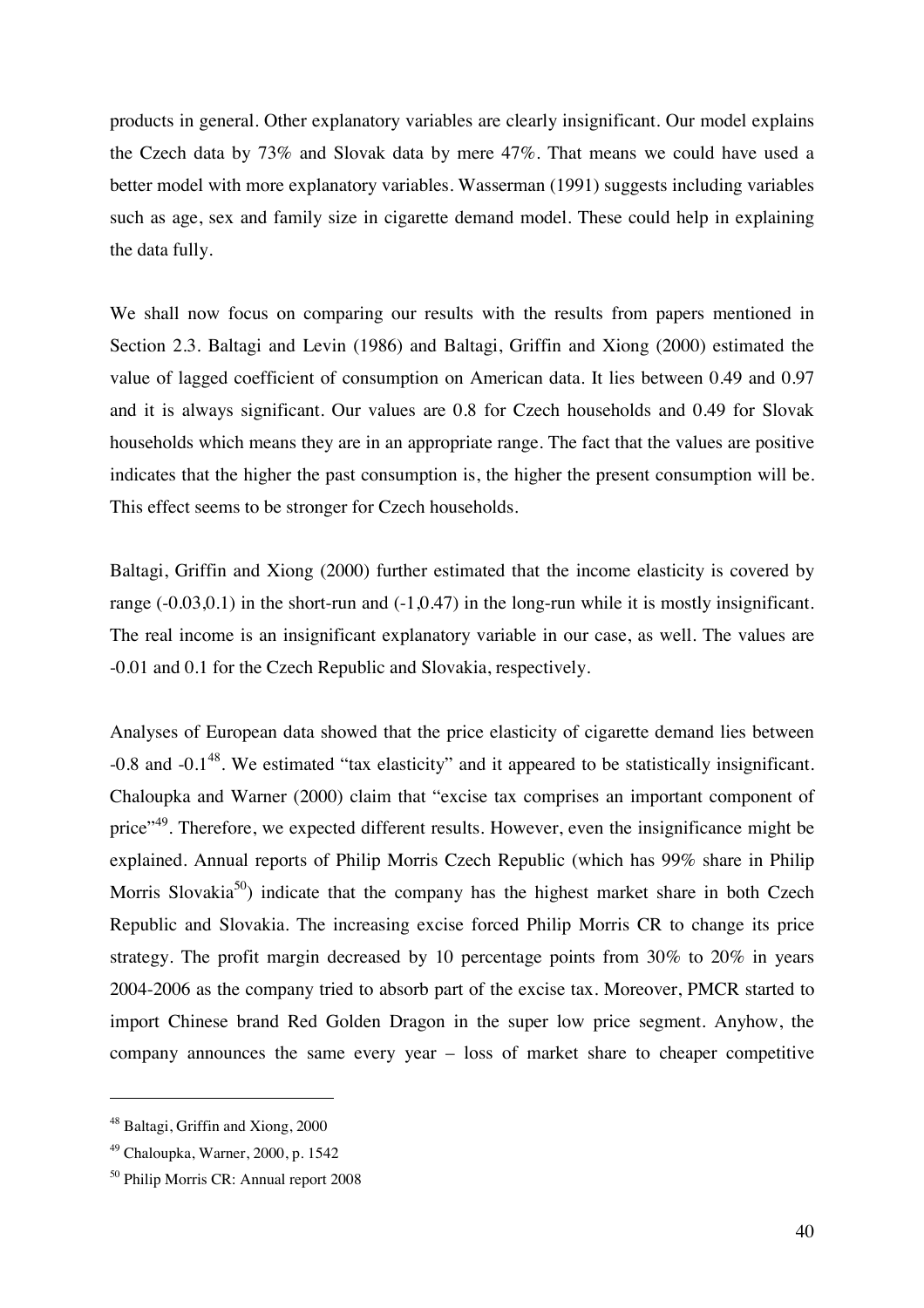brands. The two companies fighting for the second place in the market reported quite the opposite. British American Tobacco Czech Republic announced a sales growth of 53% in 2007, mainly due to increased popularity of the brands Viceroy and Pall Mall in the low price segment. Imperial Tobacco Czech Republic declared the highest sales in the history of the company, especially of the low priced brands such as Moon and Route 66. Moreover, Imperial Tobacco confirmed absorbing part of the tax by decreasing profit margin. Therefore, we might conclude that the tax increases started a price war between tobacco companies that try to not to loose customers and so the tax has not been fully reflected in an increased price.

Figures 15 and 16 show that excise taxes have not had a significant influence on the cigarettes per capita so far. The cigarettes per capita ratio in the Czech Republic has been rising since the change in excise structure in 2001. The ratio rose steeply in Slovakia in the time of the tax structure change but has been quite steady since. We can conclude that since the cigarette excise is rising, households only slightly increased spending on tobacco products and managed to consume more cigarettes per capita. That probably means there has been a major switch to cheaper brands and the health objective of excise taxes was not achieved.





Source: CSO Source: SOSR

#### **4.5 Alcoholic beverages**

#### *4.5.1 Rates and revenues*

The European Commission fixed the minimum excise tax rates on alcoholic beverages in 1992 in preparation for the Internal Market and has not changed them ever since. Whether the rates will be increased in the future is not certain. Tables 6 and 7 show the development of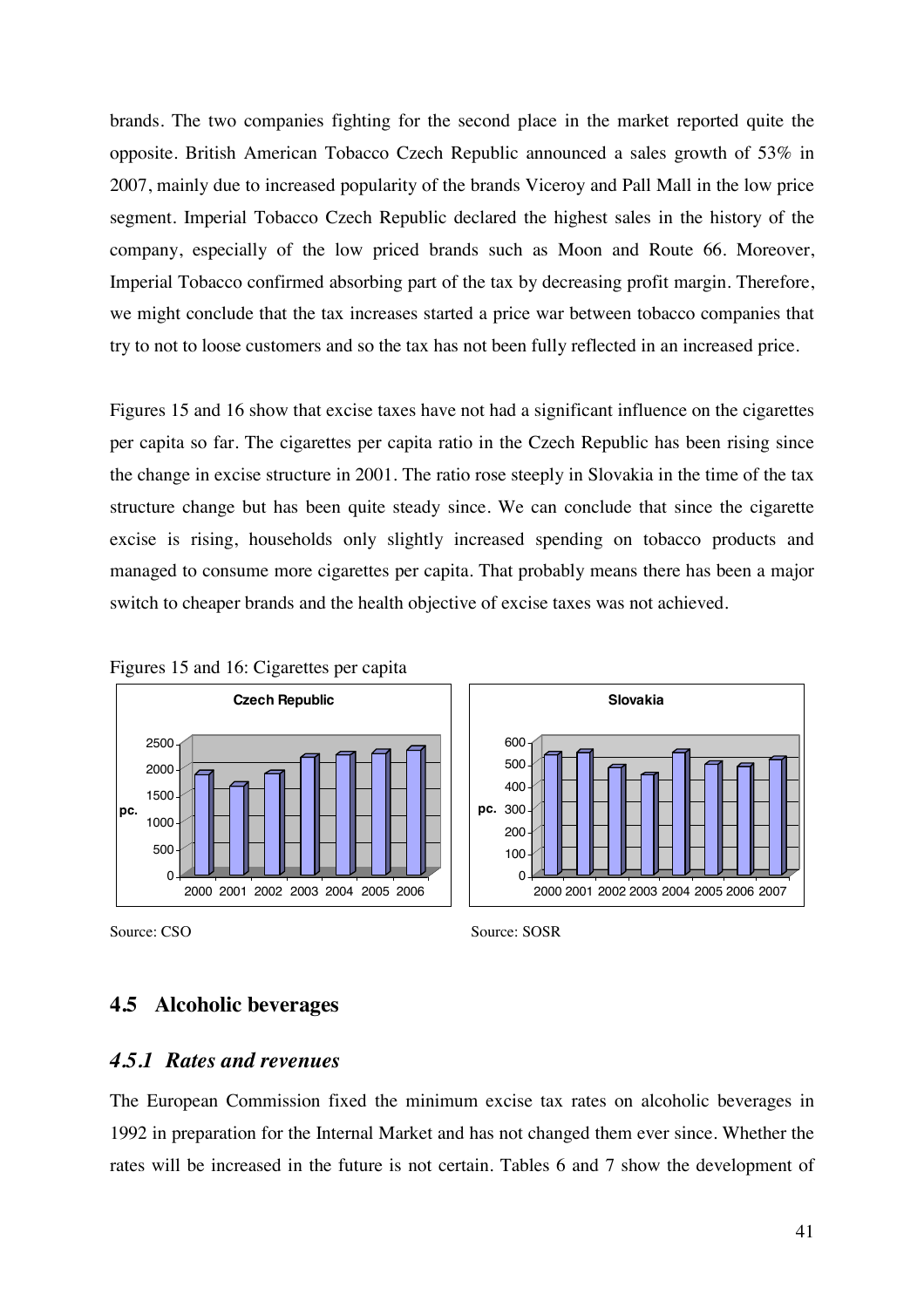excise tax rates in the Czech Republic and Slovakia. Both decreased the excise on still wine to zero in 2001. Before the EU entry, the systems of taxing beer were changed and the Czech Republic increased the rate on spirits. There was only one alteration after the accession – Slovakia raised the tax on spirits.

|                    | THAT A THRAING MILLING AT MIRATIONS ARE ATHLES IN MIR AND MILLING THE |            |              |            |            |  |  |  |  |  |
|--------------------|-----------------------------------------------------------------------|------------|--------------|------------|------------|--|--|--|--|--|
|                    |                                                                       | 1-Jan-1998 | l 1-Jul-1999 | 1-Jul-2001 | 1-Jan-2004 |  |  |  |  |  |
| spirits            | CZK/1I a.                                                             | 234        | 234          | 234        | 265        |  |  |  |  |  |
| beer               | CZK/dg.Plato/hl                                                       | -          | 24           | 24         | 24         |  |  |  |  |  |
| still wine   CZK/I |                                                                       | 2.5        | 5.           |            |            |  |  |  |  |  |

Table 6: Excise tax rates on alcoholic beverages in the Czech Republic

Source: Ministry of Finance of the Czech Republic

Table 7: Excise tax rates in alcoholic beverages in Slovakia

|                  |                              | 1-Jan-                            | -1-Jan- | 1-Nov- | 1-Jan- | 1-Aug- | 1-Jan- |
|------------------|------------------------------|-----------------------------------|---------|--------|--------|--------|--------|
|                  |                              | 1998                              | 2000    | 2001   | 2003   | 2003   | 2006   |
| spirits          | SKK/1l a.                    | 240                               | 250     | 250    | 250    | 250    | 283    |
| beer             | SKK/dg.Plato/hl              | $\overline{\phantom{a}}$          | ۰.      |        | 30     | 50     | 50     |
| still wine SKK/I |                              |                                   | 5       | U      |        |        |        |
| $\sim$           | $\mathbf{r}$<br>$\mathbf{r}$ | $0.1 \quad 0.1$<br>1 <sub>n</sub> | 1.1     |        |        |        |        |

Source: Ministry of Finance of the Slovak Republic

Figures 17 and 18 display the growth of revenue from tax on alcoholic beverages. As there were only a few changes in the rates in the past 11 years the revenue has been eroding.



Figure 17: Tax receipts from alcoholic beverages in the Czech Republic, 1997-2008

Source: Ministry of Finance of the Czech Republic

The receipts in current prices were quite stable over the years. However, there has been a real decline in revenue by 25%. The rise in spirits excise did not increase the revenue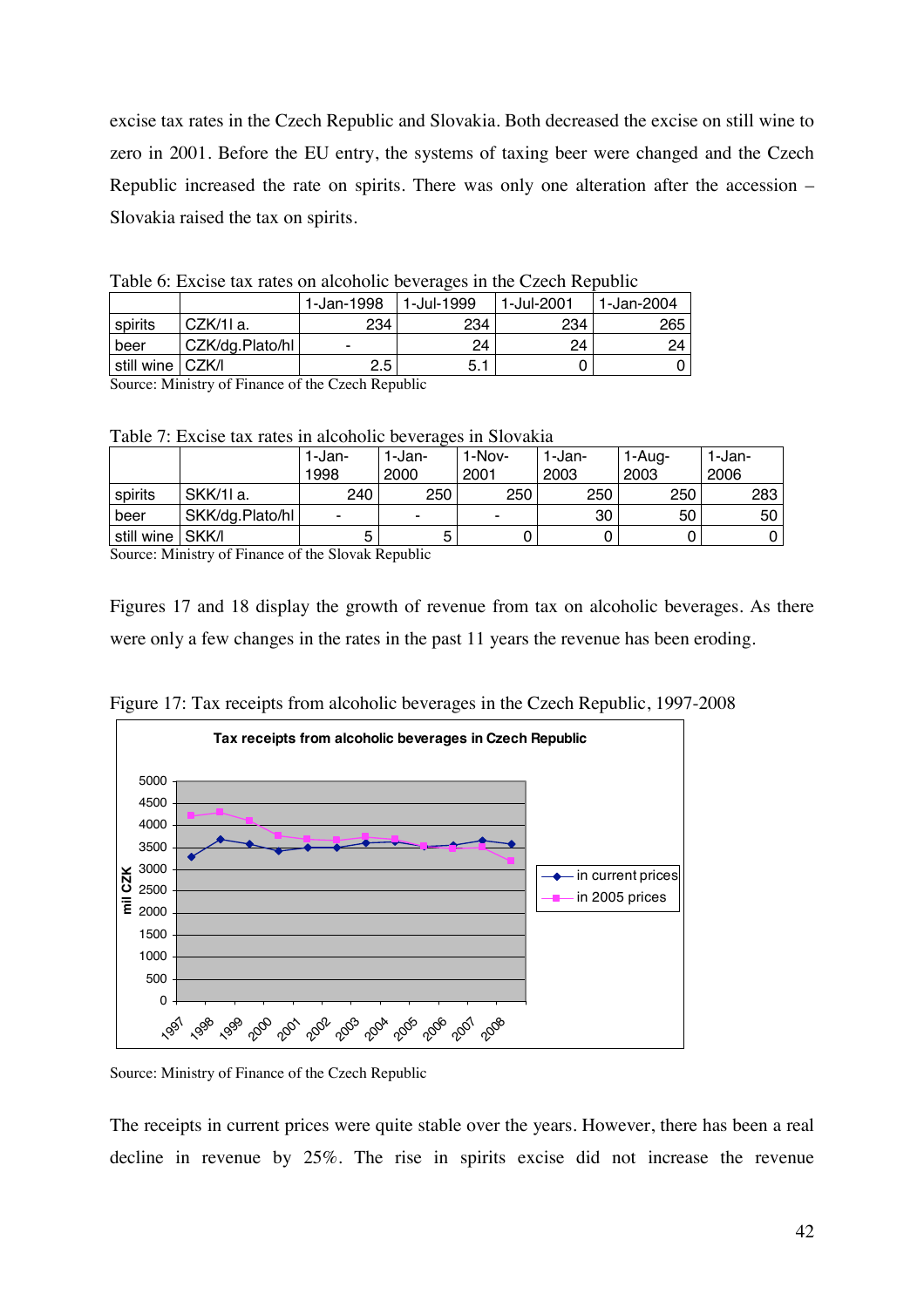significantly. If the government does not adjust the rates to inflation there will be further declines.



Figure 18: Tax receipts from alcoholic beverages in Slovakia, 1997-2007

There was a real decline in revenue by almost 40% in 1998-2003. The revenue has been rising steadily since 2004. The growth was probably spurred by the increase in beer excise by 65% in 2003. If the rates are not inflation adjusted a real decline in revenue might be expected again in a couple of years.

#### *4.5.2 Expenditures*

Figures 19 and 20 show household expenditures on alcoholic beverages in years 1998-2008. Expenditures are in constant prices with 2005 as the reference year. We can observe the same trend in both countries – household expenditures on alcoholic beverages are declining over the time. However, that does not mean people drink less in general. It is possible that people just drink more in pubs and restaurants and less at home.

Source: Ministry of Finance of the Slovak Republic and own calculations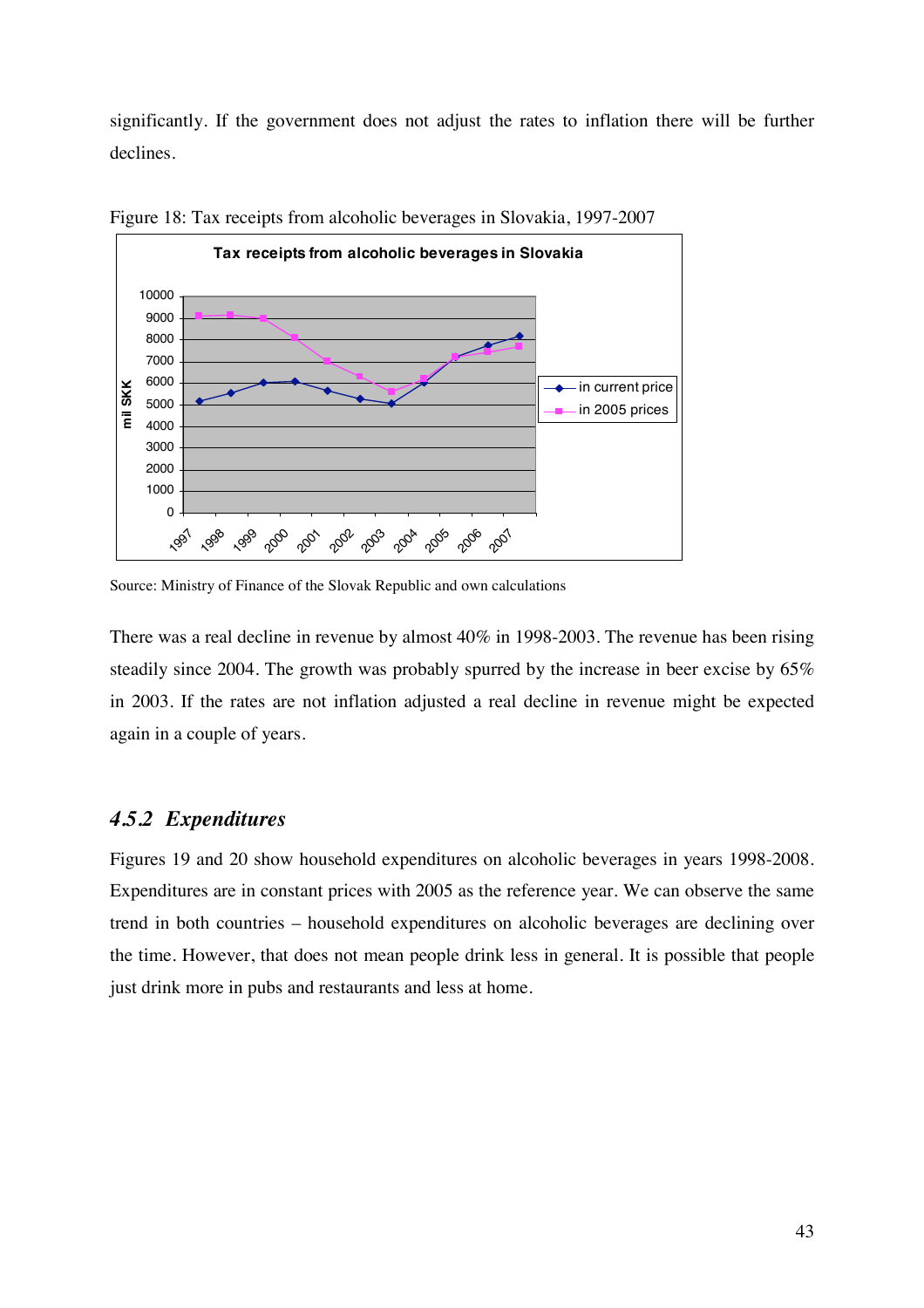

Figure 19: Household expenditures on alcoholic beverages in the CR, in 2005 prices

Source: Household budget survey of CSO and own calculations

There has been a real decline in expenditures by almost 40% in the past 11 years. The expenditures reached minimum in the fourth quarter of 2008. The maximum of 489 CZK/household member appeared in the second quarter of 1998. Average expenditure is 376 CZK/household member. The values vary ±30% from the average.



Figure 20: Household expenditures on alcoholic beverages in the SR, in 2005 prices

Source: Household budget survey of SOSR and own calculations

The expenditures on alcoholic beverages decreased by 43% between the maximum value of 520 SKK/household member in the first quarter of 1999 and the minimum value of 300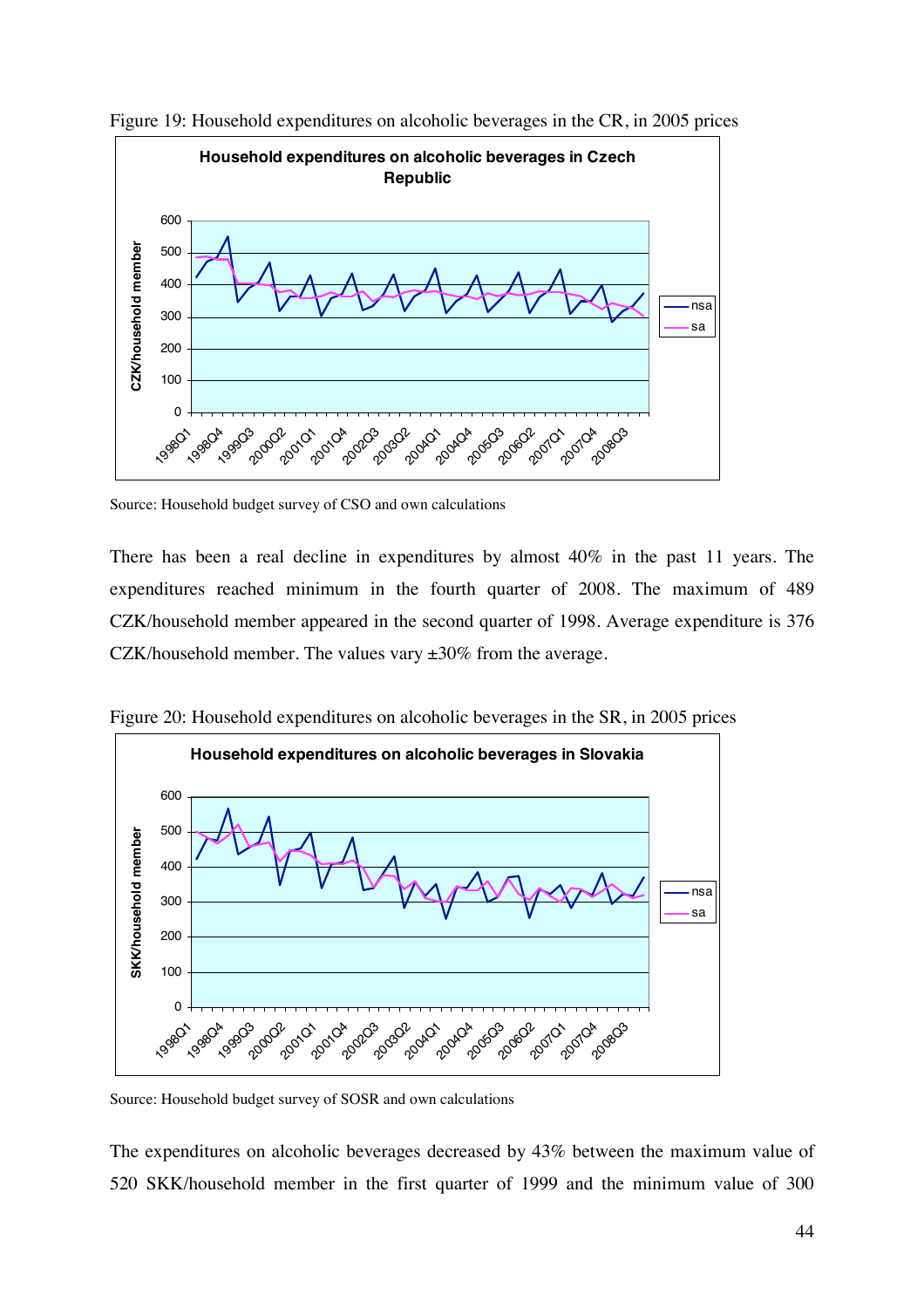SKK/household member in the first quarter of 2004. Average expenditure is 323 SKK/household member. The values vary within -8% and +60% from average.

In case of alcoholic beverages, regression analysis will not be conducted as the necessary data are not available. Statistical offices only provide information about expenditures on alcoholic beverages in general without further division into categories: spirits, wine, beer. None of these categories could be claimed representative. Additionally, there are wide differences in the structure and units of excise taxes.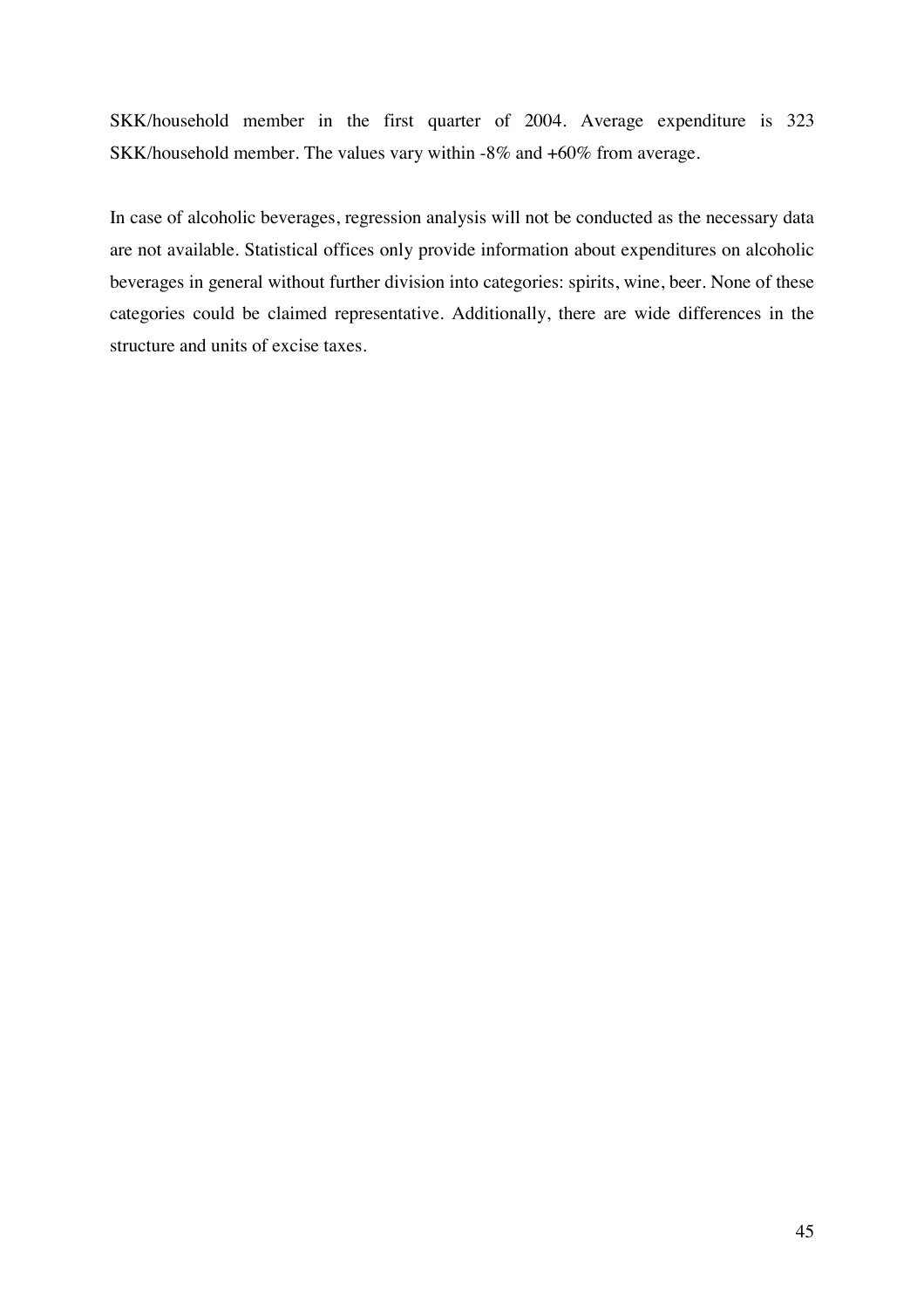## **5 Conclusion**

Excise taxes are the second largest source of government tax revenue in both Czech Republic and Slovakia. They amount to 25% and 20% of the total tax receipts. The motor fuel taxes bring in almost 60% of the excise revenue in both countries. Circa 30% come from the tax on tobacco. The rest is from taxing alcoholic beverages.

Households in the Czech Republic and Slovakia spend 3% of their incomes on alcoholic beverages, tobacco and narcotics. Even though this value has been slightly declining in the past few years it is still one percentage point above the EU-15 average. The spending on transport has been quite stable in the Czech Republic and it has only slightly increased in Slovakia in the past 6 years. However, a more dramatic change was expected since the motor fuel taxation increased sharply. When comparing the two countries we conclude that Slovak households spend higher share of their incomes on necessities such as food and housing while Czech households use bigger part of their incomes on recreation and culture, furnishing and household equipment and miscellaneous goods and services.

The real increase in tax rate on unleaded petrol was 20% in the Czech Republic and 47% in Slovakia in years 1997-2007. Most of the tax rises were introduced after the EU entry. Surprisingly, the real growth in tax revenues was higher in the Czech Republic. To estimate the influence of tax changes on household expenditure the flow adjustment model was employed. The "tax elasticity" is -0.34 in the Czech Republic and -0.48 in Slovakia which means that tax increases have negative influence on household expenditures. Income, on the other hand, has positive influence. The resulting values of income elasticity are 0.5 and 0.3 in the Czech Republic and Slovakia, respectively. The vehicle stock elasticity was statistically significant in the Czech Republic with value of -2.47 and insignificant in Slovakia. The insignificance was probably caused by the fact that there are not many households possessing more that one car in Slovakia.

The real increase in cigarette tax rate was 70% in the Czech Republic and 50% in Slovakia in years 1997-2007. Revenue more than doubled in the Czech Republic and almost tripled in Slovakia, in real values. Household expenditures on tobacco products have been quite stable in the Czech Republic in the past 11 years varying in range  $\pm 8\%$  from the average value. The tax changes right after the EU entry caused a shock to the Slovak household expenditures.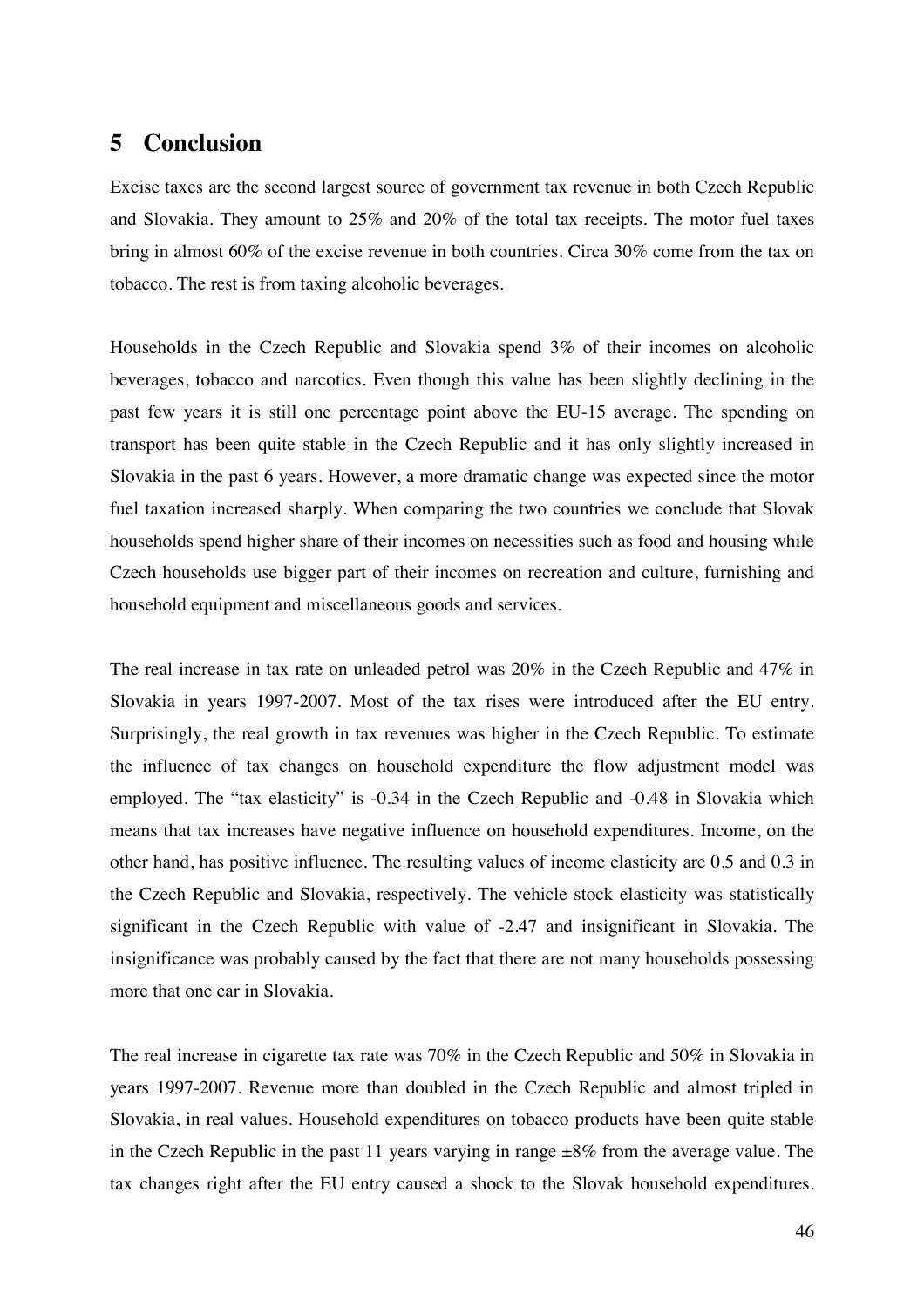They varied between -16% and +32% from the average values and now they are stabilizing again. To estimate the influence of excise tax changes on the household expenditures the partial adjustment model was adopted. Only the past consumption turned out to be a significant explanatory variable. However, the income was found to be insignificant even in research papers. The excise tax is insignificant probably due to the price war between tobacco companies in the Czech Republic and Slovakia. The companies are decreasing profit margin to absorb part of the tax and still cheaper and cheaper brands are being imported.

The tax rates on alcoholic beverages were not significantly altered due to the EU entry. As the rates have remained the same for a long time the revenues stared eroding. Only doubling of beer tax in Slovakia spurred the revenue growth. If the rates are not inflation adjusted soon, the revenues will decline again. There seems to be an overall trend of decreasing alcohol consumption in both Czech Republic and Slovakia. However, that could also mean consumers drink more in pubs and restaurants and less at home.

We may conclude that excise taxes have had a statistically significant negative impact on household demand for motor fuels. The impact on the demand for tobacco products is questionable. As the tobacco companies are doing their best to keep their customers and cutting prices in every possible way, it is unlikely that the further increase in rates planned by European Commission will decrease the consumption by 10%. There is an apparent trend of switching to cheaper brands which could be of less quality and therefore the health objective is still far from being reached in the Czech Republic and Slovakia. The analysis showed there is the opportunity of collecting enough money from excise taxes to cover the costs of negative externalities without significantly decreasing consumption. Whether the excise tax receipts are actually allocated to correct the externalities, such as health care costs, depends on the governments.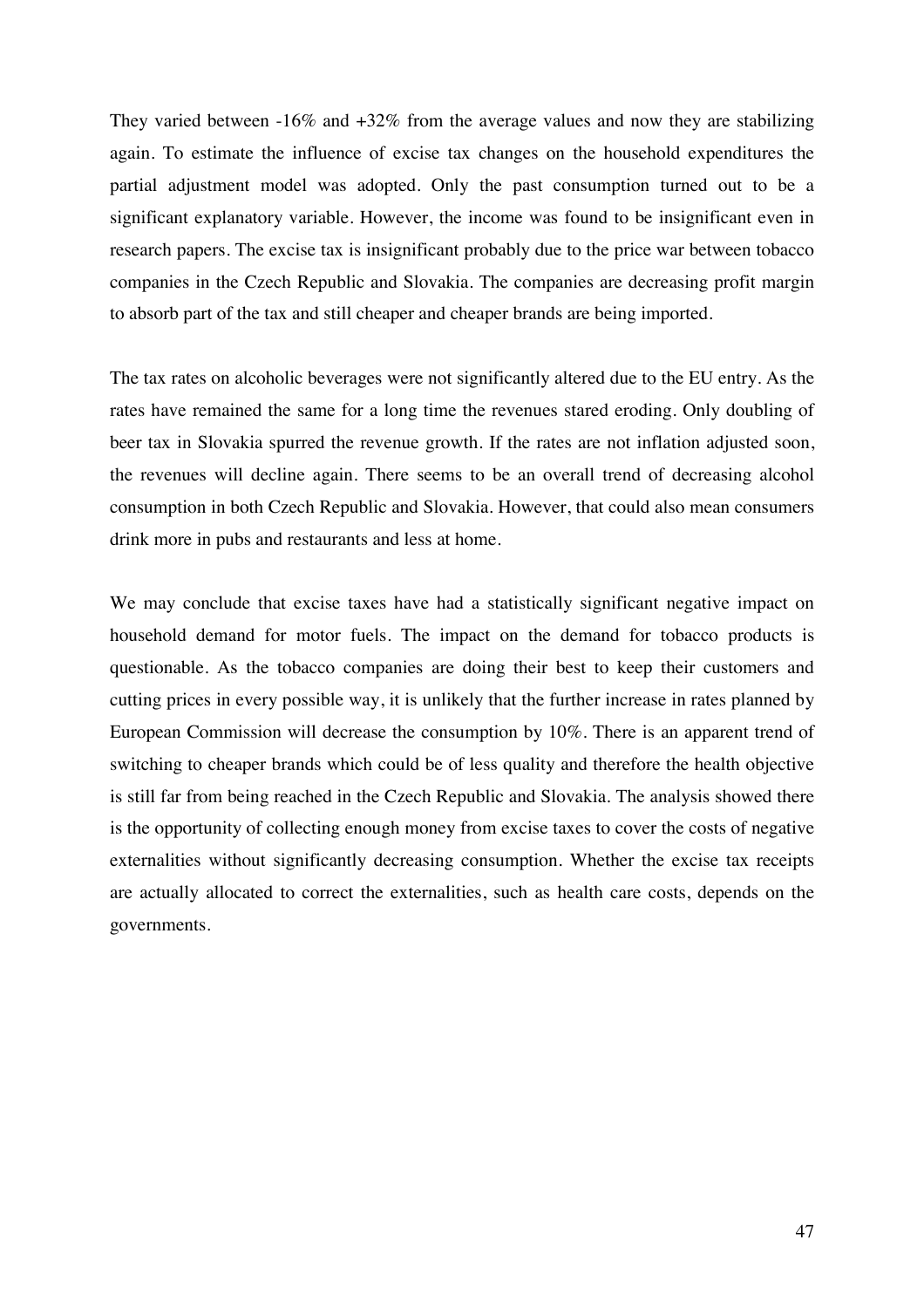## **References**

- Atkinson, A., Stiglitz, J.: *Lectures on public economics*. Singapore: McGraw-Hill Book, 1980. ISBN 0-07-100118-2.
- Baltagi, B., Goel K.: "State tax changes and quasi-experimental price elasticities of U.S. cigarette demand: An update." *Journal of Economics and Finance*, Vol. 28, No. 3, 2004, pp. 422-429.
- Baltagi, B., Griffin, J.: "The econometrics of rational addiction: The case of cigarettes." *Journal of Business and Economic Statistics*, Vol. 19, No. 4, 2001, pp. 449-454.
- Baltagi, B., Griffin, J.: "Pooled estimators vs. their heterogeneous counterparts in the context of dynamic demand for gasoline." *Journal of Econometrics,* Vol. 77, 1997, pp. 303-327.
- Baltagi, B., Griffin, J., Xiong, W.: "To pool or not to pool: Homogeneous versus heterogeneous estimators applied to cigarette demand." *Review of Economics and Statistics*, Vol. 82, No. 1, 2000, pp. 117-126.
- Baltagi, B., Levin, D.: "Estimating dynamic demand for cigarettes using panel data: The effects of bootlegging, taxation and advertising reconsidered." *The Review of Economics and Statistics*, Vol. 68, No. 1, 1986, pp. 148-155.
- Bask, M., Melkersson, M.: "Rationally addicted to drinking and smoking?" *Applied Economics,* Vol. 36, 2004, pp. 373-381.
- Becker, G., Murphy, K.: "A Theory of rational addiction." *Journal of political economy*, Vol. 96, No. 4, 1988, pp. 675-700.
- British American Tobacco Czech Republic: *Annual Report 2007.* Available at http://www.justice.cz/xqw/xervlet/insl/index?sysinf.@typ=sbirka&sysinf.@strana=docume ntDetail&vypisListiny.@slCis=100674360&vypisListin.@cEkSub=57518, [cit. 2009-05- 15].
- Chaloupka, F., Warner, K.: "The economics of smoking." *Handbook of Heath Economics.*  Vol. 1, No. 1, 2000, pp. 1539-1627.
- Cnossen, S.: "Tobacco taxation in the European Union." Working Paper No. 1718, CESifo, 2006.
- Cnosses, S.: "Tax policy in the European Union: A review of issues and options." Working Paper No. 758, CESifo, 2002.
- Cnossen, S.: "How should tobacco be taxed in EU-accession countries?" Working Paper No. 539, CESifo, 2001.
- Czech Statistical Office: *Household Budget Survey Quarterly data.* Prague: Czech Statistical Office, 1<sup>st</sup> quarter 1998, 2<sup>nd</sup> quarter 1998,..., 4<sup>th</sup> quarter 2008.
- European Commission: "Communication from the Commission to the Council, the European Parliament and the Economic and Social Committee: Tax policy in the European Union – Priorities for the years ahead.' COM (2001) 260. Available at http://eurlex.europa.eu/LexUriServ/LexUriServ.do?uri=COM:2001:0260:FIN:EN:PDF, [cit. 2009- 02-12].
- European Commission: "Excise duty tables: Part I Alcoholic beverages." Available at http://ec.europa.eu/taxation\_customs/index\_en.htm#, [cit. 2009-02-15].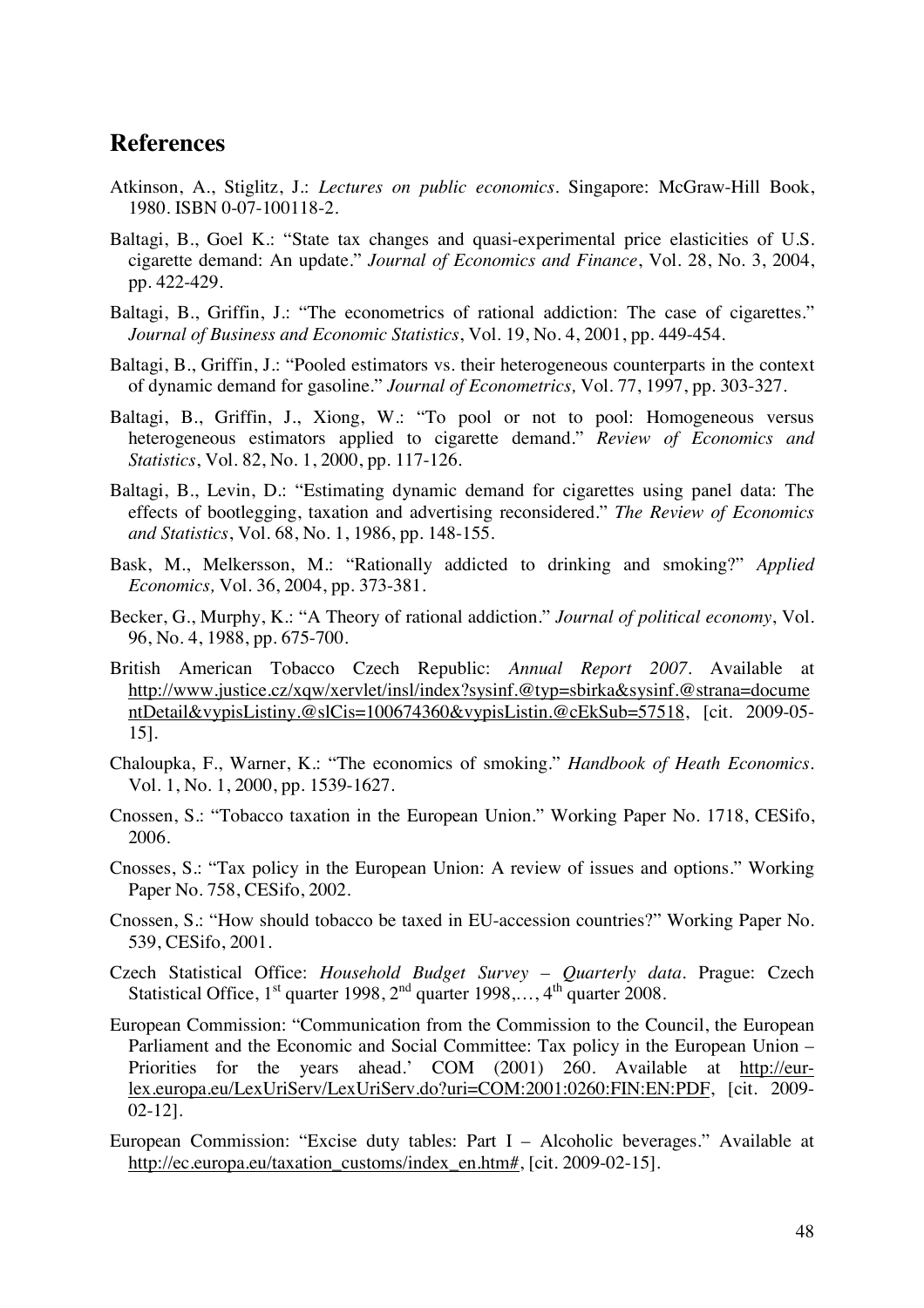- European Commission: "Excise duty tables: Part II Energy products and electricity." Available at http://ec.europa.eu/taxation\_customs/index\_en.htm#, [cit. 2009-02-15].
- European Commission: "Excise duty tables: Part III Manufactured Tobacco." Available at http://ec.europa.eu/taxation\_customs/index\_en.htm#, [cit. 2009-02-15].
- European Commission: "Proposal for a COUNCIL DIRECTIVE amending Directives 92/79/EEC, 92/80/EEC and 95/59/EC on the structure and rates of excise duty applied on manufactured tobacco." COM (2008) 459/2. Available at http://ec.europa.eu/taxation\_customs/resources/documents/common/whats\_new/tobacco-20080716/COM459\_en.pdf, [cit. 2009-03-21].
- European Commission: "Report from the Commission to the European Parliament and the Council on the structure and rates of excise' duty applied on cigarettes and other manufactured tobacco products." COM (2008) 460/2. Available at manufactured tobacco products." COM (2008) 460/2. Available at http://ec.europa.eu/taxation\_customs/resources/documents/common/whats\_new/tobacco-20080716/COM460\_en.pdf, [cit. 2009-04-20].
- European Commission: "Commission staff working document accompanying the proposal 459/2: Impact assessment summary." SEC (2008) 2267. Available at http://ec.europa.eu/taxation\_customs/resources/documents/common/whats\_new/tobacco-20080716/SEC2267\_en.pdf, [cit. 2009-03-21].
- European Commission: "Presentation: Report and proposal on the structure and rates of excise duty applied on cigarettes and other manufactured tobacco products." Available at http://ec.europa.eu/taxation\_customs/resources/documents/common/whats\_new/tobacco-20080716/tobacco\_presentation\_en.pdf, [2009-04-20].
- European Commission: "Tax policy in the European Union." Luxembourg: European Commission, 2000. ISBN 92-828-8734-0.
- Eurostat: "Taxation trends in the European Union: Data for the EU member states and Norway." Luxemburg: Eurostat, Theme: Economy and Finance, Collection: Statistical books, 2008a. ISBN 978-92-79-0400-3.
- Eurostat: "Living conditions in Europe: Data 2003-2006." Luxembourg: Eurostat, Theme: Population and social conditions, Collection: Pocketbooks, 2008b. ISBN 978-92-79-10111- 3
- Eurostat: "Living conditions in Europe: Data 1998-2002." Luxembourg: Eurostat, Theme: Population and social conditions, Collection: Pocketbooks, 2004. ISBN 92-894-5885-2.
- Fullerton, D., Leicester, A., Smith, S.: "Environmental taxes." Working Paper No. 14197, NBER, 2008.
- Greene, W.: *Econometric Analysis*. 3<sup>rd</sup> edition. Upper Saddle River, N.J.: Prentice Hall, 1997. ISBN 0-13-724659-5.
- Gruber, J., Koszegi, B.: "A theory of government regulation of addictive bads: Optimal tax levels and tax incidence for cigarette excise taxation." Working Paper No. 8777, NBER, 2002.
- Huang, B., Yang, C., Hwang, M.: "New evidence on demand for cigarettes: A panel data approach." *International Journal of Applied Economics*, Vol. 1, 2004, pp. 81-97.
- Imperial Tobacco Czech Republic. *Annual Report 2008.* Available at http://www.justice.cz/xqw/xervlet/insl/index?sysinf.@typ=sbirka&sysinf.@strana=docume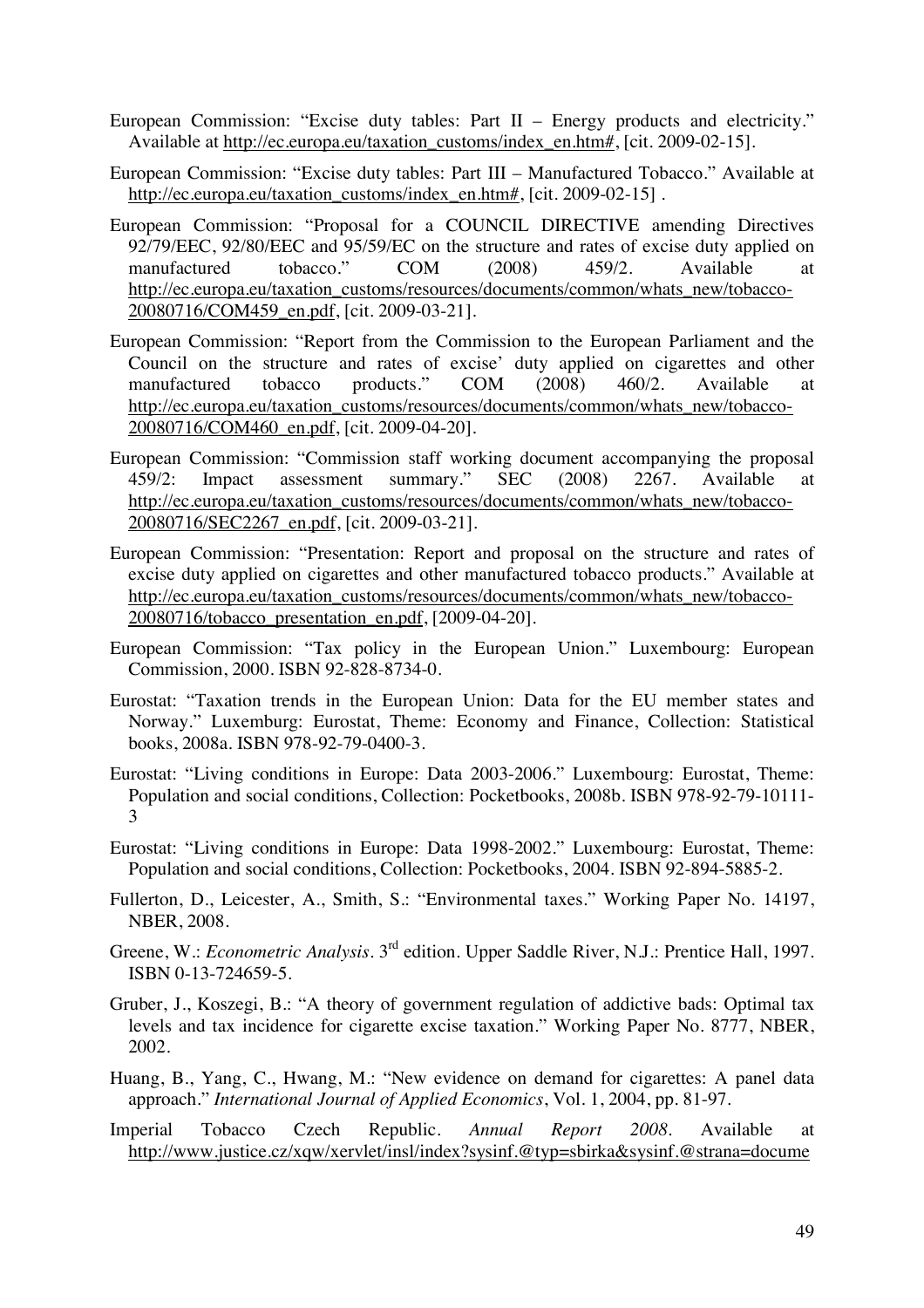ntDetail&vypisListiny.@slCis=100798969&vypisListin.@cEkSub=27539, [cit. 2009-05- 15].

- Kaplow, L.: *The theory of taxation and Public Economics.* Princeton: Princeton University Press, 2008. ISBN 978-0-691-13077-4.
- KPMG: "Study on the collection and interpretation of data concerning the release for consumption of cigarettes and fine-cut tobacco for the rolling of cigarettes." Belgium: KPMG Tax Advisers CVBA, Contract No. TAXUD/2004/DE/313, Final report 27, 2005. Available at http://ec.europa.eu/taxation\_customs/resources/documents/common/whats\_new/tobacco-

20080716/external\_study\_en.pdf, [cit. 2009-05-02].

- Neuschl, T.: "Zážihový verzus vznetový." *Trend*, Vol 9, 2006. [In Slovak] Available at: http://www.etrend.sk/auto/auto-poradna/zazihovy-verzus-vznetovy-motor/76173.html 4.5.2009, [cit. 2009-05-02].
- Philip Morris Czech Republic: *Successful business through innovations: Annual Report 2008*. Available at http://www.pse.cz/Cenne-Papiry/Detail.aspx?isin=CS0008418869#KL, [cit. 2009-05-18].
- Pigou, A.C.: *The economics of welfare.* 4th edition. London: MacMillan, 1932.
- Selvanathan, S.: "How similar are alcohol drinkers? International evidence." *Applied Economics*, Vol. 38, 2006, pp. 1353-1362.
- Selvanathan, S., Selvanathan, E.A.: "Consumption patterns of food, tobacco and beverages: A cross-country analysis." *Applied Economics*, Vol. 38, 2006, pp. 1567-1584.
- Slavik, M.: *Three essays on Taxation.* Prague: Charles University. Faculty of Social Sciences. Institute of Economic Studies, Doctoral dissertation, 2007, 139 p. Supervisor: Prof. Milan Sojka.
- Sojka, M. et al.: *Djiny ekonomických teorií*. Praha: Karolinum, 2000. ISBN 80-7184-991-X. [In Czech]
- Statistical Office of the Slovak Republic: *Household Budget Survey Quarterly data.*  Bratislava: Statistical Office of the Slovak Republic,  $1<sup>st</sup>$  quarter 1998,  $2<sup>nd</sup>$  quarter 1998,...  $4<sup>th</sup>$  quarter 2005.
- Stiglitz, J.: *Economics of the public sector*. 3<sup>rd</sup> edition. New York: W. W. North, 2000. ISBN 0-393-96651-8.
- Varian, H.: *Microeconomic analysis.* 3rd edition. New York: W. W. North, 1992. ISBN 0-393- 95735-7.
- Wasserman, J., et al.: "The effects of excise taxes and regulations on cigarette smoking." *Journal of Health Economics,* Vol. 10, 1991, pp. 43-64.

#### **Online data sources**

Czech Statistical Office: http://www.czso.cz/

European Automobile Manufacturers' Association: http://www.acea.be/

European Central Bank: Statistical Data Warehouse: http://sdw.ecb.europa.eu/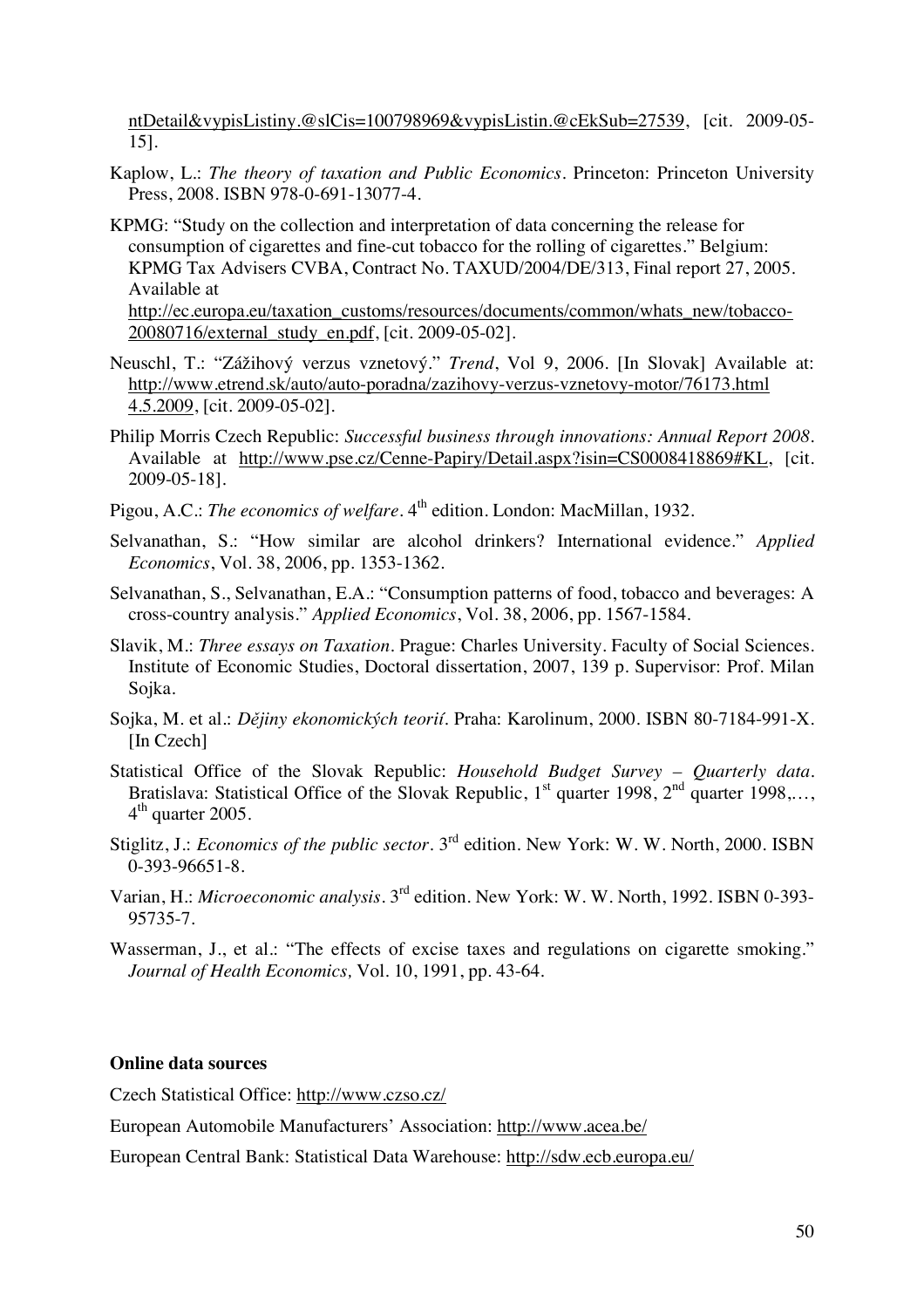- European Commission: Taxation and Customs Union: http://ec.europa.eu/taxation\_customs/index\_en.htm
- European Union: Summary of legislations: Taxation: http://europa.eu/scadplus/leg/en/s10000.htm

Eurostat: http://epp.eurostat.ec.europa.eu/portal/page/portal/eurostat/home/

Ministry of Finance of the Czech Republic: http://www.mfcr.cz

Ministry of Finance of the Slovak Republic: http://www.finance.gov.sk/

Statistical Office of the Slovak Republic: http://portal.statistics.sk/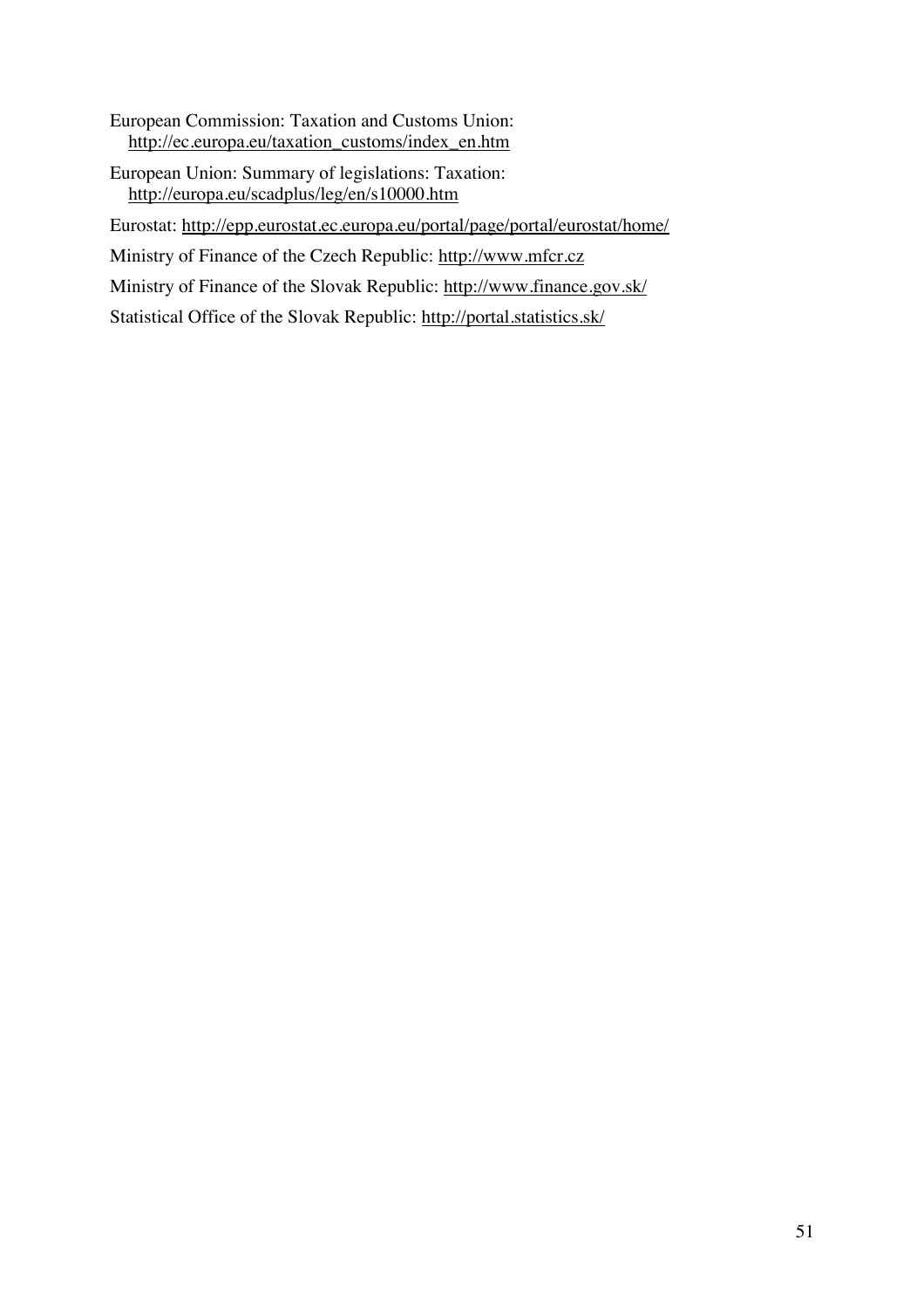## **Appendix A: Transitional periods – energy products**

Amending directives 2004/74/EC specifies possibilities to apply temporary exemptions, reductions and transitional periods for countries entering the EU on 1 May 2004.

#### **Council Directive 2004/74/EC amending the Directive 2003/96/EC – Article 1**

2. The following Article is inserted:

#### «Article 18a

1. By way of derogation from the provisions of the present Directive, the Member States specified in Annex III are authorised to apply the reductions in the levels of taxation or the exemptions set out in that Annex.

Subject to a prior review by the Council, on the basis of a proposal from the Commission, this authorisation shall expire on 31 December 2006 or on the date specified in Annex III.

2. Notwithstanding the periods set out in paragraphs 3 to 11 and provided that this does not significantly distort competition, Member States with difficulties in implementing the new minimum levels of taxation shall be allowed a transitional period until 1 January 2007, particularly in order to avoid jeopardising price stability.

3. The Czech Republic may apply total or partial exemptions or reductions in the level of taxation of electricity, solid fuels and natural gas until 1 January 2008.

…

11. The Slovak Republic may apply a transitional period until 1 January 2010 to adjust its national level of taxation on electricity and natural gas used as heating fuel to the relevant minimum levels of taxation. However, the level of taxation on electricity and natural gas used as heating fuel shall be no less than 50 % of the relevant Community minimum rates as from 1 January 2007.

The Slovak Republic may apply a transitional period until 1 January 2009 to adjust its national level of taxation on solid fuels to the relevant minimum levels of taxation. However,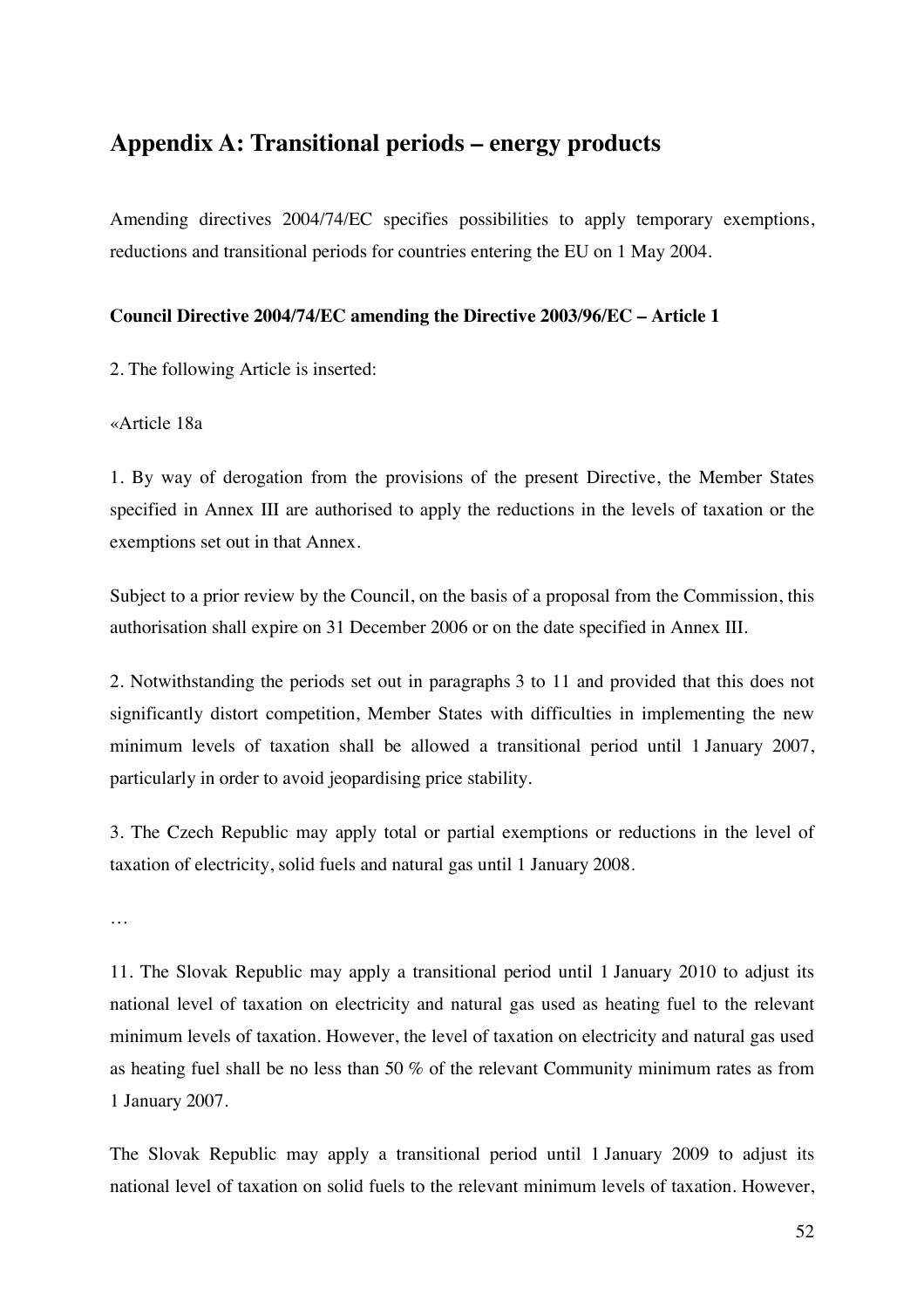the level of taxation on solid fuels shall be no less than 50 % of the relevant Community minimum rates as from 1 January 2007.

12. Within the transitional periods established, Member States shall progressively reduce their respective gaps with regard to the new minimum levels of taxation. However, where the difference between the national level and the minimum level does not exceed 3 % of that minimum level, the Member State concerned may wait until the end of the period to adjust its national level.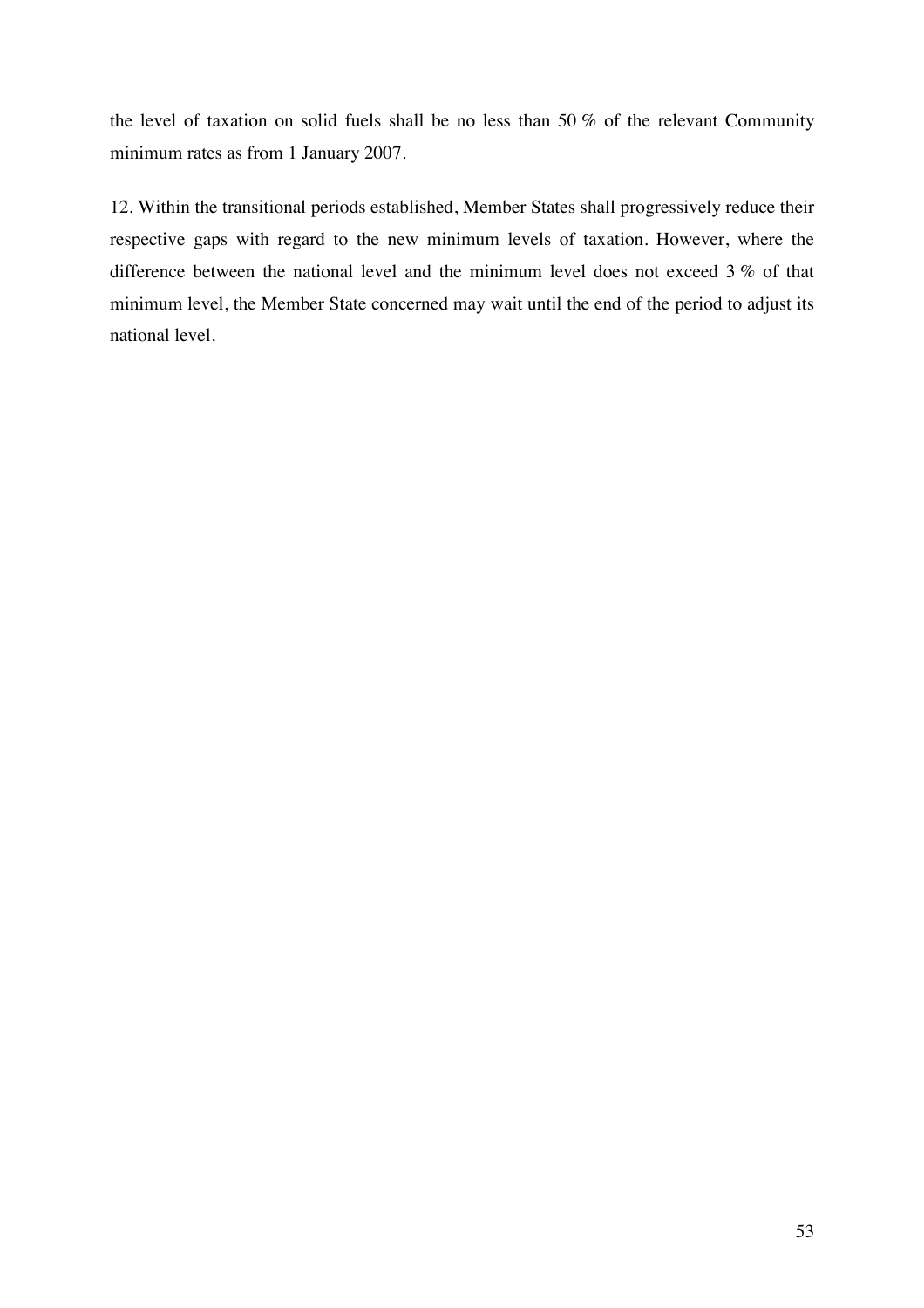## **Appendix B: Structure of excise tax receipts**



Figure 21: Structure of excise tax receipts in the Czech Republic, 1997-2007

Source: Ministry of Finance of Czech Republic and own calculations



Figure 22: Structure of excise tax receipts in Slovakia, 1997-2007

Source: Ministry of Finance of Slovak Republic and own calculations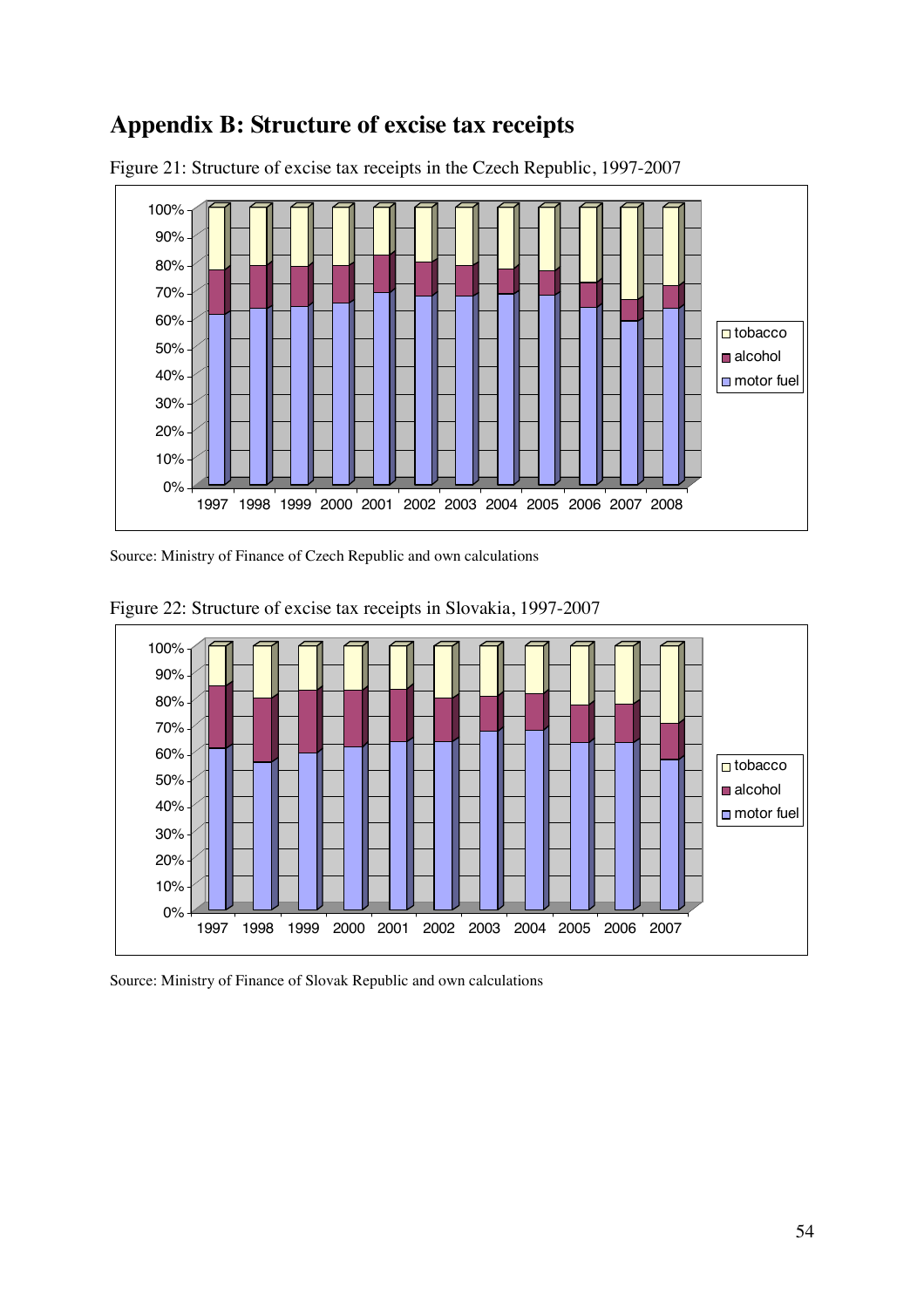## **Appendix C: Real GDP per capita**



Graph 3a: Real GDP per capita, quarterly values, chain-linked to 2005, the Czech Republic

Source: Eurostat



Graph 3b: Real GDP per capita, quarterly values, chain-linked to 2005, Slovakia

Source: Eurostat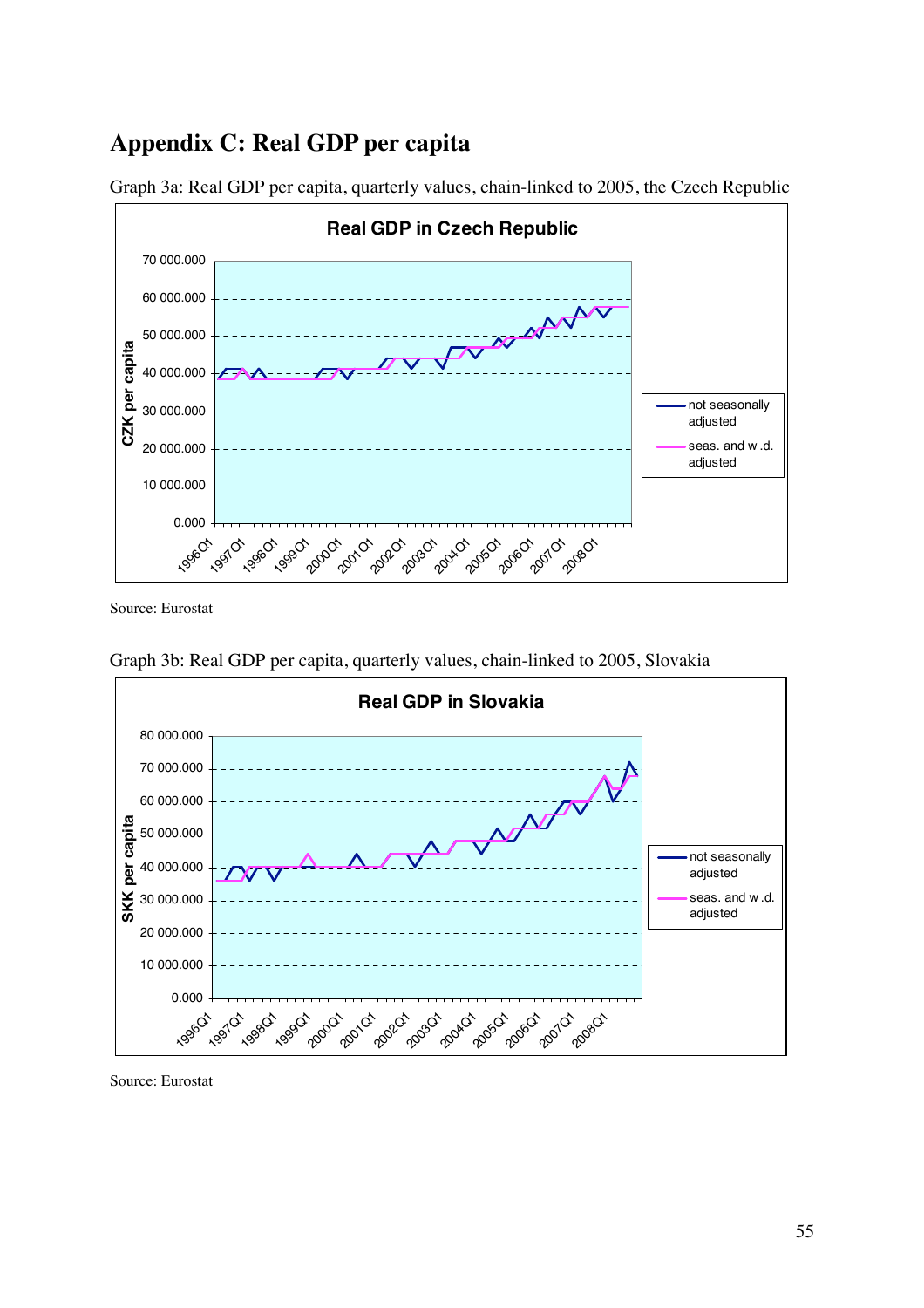# **Appendix D: Cars per capita**



Figure 23: Cars per capita in the Czech Republic

Source: CSO and own calculations

Figure 24: Cars per capita in Slovakia



Source: SOSR and own calculations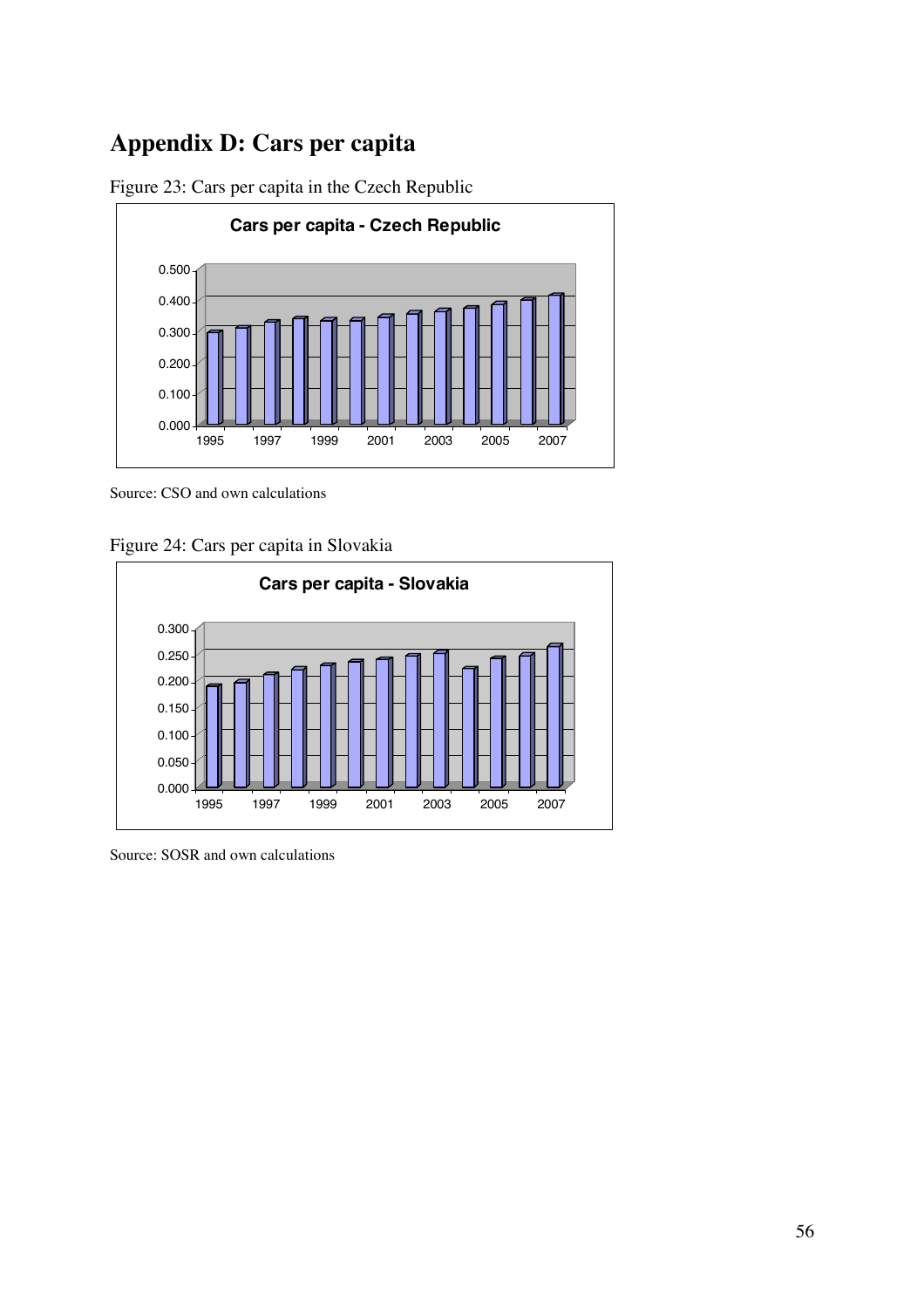## **Appendix E: Cigarette taxes and prices in the EU**



Figure 25: Structure of cigarette excise taxes in the EU % of Retail Selling Price Overall Minimum Excise Duty

Source: European Commission Excise Duty Tables, Part III Manufactured Tobacco



Source: European Commission, Presentation on the Report and Proposal COM(2008) 459/2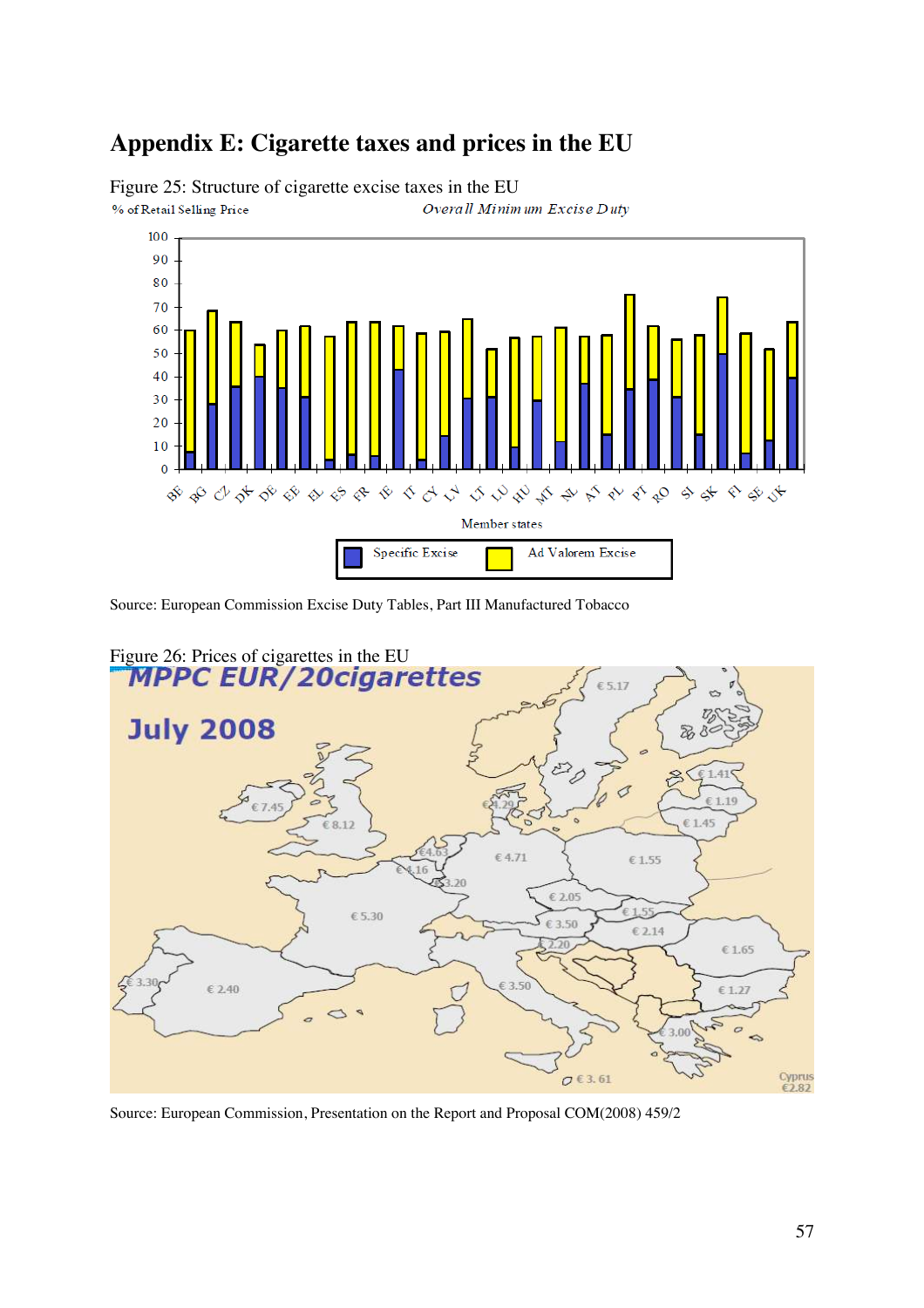UNIVERSITAS CAROLINA PRAGENSIS založena 1348

> Univerzita Karlova v Praze Fakulta sociálních věd Institut ekonomických studií



Opletalova 26 110 00 Praha 1 TEL: 222 112 330,305 TEL/FAX: 222 112 304 E-mail: ies@mbox.fsv.cuni.cz http://ies.fsv.cuni.cz

## Akademický rok 2008/2009

# **TEZE BAKALÁSKÉ PRÁCE**

| Student:    | Katarína Miklovičová                |
|-------------|-------------------------------------|
| Obor:       | Ekonomie                            |
| Konzultant: | Doc. MPhil. Ondřej Schneider, Ph.D. |

Garant studijního programu Vám dle zákona č. 111/1998 Sb. o vysokých školách a Studijního a zkušebního řádu UK v Praze určuje následující bakalářskou práci

Předpokládaný název BP:

Analýza vplyvu zmien spotrebných daní na príjmy štátneho rozpočtu a na dopyt po spotrebných tovaroch v rôznych krajinách EU

Charakteristika tématu, současný stav poznání, případné zvláštní metody zpracování tématu:

Nepriame dane tvoria 13.5% celkového HDP EU 27. Podiel spotrebných daní na nepriamych daniach sa neustále zvyšuje, keďže všetky členské krajiny musia postupne dosiahnuť minimálne sadzby dané Európskou úniou. Hlavnou kategóriou sú spotrebné dane na pohonné hmoty, sadzba na bezolovnatý benzín je stanovená na 359 EUR/1000 litrov. Druhý najväší podiel na spotrebných daniach majú tabakové výrobky s minimálnou sadzbou 64 EUR/1000 kusov cigariet. Najmenšou časťou prispievajú spotrebné dane na alkoholické nápoje.

Uvalenie spotrebných daní má dva základné účely. Prvý je takzvaný "nápravný" ako ho formuloval Arthur Pigou – tržná cena nezahrňuje negatívne externality (znečistenie životného prostredia, následky fajčenia a. i.), a preto je žiaduce zahrnúť ich do zvýšenej dane a tým napraviť efektivitu alokácie zdrojov. Problematické je však určiť výšku dane tak, aby optimálne vyvážila externality.

Druhou úlohou spotrebných daní je zvyšovanie štátnych príjmov. Považujú sa za istý zdroj financovania, keže dopyt po spotrebných tovaroch je stabilnejší oproti ostatným statkom. Otázne je, do akej miery je dopyt stabilný v jednotlivých krajinách EU, a teda aké rôzne zmeny môže vyvolať jednotná minimálna sadzba dane. Pokiaľ krivka dopytu nie je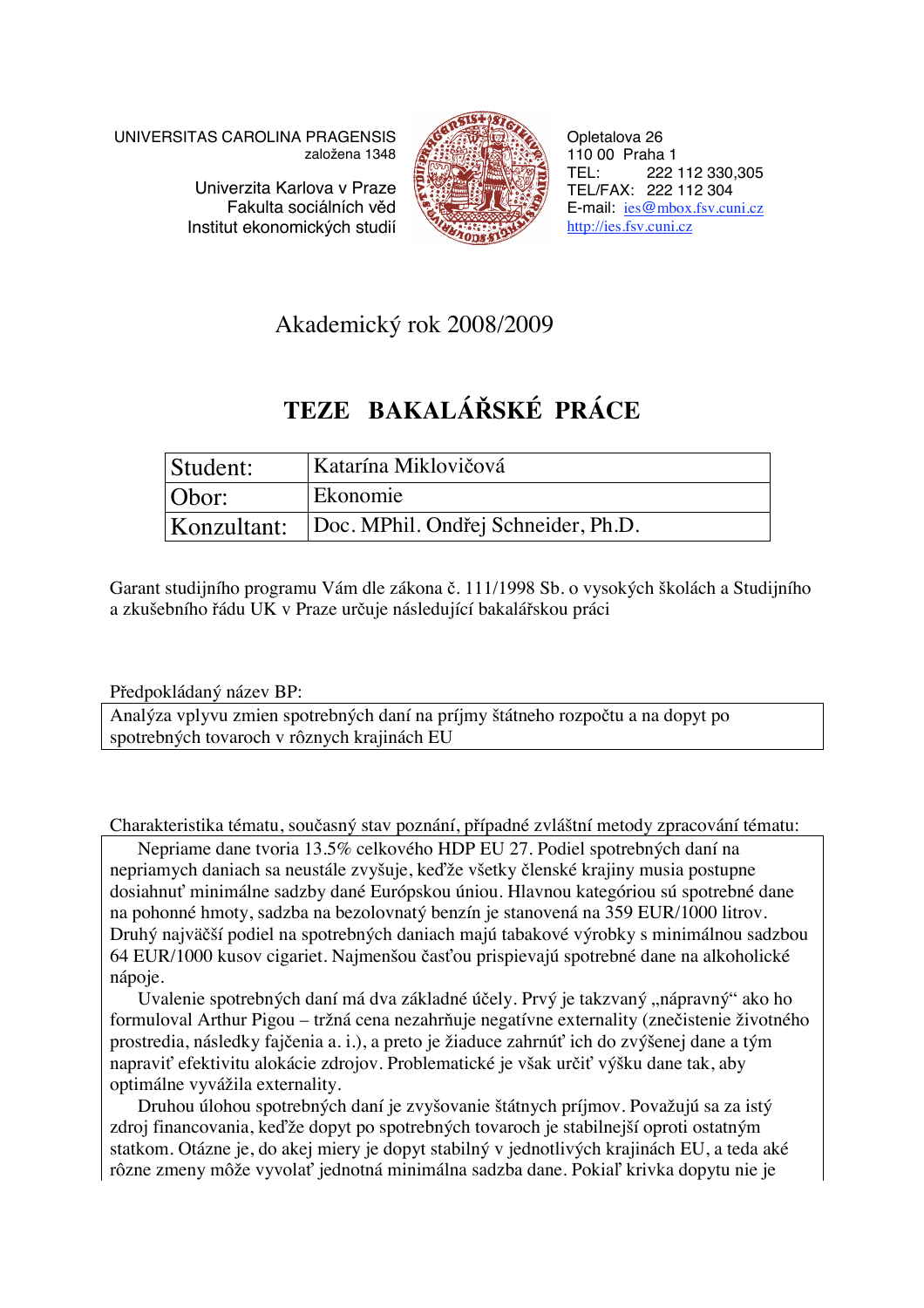stopercentne vertikálna, nárast ceny nevyhnutne zmení nakúpené množstvo. To sa spätne odzrkadlí na výške daňových výnosov.

Do akej miery sú celkové štátne príjmy ovplyvnené zvyšovaním spotrebných daní a ako je zvyšovanie brzdené zmenou dopytu je predmetom skúmania tejto práce.

#### Struktura BP:

|    | ouunuu oo u                                                                                                                                                                                       |
|----|---------------------------------------------------------------------------------------------------------------------------------------------------------------------------------------------------|
| 1. | úvod                                                                                                                                                                                              |
|    | 1.1. teória zdaňovania, vplyv daní na dopyt, dane ako nástroj na nápravu externalít (teória<br>A. Pigoua)                                                                                         |
|    | 1.2. štruktúra daní v EU                                                                                                                                                                          |
|    | 1.3. vymedzenie spotrebných tovarov                                                                                                                                                               |
|    | 1.4. minimálne sadzby spotrebných daní                                                                                                                                                            |
|    |                                                                                                                                                                                                   |
|    | 1.5. doba prispôsobenia minimálnym sadzbám                                                                                                                                                        |
|    | 2. spotrebná daň na pohonné hmoty                                                                                                                                                                 |
|    | 2.1. vývoj podielu spotrebnej dane na pohonné hmoty na štátnych príjmoch krajín EU<br>2.2. vplyv spotrebnej dane na dopyt po pohonných hmotách, autách a cestovaní                                |
|    | 2.3. analýza vzťahu medzi zmenami dopytu a zvyšovaním štátnych príjmov                                                                                                                            |
|    | 3. spotrebná daň na tabakové výrobky                                                                                                                                                              |
|    | 3.1. vývoj podielu spotrebnej dane na tabakové výrobky na štátnych príjmoch krajín EU<br>3.2. vplyv spotrebnej dane na zmenu chovania spotrebiteľa – vývoj počtu fajčiarov po<br>daňových zmenách |
|    | 3.3. analýza vzťahu medzi zmenami dopytu a zvyšovaním štátnych príjmov                                                                                                                            |
|    | 4. spotrebná daň na alkoholické nápoje                                                                                                                                                            |
|    | 4.1. vývoj podielu spotrebnej dane na alkoholické nápoje na štátnych príjmoch krajín EU                                                                                                           |
|    | 4.2. zmeny dopytu po alkoholických nápojoch ako následok zmeny dane                                                                                                                               |
|    | 4.3. analýza vzťahu medzi zmenami dopytu a zvyšovaním štátnych príjmov                                                                                                                            |
| 5. | záver                                                                                                                                                                                             |

Seznam základních pramenů a odborné literatury:

Atkinson, A.B.; Stiglitz, J. E. *Lectures on Public Economics*. New York : McGraw Hill, 1980.

Deaton, A.; Muellbauer, J. *Economics and consumer behaviour*. Cambridge University Press, 1980. Fullerton, D.; Metcalf, G. E. *Tax Incidence.* Cambridge : National bureau of economic reaserch, Working paper 8829, 2002.

Gruber, J.; Koszegi, B. *A theory of government regulation of additive bads: optimal tax levels and tax incidence for cigarette excise taxation.* Cambridge : National bureau of economic reaserch, Working paper 8777, 2002. James, S.; Nobes, Ch. *The Economics of taxation, principles, policy and practice*. Prentice Hall Europe, 1996.

Madden, D. *Marginal Tax Reform and the Specification of Consumer Demand Systems*, Oxford Economic Papers 48, 1996.

Metcalf, G. E. *Environmental levies and distorrtionary taxation: pigou, taxation, and pollution*. Cambridge : National bureau of economic reaserch, Working paper 7917, 2000.

Pigou, Arthur C. *The Economics of Welfare*. London : Macmillan and Co., 1932.

Salter, M. *A Study of Optimal Fuel Taxation*, dissertation at UCL, 2001.

Varian, H.R. *Microeconomic Analysis*, W.W. Norton & Company, 3rd ed., 1992.